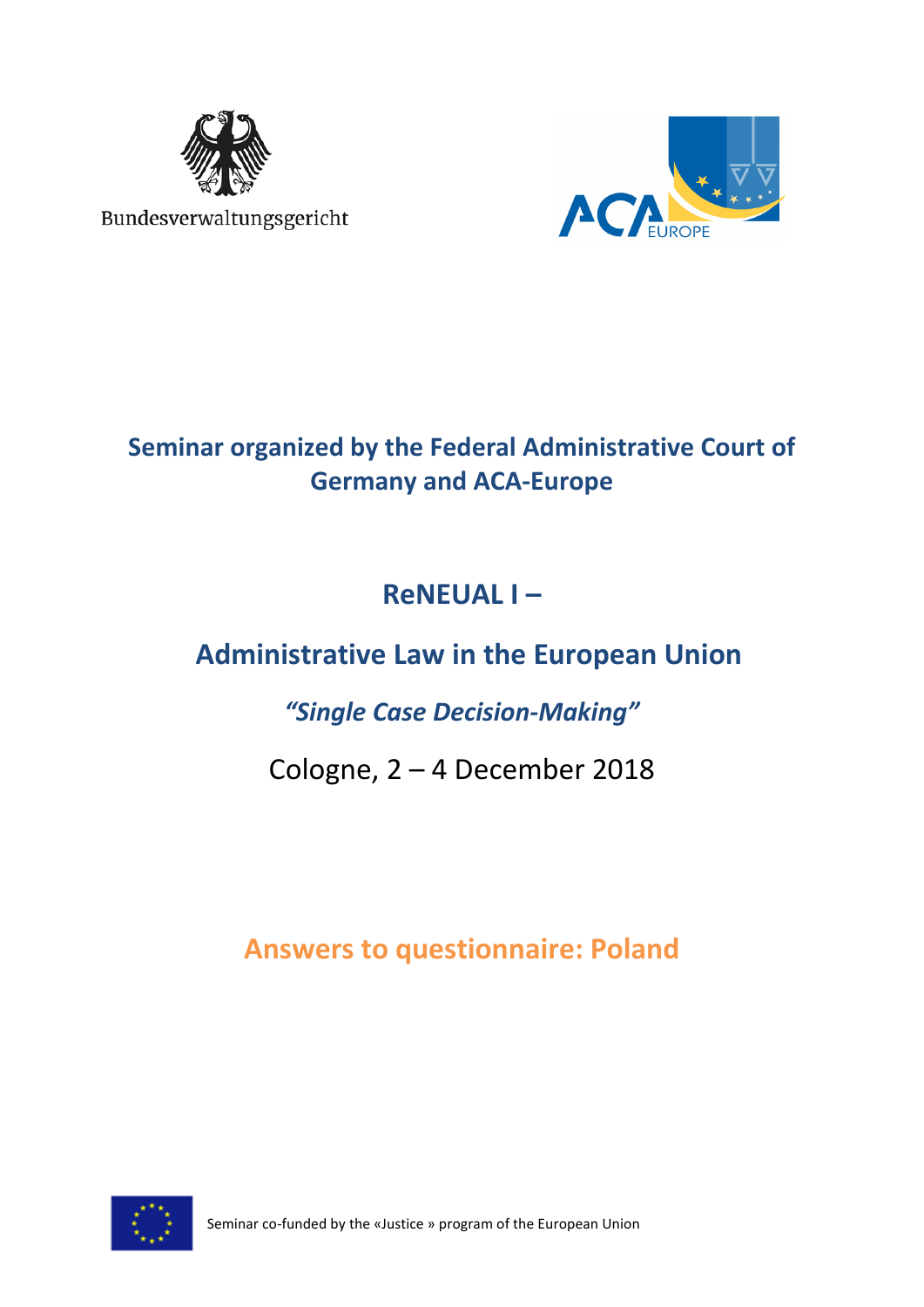# **ACA-Seminar ReNEUAL I – Administrative Law in the European Union Single Case Decision-Making**

2. - 4. December 2018 Verwaltungsgericht Köln (Administrative Court Cologne)

# **Questionnaire**

# **REPORT OF POLAND (SUPREME ADMINISTRATIVE COURT)**

## **Introduction:**

National legal orders and European Union law are in many fields closely linked. Both underlie mutual influences. The jurisdiction of the European Court of Justice is not only relevant and binding as the interpretation and application of European Union law is concerned. Also, its jurisdiction partly affects the interpretation and application of national law. This phenomenon can be observed e.g. in the law of administrative procedure or of administrative court procedure.

On the other hand, European Union law is founded on the national jurisdictions of the member states. From an optimistic point of view it ought to be an essence of the best the national legal orders have to offer. In this line of thinking the European Court of Justice considers the national legal orders as source of inspiration in determining the general principles of European Union law which traditionally, i.e. before the Charter of Fundamental Rights came into force, were the sole source of fundamental rights within the jurisdiction of the European Court of Justice (cf. ECJ Case 4/73 (Nold), ECLI:EU:C:1974:51, p.507-508). Accordingly, the European Court of Justice has deducted many procedural rights in administrative procedure from the national legal orders.

It is in the interest of the member states that the relationship between European Union law and the national legal orders remains one of mutual interchange, better: a dialectic process. It would be contrary to the common European project, if it degenerated into a one-way-street. Recently, there have been two proposals which try to implement this process by developing a European administrative law. These proposals are not directed at modifying the national laws of administrative procedure. Their purpose is to establish for a first time a general codification of administrative procedural law binding for the institutions of the European Union, particularly the Commission.

The ReNEUAL draft is a project which has mostly been promoted by European scholars with expertise in European Union law, in various national legal orders as well as in comparative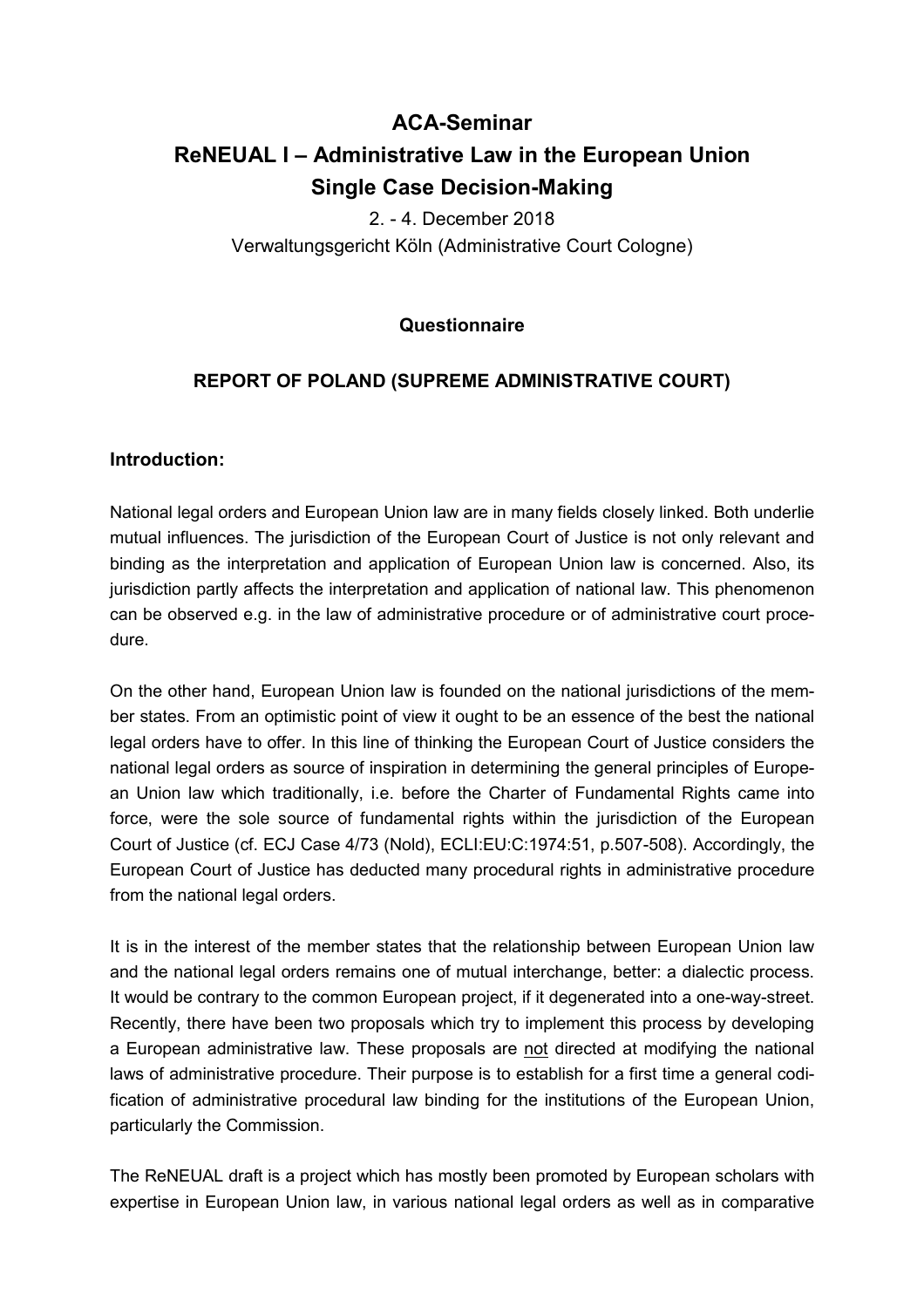legal studies (http://www.reneual.eu/index.php/projects-and-publications/reneual-1-0). Yet, several legal practitioners, i.a. judges from several member states, have also contributed. The ReNEUAL draft is available in English, French, German, Italian, Polish, Romanian and Spanish. For the purpose of this questionnaire, Book III (Single Case Decision-Making) is attached as a file in English. You will find links to other language versions on the ReNEUALwebsite: http://www.reneual.eu/index.php/projects-and-publications/.

The second draft is a resolution adopted by the European Parliament in 2016 on a proposal for a regulation for an open, efficient and independent European Union administration (EP-No. B8-0685/2016 / P8\_TA-PROV(2016)0279). It was inspired by the ReNEUAL draft. Although the Commission reacted rather sceptically in October 2016, the proposal is still on the agenda of the European Parliament. The proposal is also attached as a file; more language versions are accessible through the European Parliament's website: http://www.europarl.europa.eu/sides/getDoc.do?pubRef=-//EP//TEXT+TA+P8-TA-2016- 0279+0+DOC+XML+V0//EN#BKMD-8.

The seminar to be held in Cologne aims at further investigating into the national legal orders in order to assess their principles more profoundly and on a wider scale. The purpose is to achieve a better understanding of the specific approaches of the national legal orders, to discover similarities and/or differences in order to promote the dialectic process mentioned above and thus both contribute to a better understanding of the principles of the European legal order derived from the essence of the member states' legal orders and enable a mutual learning process as well between national legal orders among themselves as between the national legal orders and the European Union's legal order.

As the seminar cannot investigate the national administrative laws of the member states in their entireties the seminar has to limit its scope: first, to single case decision-making as the probably most typical form of action of the administration. Other forms of action, especially administrative rulemaking, pose another variety of questions which could make it worthwhile dedicating another seminar to this topic. Second, the seminar focuses on two important areas of administrative procedure, which are covered by the first two parts of the following questionnaire. The first is dealing with the legal position of different categories of (potential) parties to administrative proceedings (I.), the second with the administrative determination of facts and discretionary powers (II.). The last part contains a small case study in which these areas of administrative procedural law play a decisive role (III.). This sequence is, of course, not meant to prejudice the order of answering.

The first part deals with the questions of who is or can become a party to administrative proceedings before an administrative authority (not before an administrative court!) and of what rights and/or obligations might follow from being a party to administrative proceedings. The second part centres on the question of how administrative authorities determine the facts on which to found their decisions. Although here, too, the main focus is on the proceedings before administrative authorities, this part also makes reference to proceedings before adminis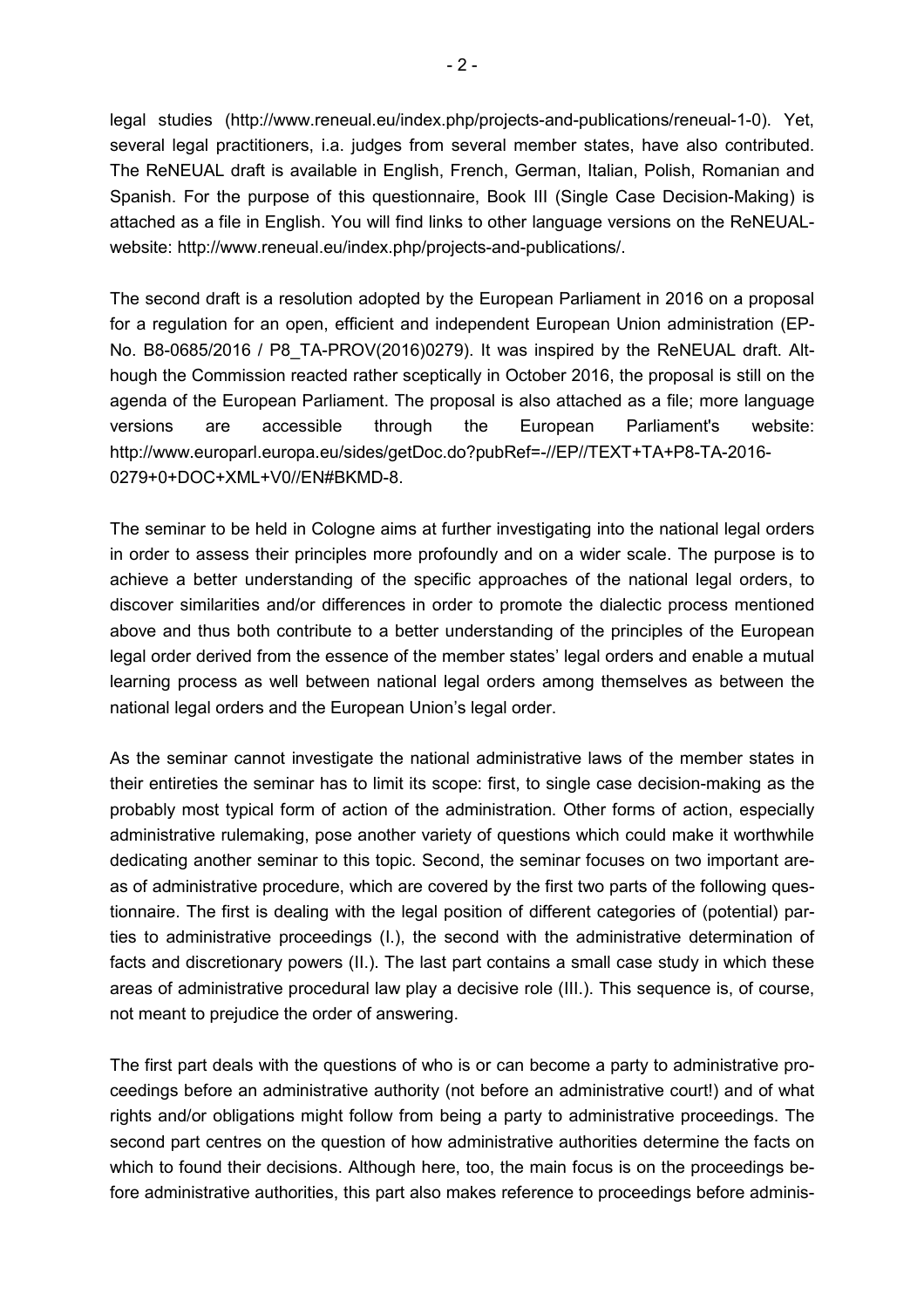trative courts. In this regard it deals with the administrative courts' review of administrative decisions having in mind that there might be different standards of review concerning the establishment of the facts and concerning the application of substantial law.

Wherever you consider it appropriate, it would be helpful if you not only described your national legal order, but also compared your national legal order with the relevant provisions of the two drafts mentioned before. For this purpose the questionnaire makes reference to single provisions of these two drafts in order to facilitate the links.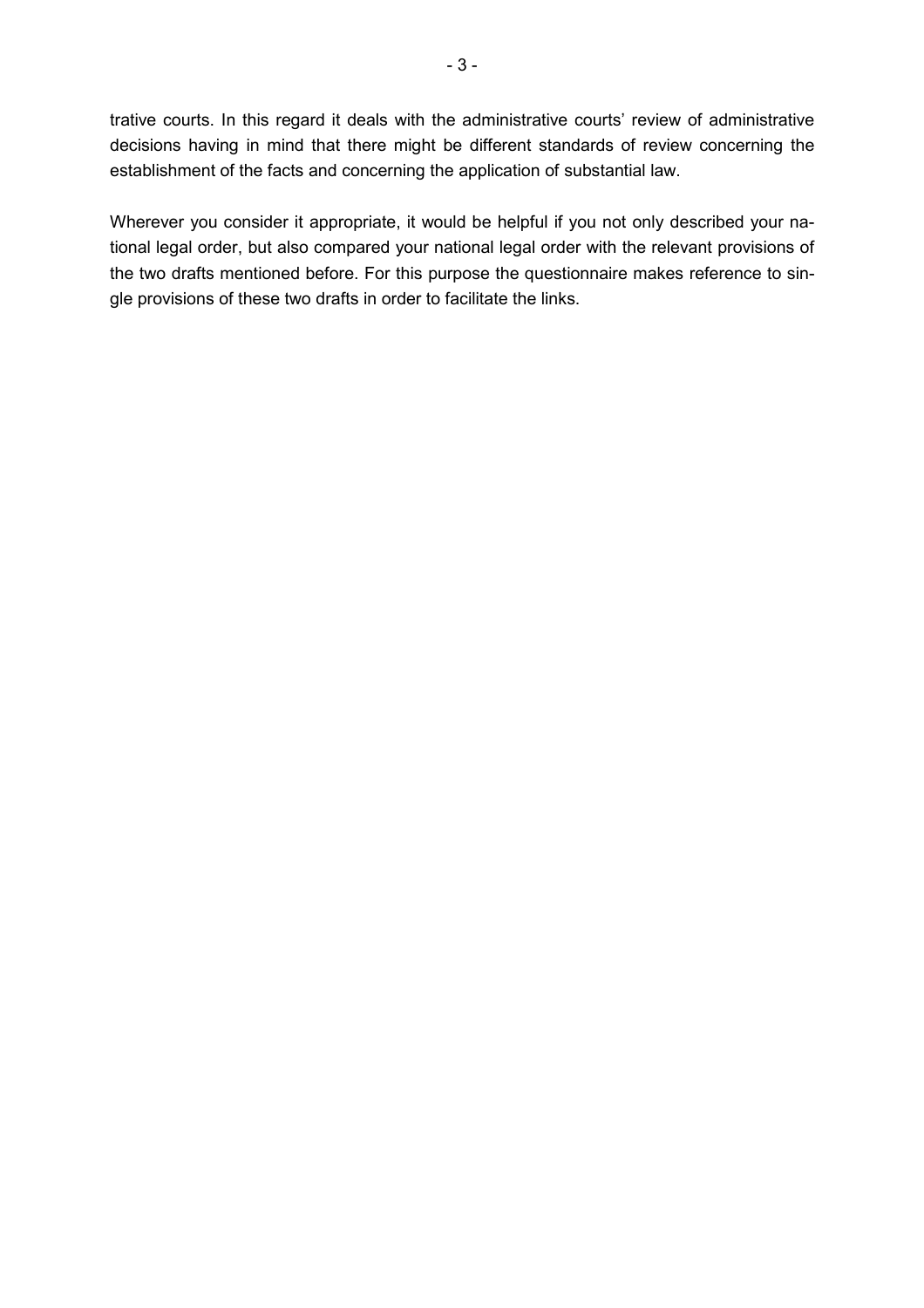## **I. Parties to Administrative Proceedings: Categories and Legal Positions**

- **1. a) Are the following categories of parties to administrative proceedings for single case decision-making recognized in your legal order:** 
	- **addressees of onerous administrative acts / applicants of beneficial acts,**

#### **Answer:**

 According to Article 28 of the Polish Code of Administrative Procedure (Act of 14 June 1960, consolidated text: Journal of Laws 2017, item 1257, as amended - hereinafter: CAP), each person whose legal interest or duty the proceedings concern or who requests the authority's action due to his legal interest or duty, shall be a party.

In consequence addressees of onerous administrative acts / applicants of beneficial acts would be covered by the above indicated procedural definition of the party.

However rights or obligations of the entity (individual or legal person) and legal interest in the enforcement of said rights and obligations that decide on the status of the party to administrative proceedings should result from the provisions of substantive law, whereby, as the Supreme Administrative Court has repeatedly stressed, this is a provision of universally binding law, a law or regulation issued on the basis of the Acts (acts of parliament). Each of the proceedings has the same scope of procedural rights and obligations, and the same authority conducting the proceedings also has the same scope of rights and obligations towards each party.

The only exception is made in the provisions of the CAP in favor of entities with the rights of a party whose participation in the proceedings is not legitimate in their own legal interest or obligation. This category has only the party's procedural position, which enables them to fulfill their official or statutory duty.

# - **other individuals (please differentiate, in its case, further, e.g. between individuals claiming subjective rights, concrete legal interests, factual interests, individuals as members of the general public),**

**Answer:** The Polish CAP does not directly regulate the institution of a third party. This is primarily the construction known in the civil proceedings, which aims to enable a third party to participate in a trial between two parties to protect the legal interest. In the absence of a legal construction similar to the third party regulation in civil proceedings, the issue of qualifying subjects as a party or persons having an actual interest is solved *ad causam* in relation to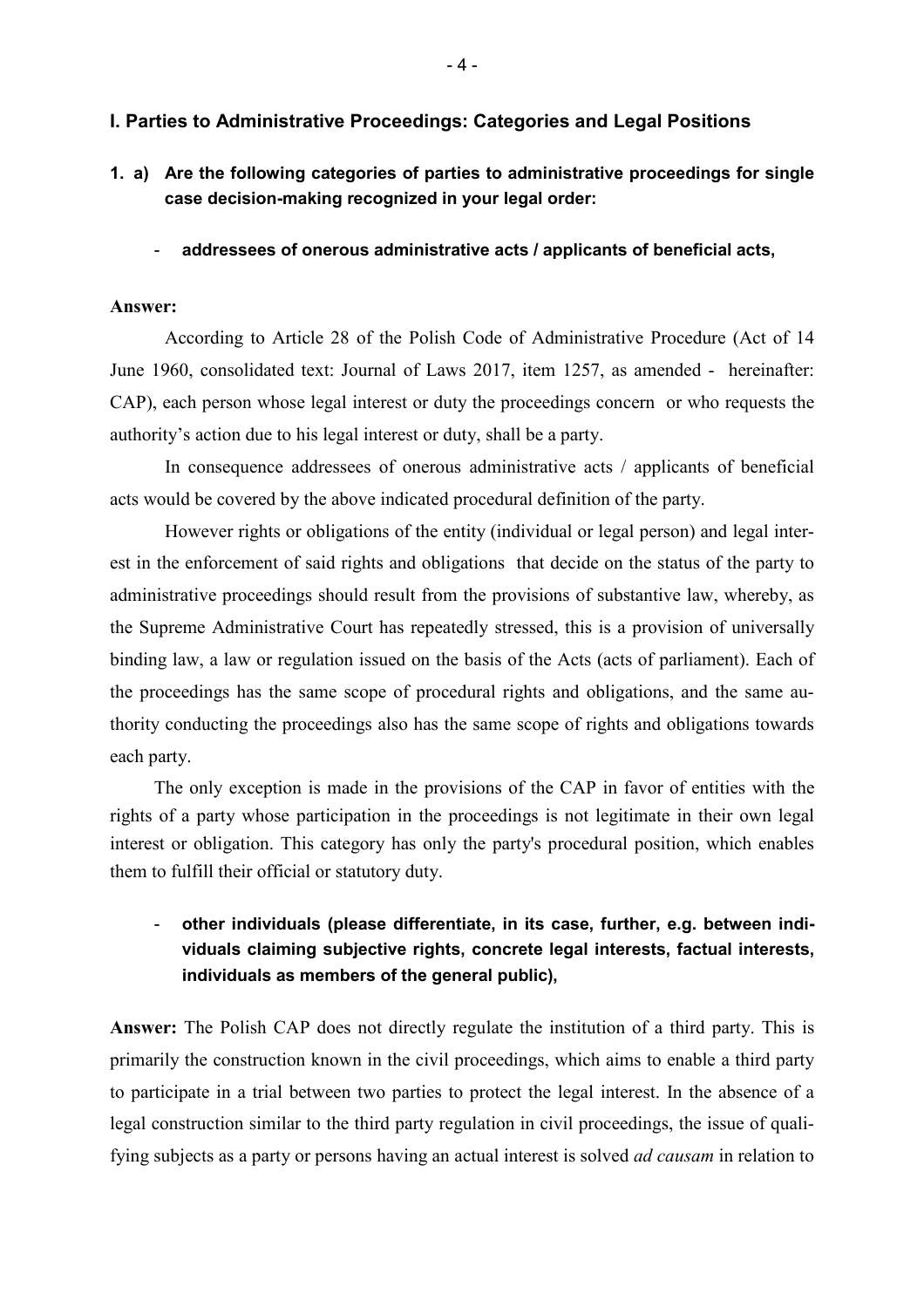a specific nature of administrative case. The variety of legal provisions making up this procedural institution does not lead to differentiation of procedural roles.

In administrative proceedings subject to the principle ex officio, there is no legal possibility, nor the need to distinguish the plaintiff, the defendant or the third party. Any entity that has a legal interest or an obligation that requires concretization through a decision to use applicable law and a competent administrative body is a party to proceedings with the same procedural position. The following is a division that includes third parties as participants in the administrative proceedings.

The participants of the proceedings are grouped according to various criteria. In particular according to the criterion of the function (role) and the purpose of the proceedings. In general, two basic groups can be distinguished: authorities conducting proceedings and other participants. Therefore, issues regarding the participation in the relevance of decisions of two or more public administration bodies, face the need to broaden the reference to the two-party structure of proceedings.

The first category of participants are those entities whose legal interest is concerned. Therefore, those entities that act to implement their legal interest, or those who participate in its protection against violation by another entity. These entities remain in material connection with the administrative matter being the subject of the proceedings. In other words, they are materially interested in the ongoing proceedings, as its result influences their rights and obligations.

The next group of participants in the proceedings is the one participating in the proceedings due to a weak legal interest, which legal provisions do not provide protection for the so-called actual interest. Such an entity is interested in resolving an administrative matter, but it cannot support this interest in the generally applicable provisions of law. This provisions are to form the basis for an effective demand for relevant administrative acts. This kind of third party may propose to the administrative body certain actions or question the actions taken by the body, or his actions may be the most impulse for any action.

Similarly to participants with the rights of a party, interested parties do not become subjects of rights and duties shaped by an administrative decision. In exceptional situations defined by law, these parties are involved in administrative proceedings and may perform specific procedural actions. On the ground of the CAP, the procedural rights of these persons are limited to the possibility of taking part in the hearing or submitting a statement or evidence before the hearing if the administrative body conducting the proceedings deems it nec-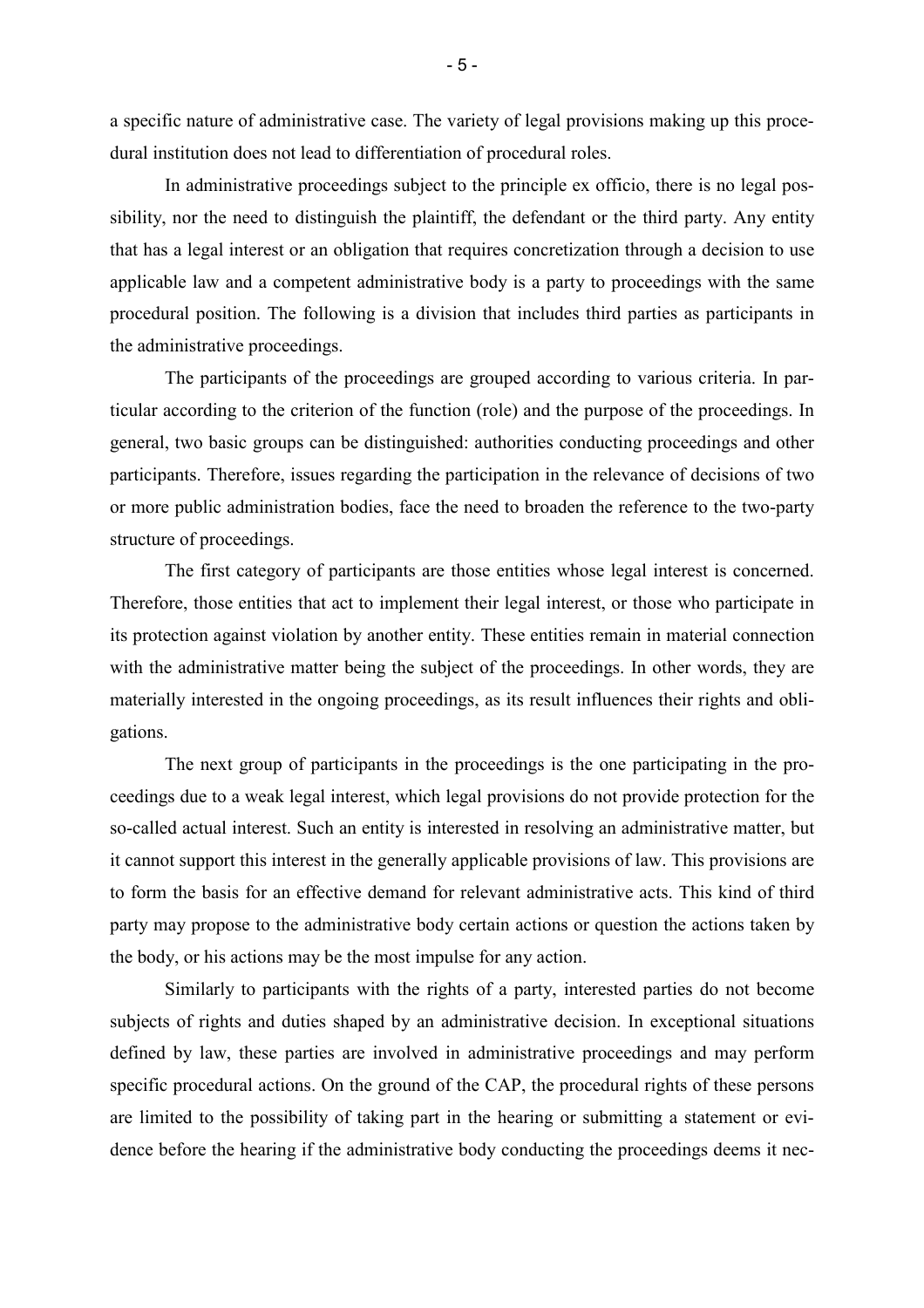essary due to the subject matter. Wider entitlements of interested persons envisage, among others rules on environmental protection.

The third group of participants are entities whose participation in the administrative proceedings is to explain the factual circumstances of the case. Primarily provide information relevant to the content of the future administrative decision, such as witnesses, experts, translators, persons required to present the subject of the inspection and hearing) to the so-called proxies. These participants perform auxiliary and essentially indivisible functions in the proceedings.

## - **associations or non-governmental organisations (e.g. environmental, con**sumer,...) (please indicate, in its case, details and/or specific requirements),

**Answer:** A separate procedural category are the entities that participate in proceedings to protect the public, collective or group of interest. These entities are called participants on the rights of the party and constitute a very diverse group, including, among others, social organizations, associations or foundations. They are not, despite the interest of the proceedings, obtaining a decision of a specific content, materially involved in the proceedings or materially related to the administrative matter being the subject of the proceedings. The decision of the body contained in the administrative decision does not shape their legal situation, i.e. they never become addressees of the rights or obligations shaped in the decision. The second characteristic feature of this category of entities is manifested in the fact that the participant's function and goal is to participate in the proceedings due to the need to protect certain general values, with a non-individual, social group, and not individual dimension. Entities on the parties' rights do not act in their own legal interest and in order to protect them, but their participation is a consequence of acting in the interest of another entity that is a party to the proceedings.

According to Article 31 para. 1 of the CPA in the matters concerning another person, a social organization may demand that the proceedings be initiated and that the organization be allowed to participate in the proceedings. If such a demand is justified by the statutory goals of the organization and public interest.

If a public administration authority considers such demand of social organization as justified, the authority shall order initiation of the proceedings ex officio or to allow the social organization to participate in the proceedings. Upon initiation of the proceedings in a matter concerning another person, the public administration authority shall notify thereof a social organization, if in the authority's opinion the organization may be interested in the participation in the proceedings due to its statutory goals and if it is justified by public interest. A social organization which does not participate in the proceedings "as a party" (exercising in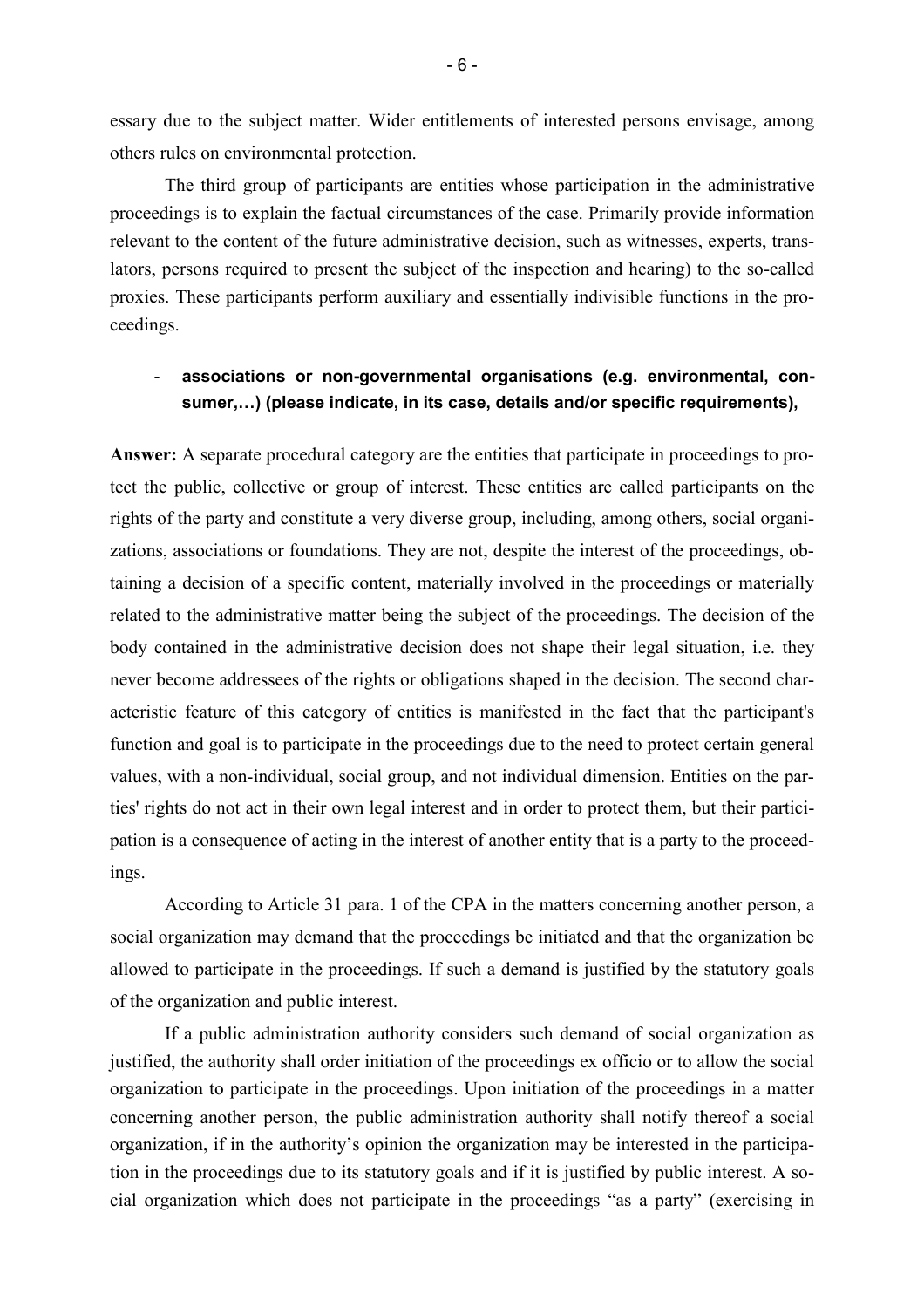course of the proceedings the rights such a party sensu stricto), may upon the consent of the public administration authority present to the authority its opinion pertaining to the matter, expressed in a resolution or a statement of its statutory body.

#### - **other administrative bodies?**

**Answer:** A separate procedural category that constitutes other administrative authorities that participate in proceedings to protect the public interest.

These entities are called participants on the rights of the party. These include the Ombudsman, public prosecutor and other public administration bodies, indicated by some special acts. They are not, despite the interest of the proceedings, obtaining a decision of a specific content, materially involved in the proceedings or materially related to the administrative matter being the subject of the proceedings. The decision of the body contained in the administrative decision does not shape their legal situation, i.e. they never become addressees of the rights or obligations shaped in the decision. The second characteristic feature of this category of entities is manifested in the fact that the participant's function and goal is to participate in the proceedings due to the need to protect certain general values. Entities on the parties' rights do not act in their own legal interest and in order to protect them, but their participation is a consequence of acting in the interest of another entity that is a party to the proceedings. For example, according to the Article 182 the CAP a public prosecutor may apply to a competent public administration authority to initiate proceedings in order to eliminate any infringement of law. This entity may participate in any stage of proceedings in order to ensure compliance of the proceedings and determination of the matter with law. The public administration authority shall notify the public prosecutor of the initiation of proceedings and of any pending proceedings in any case the authority deems the participation of the public prosecutor necessary.

#### **b) Are the categories of parties to administrative proceedings defined**

### in a general codification (i.e. Code of Administrative Procedure,...),

**Answer:** The categories of parties are defined in the Code of Administrative Procedure (hereinafter: the CAP). According to the legal definition of the party each person whose legal interest or duty the proceedings concern or who request the authority's action due to his/her legal interest or duty, shall be a party (Article 28 of the CAP).

The party is a substantive concept, not a procedural term, and therefore whether a given party is a party to administrative proceedings is governed by substantive law which is applicable in a specific factual situation, but not in procedural law (see for instance, the order of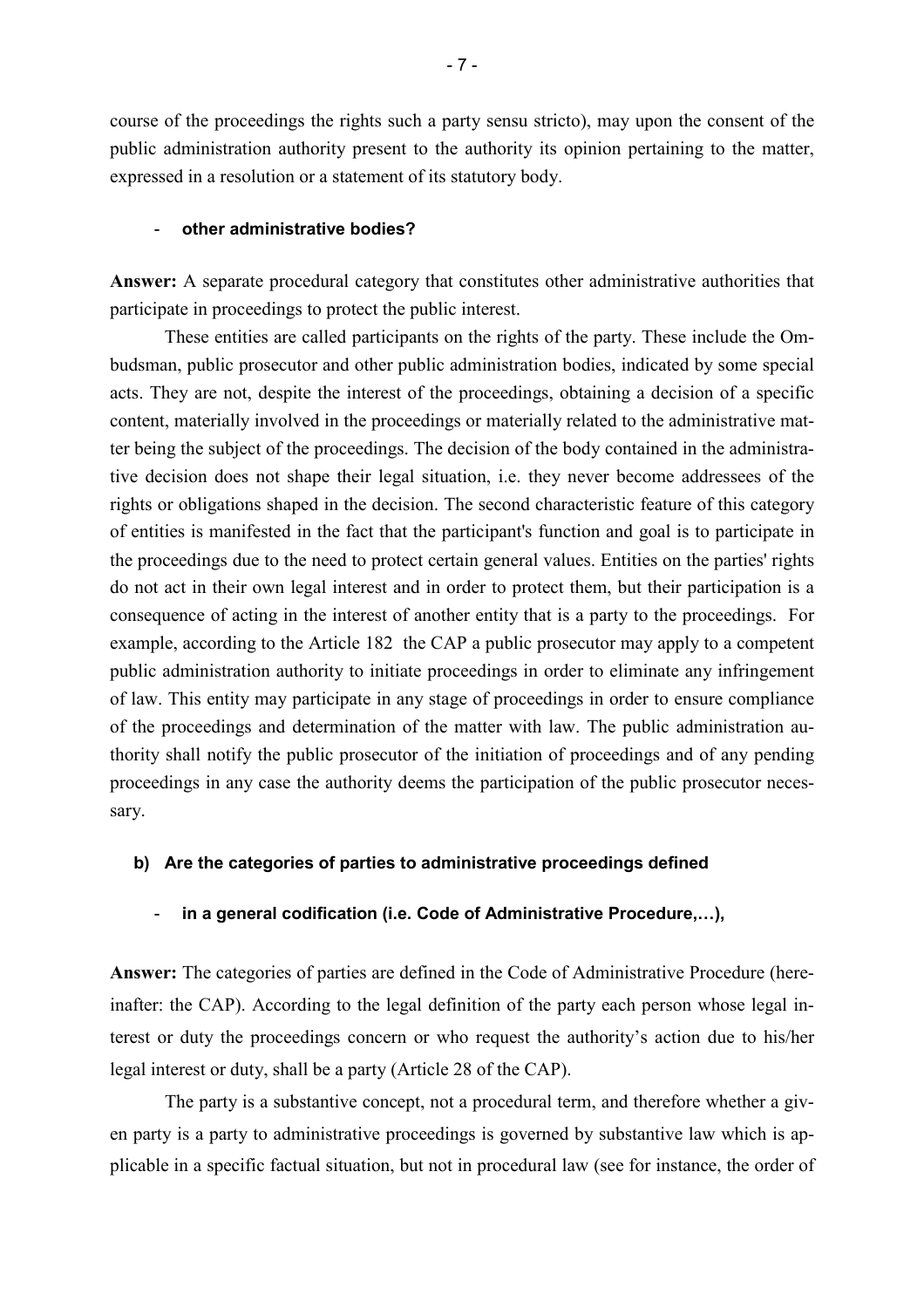the Supreme Court of the Republic of Poland, Administration, Labour Law, Social Security and Public Affairs Chamber, 14 November 2002 r., III RN 19/02).

In the CAP, numerous provisions set out the position of the party to the proceedings, starting from general principles, due to special provisions regulating ordinary and extraordinary proceedings. The party to legal proceedings are the complainant and the authority whose inaction or excessive length of the proceedings is the subject of a complaint. In the administrative proceedings - apart from the complainant and the body who are parties - other entities that participate in court proceedings on the parties' rights may take part.

It is worth to indicate that public administration bodies are: ministers, central bodies of government authority, voivodes, other regional bodies of government administration acting on their own or on someone else's behalf, and other state authorities and other bodies, if they have been formed by the force of law or on the basis of agreements in order to resolve individual matters being determined by way of administrative decisions. Public administration body acting in a particular legal relationship may simultaneously possess and exercise the dominant state power.

The characteristic of dominance in administrative legal relationship means that the parties have unequal legal status and this distinguishes administrative legal relationships from civil ones. These are so-called other participants. In practice, they can be anyone: a natural person, a legal entity (artificial person) or entities not having the status of a legal person (Article 29 of the CAP). In addition, the subjects of an administrative legal relationship may also be two public organs, in which case we speak of internal administrative relationships.

# - by reference to other codifications (e.g. Code of Court Procedure,...), **Answer:**

The limitation of the parties to the proceedings is introduced in some matters regulated by the provisions of the construction law.

According to Article 28 para. 2 and Article 3 para. 20 of the Construction Law (Act of 7 July 1994, consolidated text: Journal of Laws 2018, item 1202) parties to the proceedings in reference to issue a building permission will be defined, together with the investor, as persons who have entitlement to the particular real estate located in the area of restrictions caused by the construction object as to the development of the area. Article 28 para. 2 of Construction Law provide a special provision limiting the application of substantive character of this Article, but it still applies to the legal interest of the neighboring property owner. Only the old and the new investor will take part in the proceedings for the transfer of the building permission to another entity (Article 40 of the Construction Law), the same restriction is introduced in Arti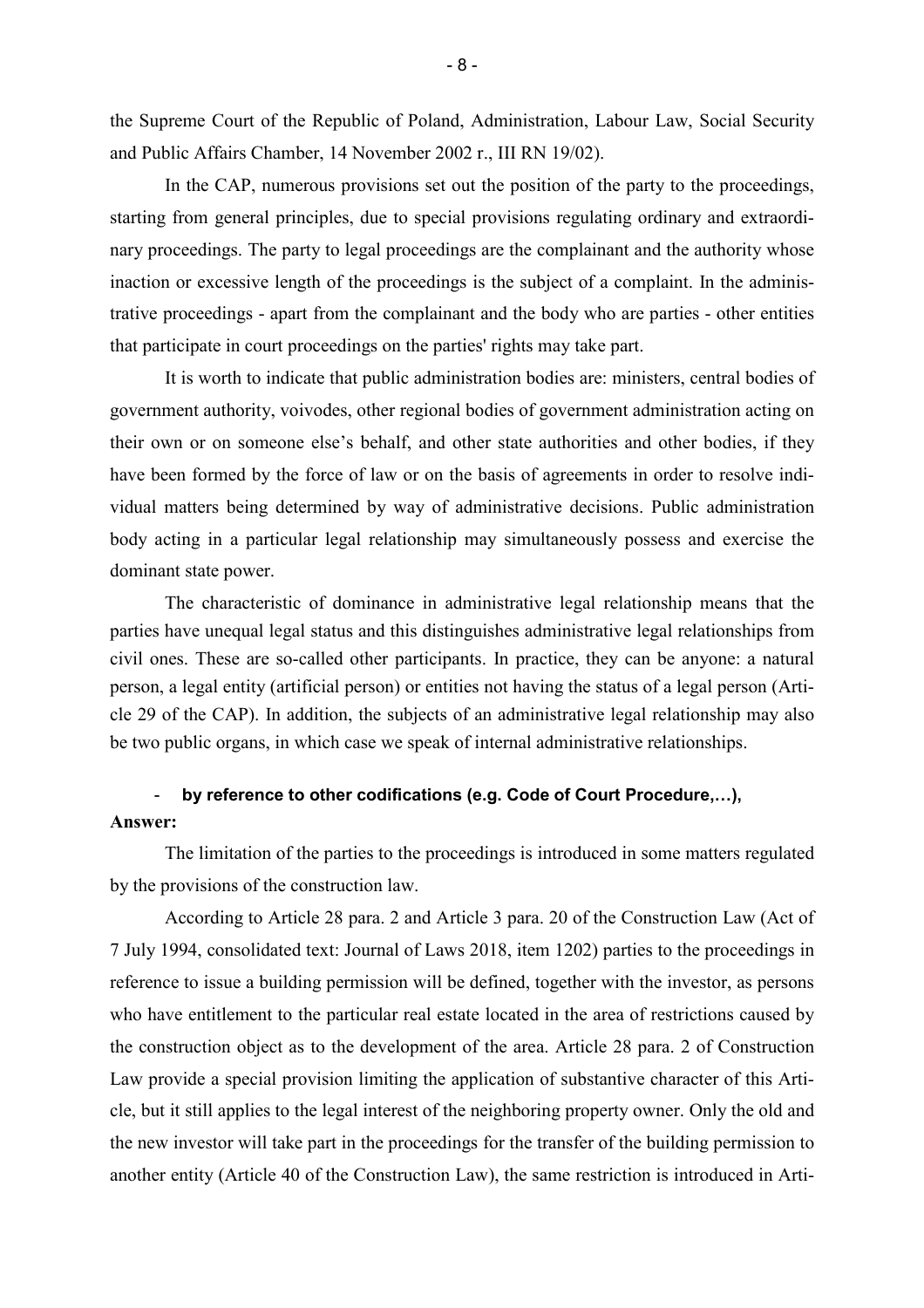cle 63 para. 5 of the Spatial Development Act (Act of 27 March 2003, consolidated text: Journal of Laws 2017, item 1073) - regarding the decision on building conditions.

## by custom(ary law),

No. It is not possible.

## - **by jurisprudence,**

**Answer:** The jurisprudence can only precise legal terms of statutory law but not create directly legal definition of the party to the administrative proceedings.

### - **in another way (please explain)?**

Answer: Not applicable.

(cf. Art. 4 (f) EP-Res.; Art. III-2 (3) and (4), III-25 ReNEUAL)

# **2. a) Do (sectorial) pieces of legislation establish additional categories of parties to administrative proceedings or do such pieces of legislation modify the general categories? In this case, please give examples!**

See answer 1 b).

# **b) If such additional categories are established and/or such modifications are provided for, what is the rationale of such additions and/or modifications?**

**Answer:** In principle, the regulations strengthening the circle of parties to proceedings are introduced, bearing in mind its subject. The concept of a party to administrative proceedings is referred to in Article 28 of the CAP and is very capacious due to the application of a structural element of the legal interest criterion or an obligation assessed on the basis of legal provisions falling within the scope of public administration properties and its competence to concretize the law by issuing an administrative decision. This gives the party a broad legal dimension. However, the scope of its application is also determined by the provisions of Article 29 of the CAP.

Due to the legal heterogeneity of the matter in which decisions can be issued, it was not possible to establish in Article 29 of the CAP the strict criteria for granting administrative capacity to the party. It is justified by such regulation which is provided by a rational legislator who wanted to allow the widest possible circle of entities to participate in administrative proceedings, to protect their legal interest and actively participate in determining the obligation. Furthermore, the specified administrative and legal capacity does not coincide with the legal entity in the field of substantive and procedural civil law. It does not either correspond to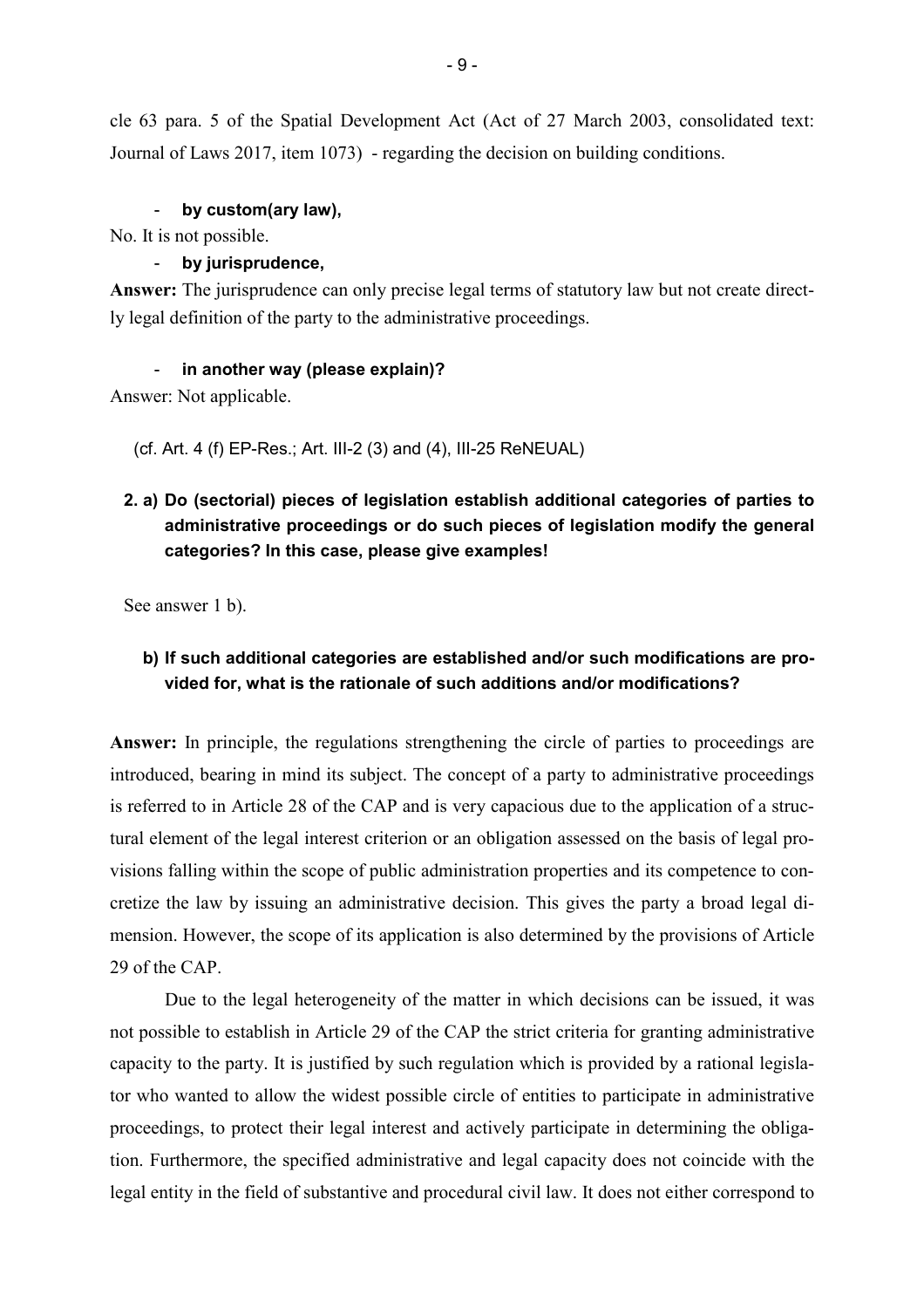its scope of judicial capacity. In this way, it is differently marked because of its inherently substantive provisions governing the operation of public administration.

# **3. As far as the parties are not parties by law (e.g. addressees or applicants), how can the different categories of (potential) parties actually become parties to administrative proceedings?**

### - **Is a request of the party required?**

**Answer:** According to Article 61 of the CAP shall be initiated upon the demand of a party or ex officio. Action on a request refers to cases where the legal situation of an individual is determined within the scope of its powers related to the disposition of its legal interest, and action ex officio can be initiated when it concerns imperious determination of an entity's duties, restriction or withdrawal of rights.

 Due to a particularly important interest of a party, a public administration authority may initiate the proceedings ex officio also in such matters where, in accordance with the law, an application of a party is required. The authority shall obtain consent of the party thereto in the course of the proceedings, otherwise the proceedings shall be discontinued (Article 61 para 2 of the CAP). In the proceedings initiated on the request, the party itself delineates the boundaries of the case being examined. In such case the decision of the body must refer directly to its request and may not contain a decision on the subject on which the party has not applied. In the course of office proceedings, the framework and boundaries of the case examined are determined by the administrative body.

## - **Is a decision of the administrative authority admitting the party required?**

**Answer:** The separate decision of the administrative authority admitting the party is not required.

According to Article 61a. para 1 of the CAP, if the demand for initating of the administrative proceedings (specified in Article 61 of the CAP) has been submitted by a person who is not a party or due to other justified reasons the proceedings cannot be initiated, the public administration authority issues an order (that may be may be challenged) refusing to initiate proceedings.

It must be also pointed out that if a specific provision so provides, a matter may be disposed of without notice being given by the authority. The matter shall be regarded as disposed of without notice by the authority and in a way that complies with the party's demand in its entirety if within 1 month of the day when the demand was submitted to a relevant public administration authority or within another time limit specified in the specific provision. This authority has not issued a decision or order terminating the proceedings in the matter (silent closing of the proceedings) or has not filed (expressed) an objection by way of a decision (tacit consent) (see Article 122(a) of the CAP).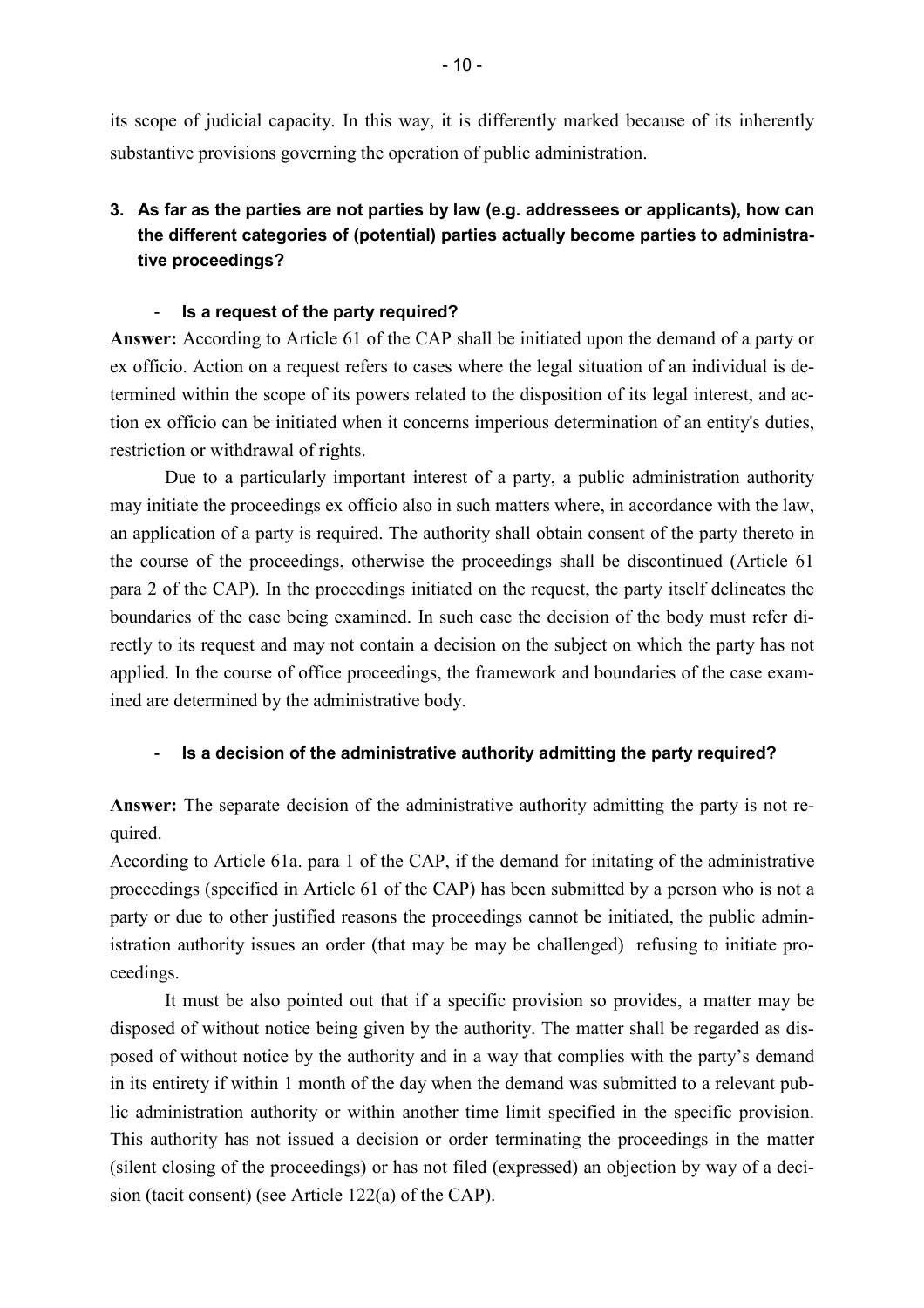### - **Is the administration obliged to qualify potential parties ex officio?**

**Answer:** The obligation of the administrative authority to qualify potential parties ex officio seems to arise from the Article 61 para 4 of the CAP. According to this provision, all persons being parties to the proceedings shall be notified that the proceedings have been initiated ex officio or upon an application of one of the parties.

# **4. a) Are administrative authorities obliged to identify third parties entitled to participate or potentially interested in administrative proceedings?**

**Answer:** As a general rule pursuant to Article 90 para 1 of the CAP before the hearing, the public administration authority shall undertake actions necessary to hold the hearing. In particular, the authority shall summon: the parties to provide explanations, documents and other evidence before the hearing and to appear at the hearing personally or through representatives or attorneys-in-fact, an witnesses and experts to appear at the hearing. The authority shall provide notice of hearing to state and self-governmental organizational units, social organizations and other persons, if their participation in the hearing is justified due to the subject of the hearing. In such a case, the authority shall summon them to participate in the hearing or to submit statements and supporting documents before the hearing.

# **b) Is the administrative authority obliged to announce the beginning of administrative proceedings to (potential) third parties to enable their participation?**

**Answer:** According to Article 91 of the CAP the summons shall indicate the date, venue and subject of the hearing. Parties, witnesses, experts and state and self-governmental organization units, organizations and other persons summoned to participate in the hearing shall be summoned in writing or in the form of electronic document. If it is probable that, in addition to the parties summoned and already participating in the proceedings, other parties that not known to the public administration authority may be concerned with the matter, the notification of the date, venue and the subject of the hearing shall be also communicated by means of public announcement or in other manner customarily accepted in the given location or by making the document available in the Public Information Bulletin, on the own website of the relevant public administration authority. Additionally, notification about hearing the date of the hearing shall be set a manner that the service of the summons and the announcement on the hearing take place at least 7 days prior to the hearing.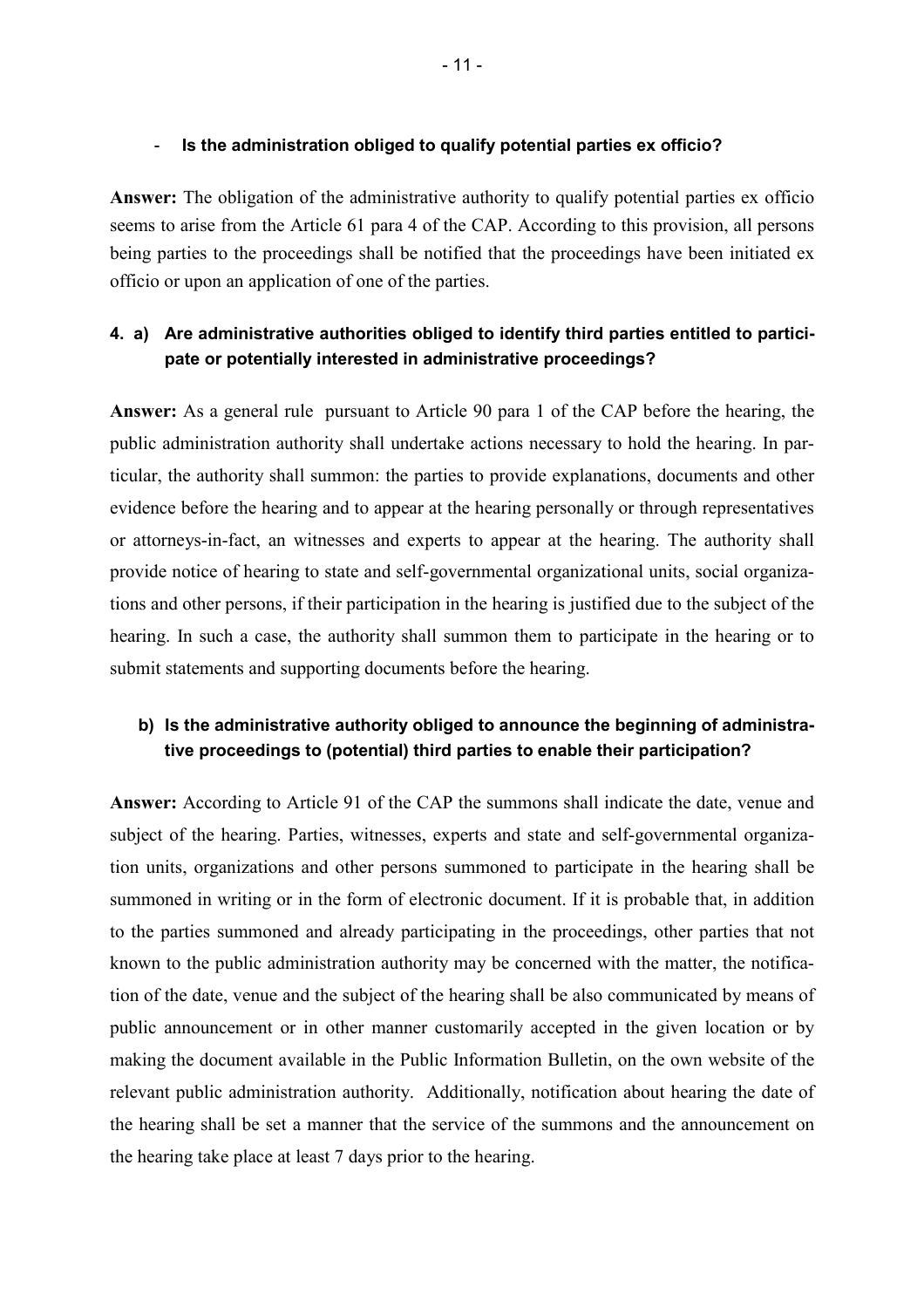It should be pointed out that the invitation raises the obligation to appear under the sanction specified in Article 88 para 1 of the CAP. However, the notification, leaves the participant to evaluate the participation in the hearing. The adopted solution indicates the aspect of who and when determines the interest of these entities at the hearing, if it is done by the body, then it should immediately call without notice to participate in the hearing, if the individual decides about the interest, just the notification itself constitutes a sufficient legal title to make a statement.

**c) Are there any consequences, if the (potential) party does not make use of its right to participate in the administrative proceedings? Does your legal order provide for a foreclosure of the exercise of the party's rights (preclusion regulation), particularly with regard to later court proceedings (ability to challenge the final decision, legal standing in this regard)?** 

### **Answer:**

The CAP does not introduce neither the system of preclusion nor the discretionary power of the adjudicating authority. A party who has not cited facts or evidence in proceedings before the first instance administrative authority, may cite them in proceedings before the second instance authority or may defend its interests in extraordinary proceedings, requesting the resumption of proceedings under Article 145 para 1(5) of the CAP.

- **5. If individuals / organisations / other public authorities are not admitted as parties to administrative proceedings by the competent authority on their request, what are the legal consequences?** 
	- **a) Are they entitled to direct court actions against the administrative decision to not admit them as parties to the administrative proceedings? Are (only) original parties (parties by law) to the administrative proceedings entitled to do so?**

A party deprived, even if for reasons not attributable to the authority, to participate in the first-instance proceedings, may seek protection of its rights by means of two measures - appeal or request for reopening proceedings. Lack of the party's participation in the proceedings before the first instance does not deprive him of her the status of the party in the appeal proceedings. There is no competition between these measures. As long as the decision of the first instance has not taken the last resort, the non-participating party is entitled to appeal.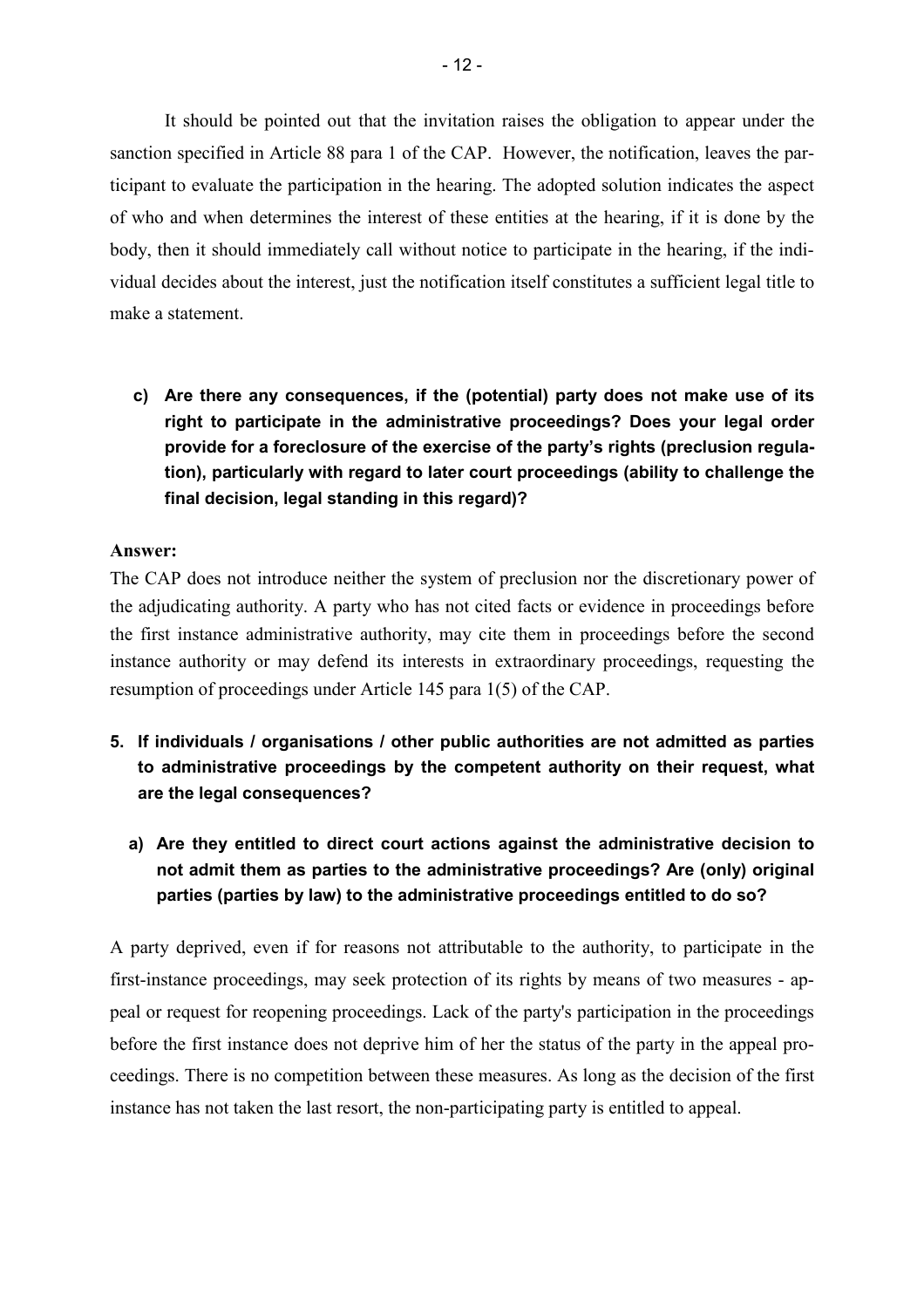# **b) In contrast, do the parties not admitted to the administrative proceedings have to wait for and then challenge the final administrative decision claiming a procedural defect in not admitting them?**

**Answer:** In turn, no appeal can be lodged against the final (not challengeable) decision, and only one can be demanded on the basis of art. 145 para 1 point 4 of the CAP - reopening. In this case, the general premise of applying the institution of the reopening of the proceedings resulting from the Article 145 para 1 of the CAP *ab initio* applies, namely that the matter must be terminated by a final decision.

#### **c) Can the competent authority remedy any omission to admit a party?**

**Answer:** Article 145 of the CAP allows reopening of the proceedings in a matter concluded with a final decision. The proceedings shall be reopened if a party, not due to his/her fault, did not participate in the proceedings. For reasons specified in this provision the proceedings may be reopened only upon demand of a party. In this context, due to a particularly important interest of a party, the administrative body may initiate the proceedings ex officio also in such matters where, in accordance with the law, an application of a party is required. The authority shall obtain consent of the party thereto in the course of the proceedings, otherwise the proceedings shall be discontinued.

# **6. a) Do all categories of parties to administrative proceedings enjoy the same procedural rights:**

#### - **to be heard (orally or in writing),**

**Answer**: each party has the right to be heard by a public administration body before a decision is issued because that may adversely affect its situation. Each party have the right to opt out of the hearing before an individual decision is issued if the immediate decision is absolutely necessary due to the public interest or because of the serious risk associated with the delay. If the hearing should take place after the decision, which has been issued, unless there are very valid reasons against it. The public administration body justifies the inclusion of these reasons and is required to provide evidence in support of its justification.

Each party has the right to be notified on the main issues decided by the public administration body and the main arguments and their justifications, so that the party can effectively express its position in the case and exercise its rights of defense. The party must be given adequate time to respond after receiving notification. The public administration body sets clear deadlines for answering. The public administration body is free in terms of the form and con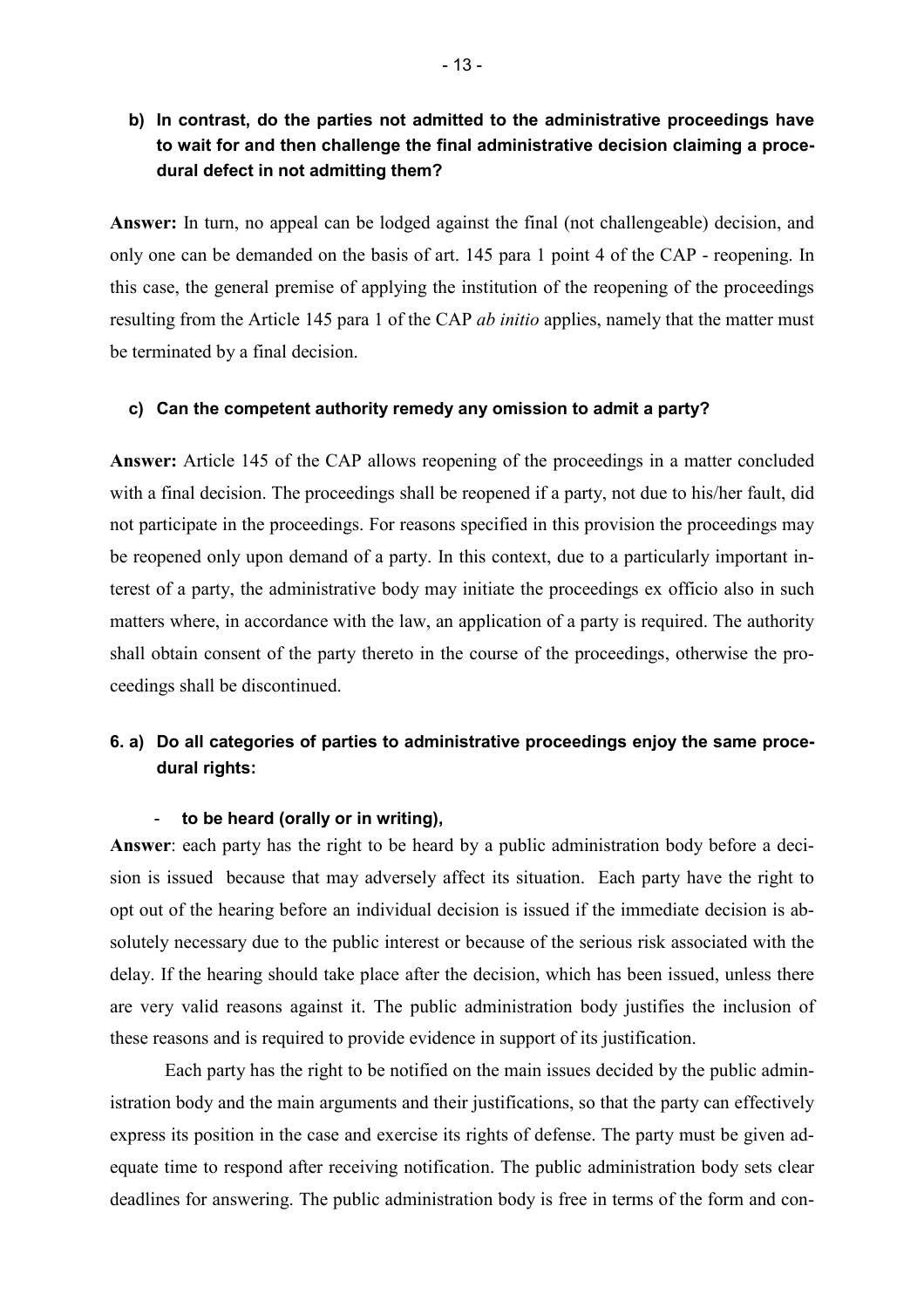tent of the hearing. It includes the choice: whether the hearing should be oral or written, or allow the confrontation.

Deciding on the manner of exercising this freedom, the public administration body takes into account several aspects the objectives of legislation, legal provisions, the importance of the person's interests, the importance of additional procedural guarantees to protect the interest of the person and the costs of granting such specific procedural guarantees.

The complex proceedings means an administrative procedure in which EU and Member State authorities or administrations of different Member States have different functions that are interdependent. Such proceedings may also be considered as a combination of two administrative proceedings that are directly related to each other. The right to be heard must be respected at every stage of the proceedings submitted with the participation of the EU and the Member States leading to a decision being taken in a specific way. The implementation of this right depends on the division of responsibilities in the decision-making process. In the case of a complex proceeding in which the EU administration body issues a decision, it is obliged to comply with the procedural requirements.

# - **to be advised by the competent authority concerning the relevant procedural rights,**

**Answer:** During the proceedings, administrative bodies are obliged to inform and explain to the parties of the factual and legal circumstances pertaining to the case (Article 9 of the CAP). The right to information is also provided for by the European Administrative Code, which in Article 10 para. 3 states that if necessary, the official serves the unit with advice on a possible way to proceed in the case regarding the desired resolution of the case.

The parties have the following rights related to be advised by the competent authority:

- to be given information on all questions related to the procedure in a fast, clear and understandable manner,
- to communicate and to complete, where possible and appropriate, all procedural formalities at a distance and by electronic means,
- to be notified of all procedural steps and decisions that may affect them.

Public authorities shall promote the provision of updated online information on the existing administrative procedures, wherever possible and reasonable. Priority shall be given to application procedures. Such information may include, among other things: a link to the applicable legislation in its consolidated version, a brief explanation of the main legal requirements and its administrative interpretation, a description of the main procedural steps, the indication of the authority competent to adopt the final decision, the indication of the time-limit for the adoption of the decision, the indication of remedies available, a link to standard forms that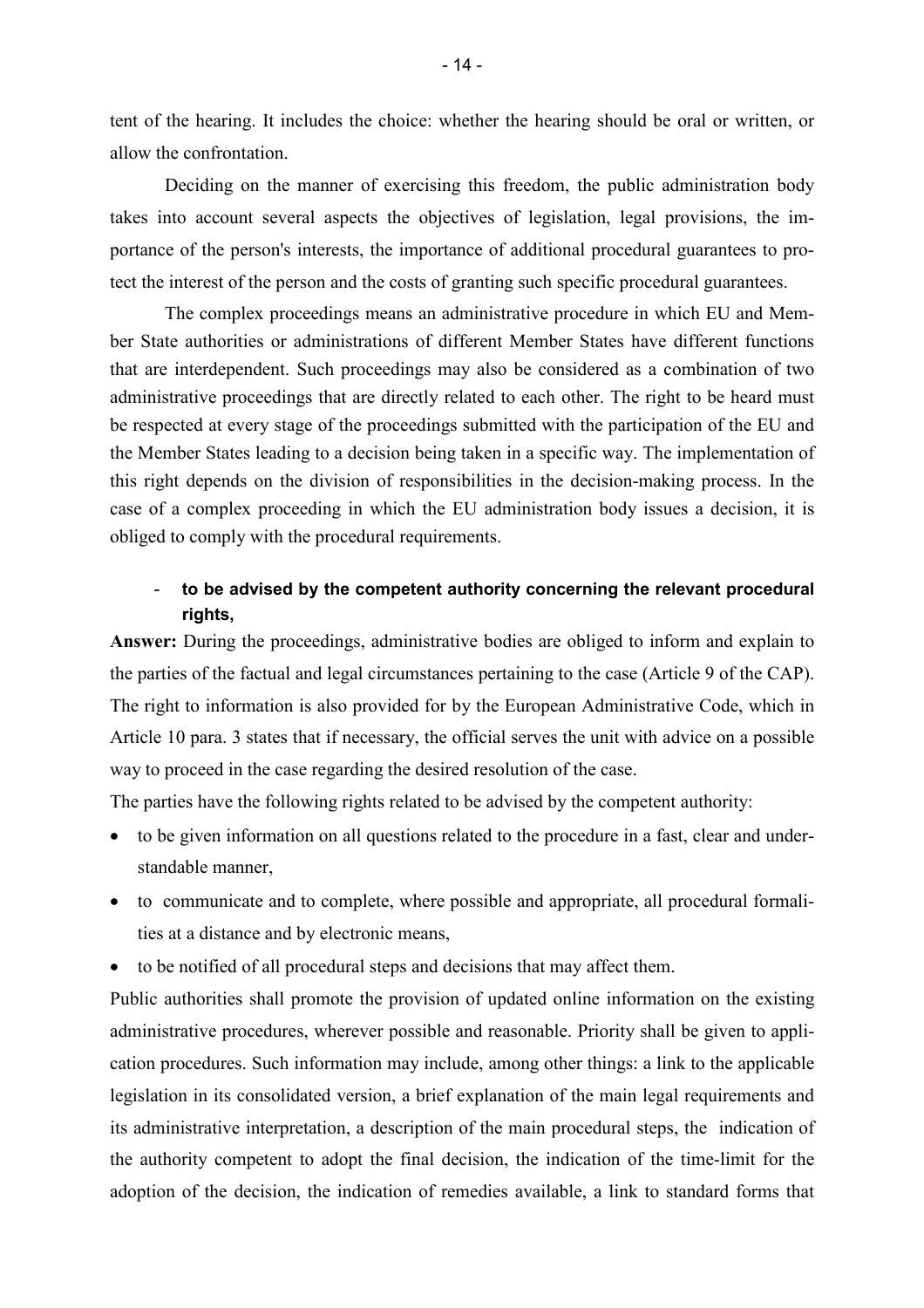may be used by parties in their communications with the public authority within the procedure. The information shall be presented in a clear and simple way.

#### - **to submit documents,**

**Answer:** Yes. The parties can submit documents in the course of proceedings.

Due to Article 75 para. 1 of the CAP, anything that may contribute to clarifying the matter and that is nit violation of the law may be admitted as evidence, in particular documents, witness testimony, expert opinions and inspections may constitute evidence.

### - **to have access to the file, including documents submitted by other parties,**

**Answer:** According to the provision of the Article 73 para 1 of the CAP, the party has the right to access to the case files, and to make notes and copies. This right remains also after the proceedings are concluded.

Nevertheless, according to the Article 74 para 1 of the CAP, Article 71 will not be applied to case files protected as classified secret information with clause "confidential" or "strictly confidential" an to other files which the public administration authority excluded due to important state interest.

The refusal to enable the party to review the case files, to make notes and copies, to certify such copies or issue certified copies can be effected by means of an order which is subject to complaint (Art. 74 para. 2 of the CAP).

#### - **to call witnesses or to initiate other gathering of evidence,**

**Answer:** The public administration body relies on such evidence, which after consideration is necessary to establish the facts of the case. It may, under the conditions set out in the abovementioned provisions, collect information of any kind, hear parties, witnesses and experts or collect statements of parties, experts and witnesses in written or electronic form, obtain documents and records.

In order to fulfill the obligations regarding evidence set out in substantive law relevant for a given sector, the public administration body may request a hearing of the party or providing all necessary information. Each party can oppose this request. The parties may propose witnesses and experts. Additionally, parties may produce evidence that they deem appropriate. They shall assist the competent authority in ascertaining the facts and circumstances of the case and shall be given a reasonable time-limit to replay to any request of cooperation, taking into account the length and complexity of the request and the requirements of the investigation. Where the administrative procedure may lead to a penalty, the parties shall be reminded of the right against self-incrimination.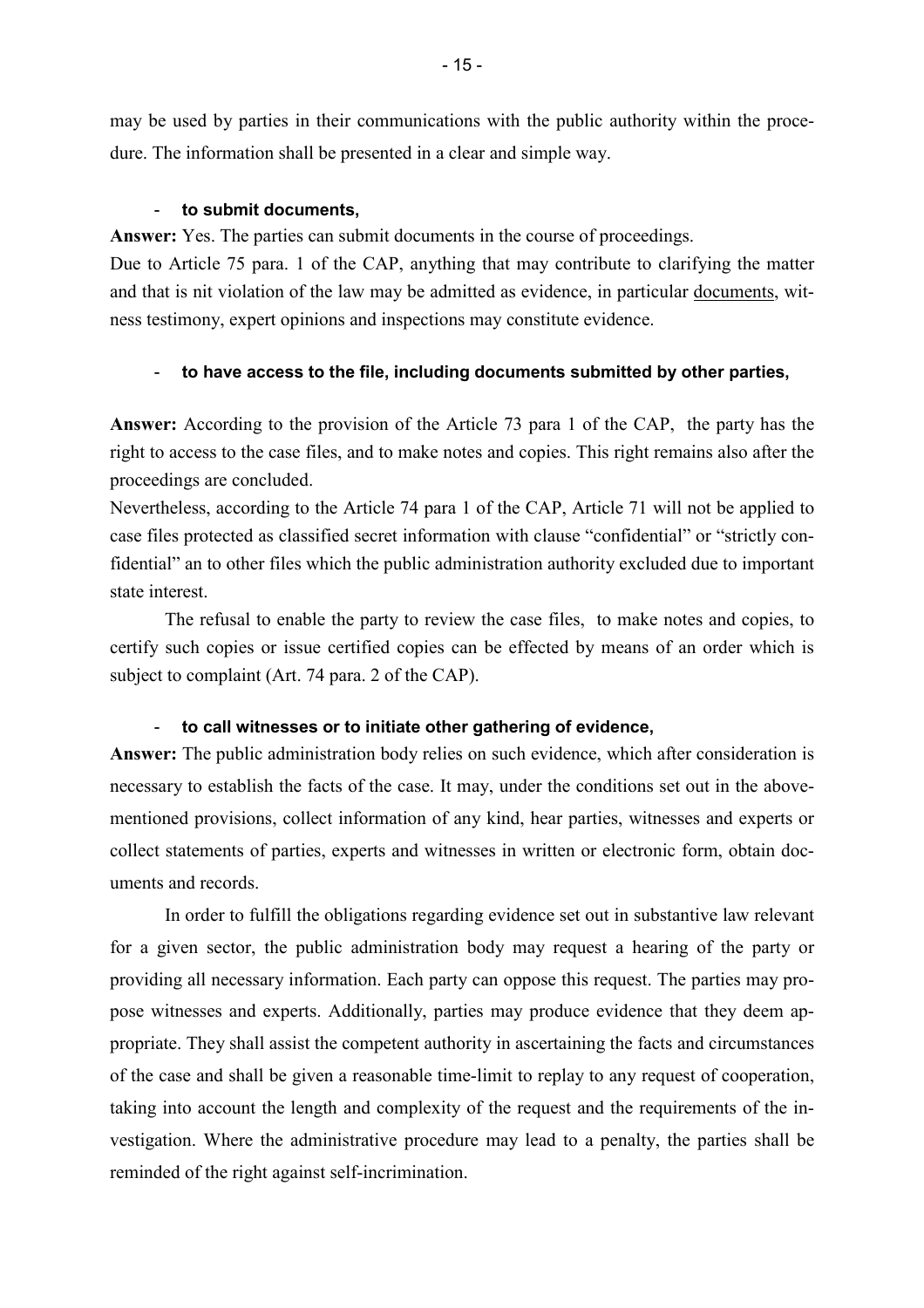**Answer:** According to the Article 109 para 1. of the CAP, the decision shall be delivered to the parties in writing or by means of electronic communication.

### - **to file a claim in the administrative proceedings?**

**Answer:** Yes. A claim (complaint) may be filed by a party against orders issued in the course of the proceedings but only if the CAP provides so (Article 141 para. 1 of the CAP). According to Article 123 of the CAP, in the course of proceedings the authority issues orders. They may concern the particular issues which arose in the course of proceedings, but they do not conclude the matter as to the merits, unless the provisions of the CAP provide otherwise (see Article 113 of the CAP).

**b) Or do different categories of parties to the administrative proceedings have different rights? If so, please provide information about the most important differences!** 

**(cf. Art. 9, 11, 14, 15 EP-Res.; Art. III-15, III-23, III-24 ReNEUAL)** 

**Answer:** In administrative proceedings subjected to the principle ex officio, there is no legal possibility, nor the need to distinguish between the plaintiff, the defendant, or the main or incidental intervener. Any entity that has a legal interest or an obligation that requires concretization through a decision to use applicable law and a competent administrative body is a party to proceedings with the same procedural position. Each of the proceedings has the same scope of procedural rights and obligations, and the same authority conducting the proceedings also has the same scope of rights and obligations towards each party, and even - it cannot differentiate it, because it would lead to doubts of proceedings resulting from violation of the principle of equality of the party. The only exception is made in the provisions of the Code in favor of entities with the rights of a party whose participation in the proceedings is not legitimate in their own legal interest or obligation. They have only the procedural position of the parties, which enables them to fulfill their official or statutory duty.

**7. Is there a political or academic discussion concerning any kind of reform with regard to the participation rights of third parties to administrative proceedings in your country? Are there recent legislative proposals concerning the participation rights of third parties to administrative proceedings?**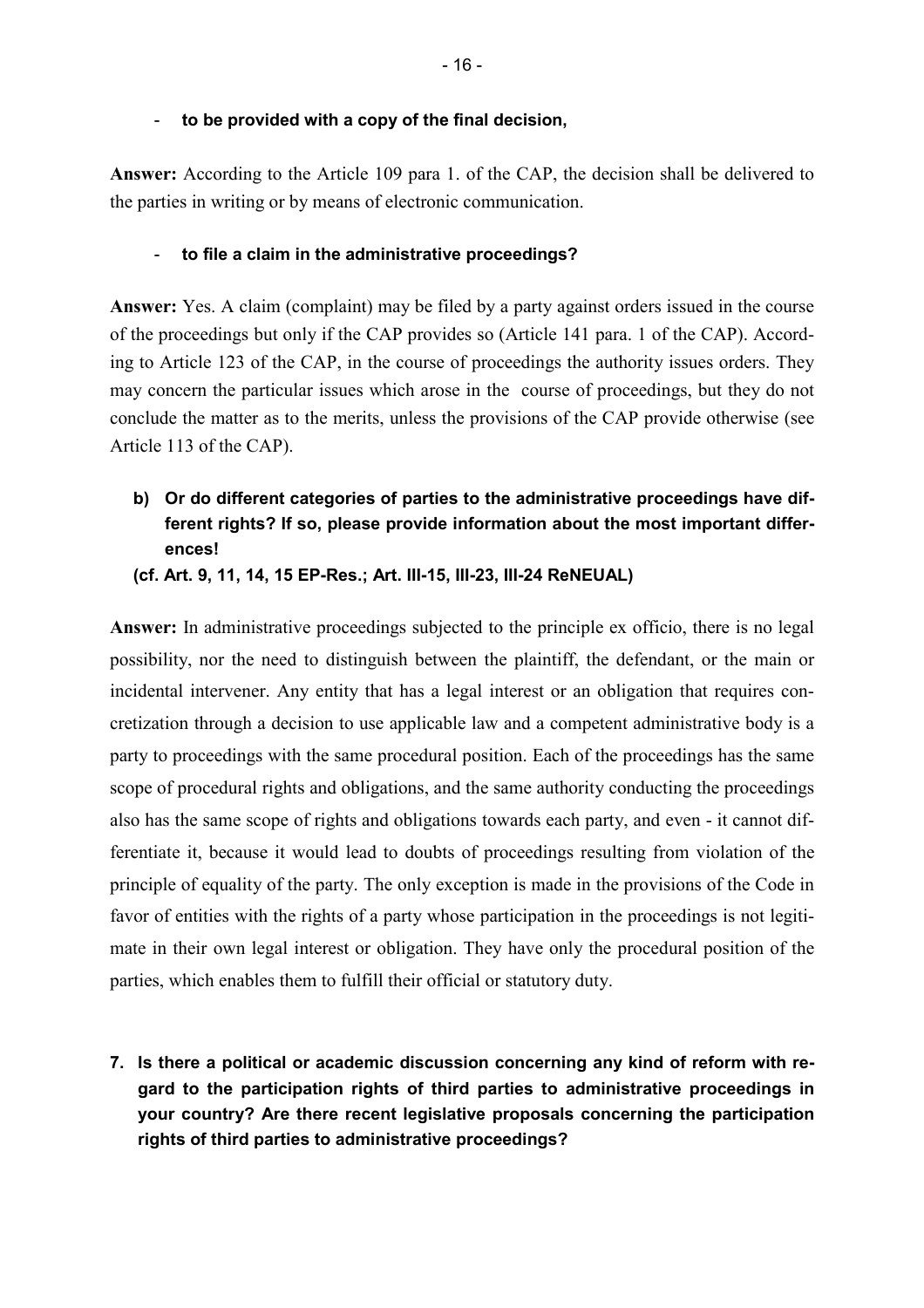**Answer:** Some authors in academic discussion perceive the negative effects of the lack of administrative institutions on the grounds that in the civil proceedings there is enable protection of the interests of various types of third parties. (see for instance, I. Lipowicz, A. Agopszowicz, gloss to the judgment of the Supreme Administrative Court of 19 January 1995, case no. I SA 1326/93) This institution is intended to enable a third party to participate in the process between two parties to protect the legal interest which one of them has. Therefore, the third party is not a party to the proceedings; it is only a legal interest in ensuring that the decision is for the benefit of one of the parties.

- The institution could prove to be helpful in administrative matters. In the administrative proceedings there is a need to ensure protection of entities remaining with one of the parties. Often demanding protection for them in order to the settlement in a proceeding provides for the benefit of one from the party.
- In the light of the absence of a legal construction similar to a third party, the problem of qualifying the various entities as a party or persons having a factual interest is solved *ad causaum* in relation to a specific type of administrative case. It should be outlined the insufficient protection of third parties in the course of administrative proceedings<sup>1</sup>.

In polish judicial jurisprudence and scientific approach it cannot be found a unified position in this matter. There are two main perspectives: either granting the status of a party to the entity (which makes it become participant in the proceedings) or deny it this status, giving it a category of the interested persons<sup>2</sup>.

The 2017 revised provisions of the CAP stipulate that if the subject of the administrative proceedings is to impose on a party an obligation, to limit or to revoke a party's right in a matter where doubts remain as to the meaning of a legal norm, such doubts shall be resolved in favour of the party, unless it is rendered impossible due to conflicting interests of the parties or interests of third parties which are directly affected by the outcome of the proceedings (Article 7a of the CAP) or the uncertain doubts about the factual presumption (Article 81a of the CAP), these provisions shall not apply if important public interest, including essential state interest, and in particular interest relating to state security, defense or public order so requires and to personal matters of functionaries and professional soldiers.

<sup>&</sup>lt;sup>1</sup> W. Chrościelewski, J.P. Tarno, *Postepowanie administracyjne i przed sadami administracyjnymi, Lexis Nexis,* Warszawa 2016, s. 95 – 96). [Administrative proceedings and proceedings before administrative courts]

<sup>2</sup> A. Skóra, *Współuczestnictwo w postępowaniu administracyjnym*, Wolters Kluwer, Warszawa 2009, s. 54 – 55).[ Co-participation in administrative proceedings]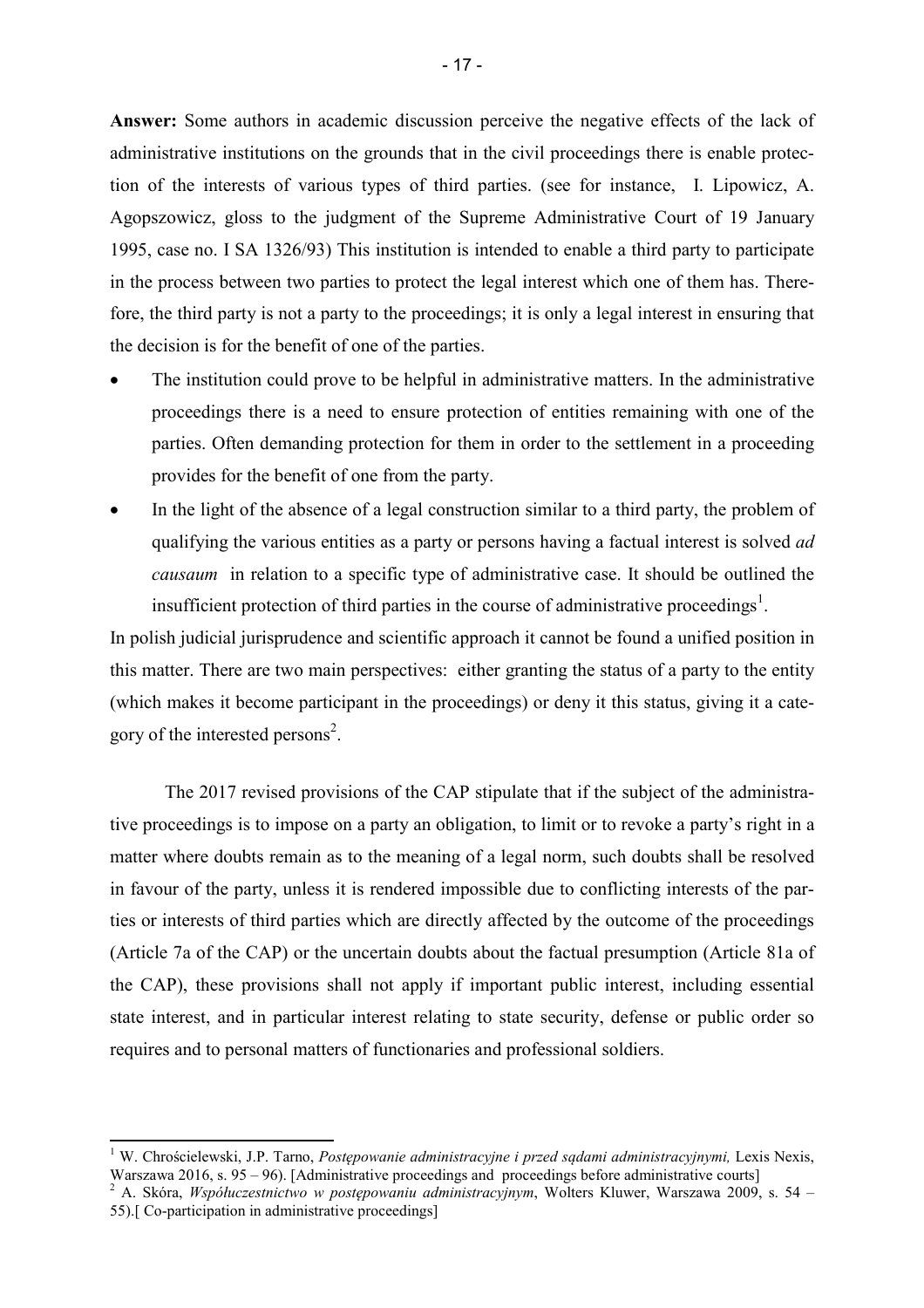**8. What is the most important and most recent case law of your court relating to the status of third parties to administrative proceedings and their procedural rights therein? Please identify up to three cases and provide some information about the content and relevance of the judgements!** 

**Answer**: To illustrate this issue, the following may be mentioned:

1) Limiting the parties to proceedings in the matter of a building permission, beside the investor, to the owners, perpetual usefructuary or property managers, located in the area affected by the facility, as specified in Article 28 para. 2 of the Construction Law, cannot Article 28 of the CAP, if in accordance with that provision, the status of the party should have also other entities, such as those referred to in Article 5 para. 1 point 9 of the Construction Law.

Given that the provision of Article 28 para. 2 of the Construction Law introduced a restrictive group of parties to proceedings for a building permission, it constitutes an exception to the rule resulting from Article 28 of the CAP. This exception should be analyzed by means of an extended interpretation, unduly limiting the rights resulting from Article 28 of the CAP. According to W. Chrościelewski, the provision of Article 28 para. 2 of the Construction Law does not introduce any significant subjective limitations in relation to the group of entities designated on the basis of art. 28 of the CAP. Nevertheless, according to this author, the most controversy in administrative practice was caused by the question of having a legal interest in matters related to building permits<sup>3</sup>. The enterprise (operator) to which the transmission equipment referred to in Article 49 § 1 of the Act of 23 April 1964 Civil Code (i.e. 2016, item 380, as amended) it should be interpreted as an entity performing public utility tasks. This means that entity is a party to proceedings for a building permission, if these devices are in the area of the object's impact. (see for instance, judgment of the Supreme Administrative Court of 13 January 2017, case No. II OSK 1005/15).

2) Going under the preview to the systemic internal interpretation of Article 262 of the Act of 29 August 1997 - Tax Ordinance (Journal of Laws of 2005, No. 8, item 60, as amended, hereinafter: the Tax Ordinance), it should be indicated that pursuant to Article 133 para 1 of the Tax Ordinance the party to the tax proceedings is a taxpayer, a payer, collector or their legal successor as well as third parties referred to Article 110- 117(a) of the Tax Ordination. This categories of parties due to their legal interest, de-

l

<sup>3</sup> W. Chrościelewski, *Konsekwencje prawne złożenia odwołania przez osobę, która nie jest stroną postępowania administracyjnego*, ZNSA 2016, nr 5, s. 22). [Legal consequences of submitting an appeal by a person who is not a party to administrative proceedings]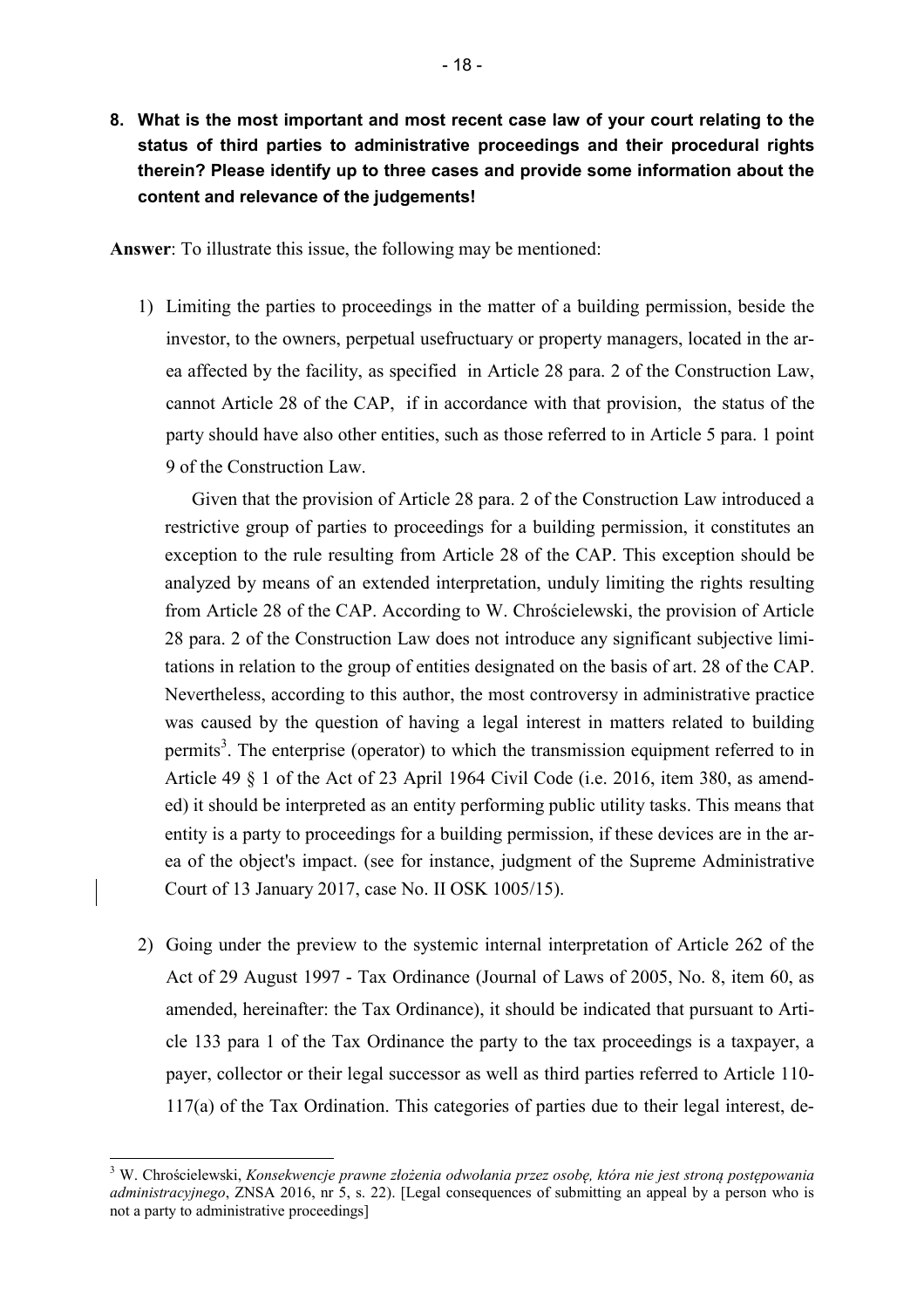mand the activities of the tax authority, to which the tax authority acts or whose legal interest.

It should be pointed out that the reference made in Article 116 of the Tax Ordination leads to the conclusion that the legislator treats the members of the board of a limited liability company listed in this provision as third parties. This means that member of the management board of the company it is not treated as a taxpayer, but as a third party who in specific circumstances may be a party to the proceedings.

In the case examined, the party was itself a company - a legal entity that acts through its organs, but these bodies are not a party to the proceedings. The chairman of the company's management board (the complainant) is not a taxable person in the case, neither the payer nor the collector or their legal successor, or a third party referred to in the provisions of Article110 to Article 117(a) (see for instance, judgment of the Supreme Administrative Court of 8 December 2014, case No. II FSK 3111/14).

3) It should be assumed that the person who participated in the administrative proceedings and did not lodge a complaint, if the outcome of the legal proceedings concerns its legal interest, acquires the status of a participant in proceedings with the rights of the party and related procedural rights (including, inter alia, the law bring legal remedies) only if the proceedings are aimed at the substantive examination of the complaint.

Interlocutory appeal against the order to reject the complaint, brought by a person who acquires the status of a participant in the proceedings on the parties' rights, in accordance with art. 33 para. 1 Act of 30 August 2002 Law on Proceedings before Administrative Courts (consolidated text: Journal of Laws 2018, item 1302; hereinafter: LPAC), only when the complaint is successful, should be considered inadmissible (see for instance, order of the Supreme Administrative Court of 19 May 2016, case No. II OZ 512/16).

## **II. Determination of Facts and Discretionary Powers**

# 1. a) **In administrative proceedings, do administrative authorities have a general duty to carefully and impartially investigate the facts of the case ex officio in your jurisdiction (principle of investigation)?**

**Answer:** In the scope of evidence proceedings, pursuant to the Article 77 para 1 of the CAP imposing on the public administration body the obligation to exhaustively collect and consider the evidence. The principle of objective truth (Article 7 of the CAP) results in the order of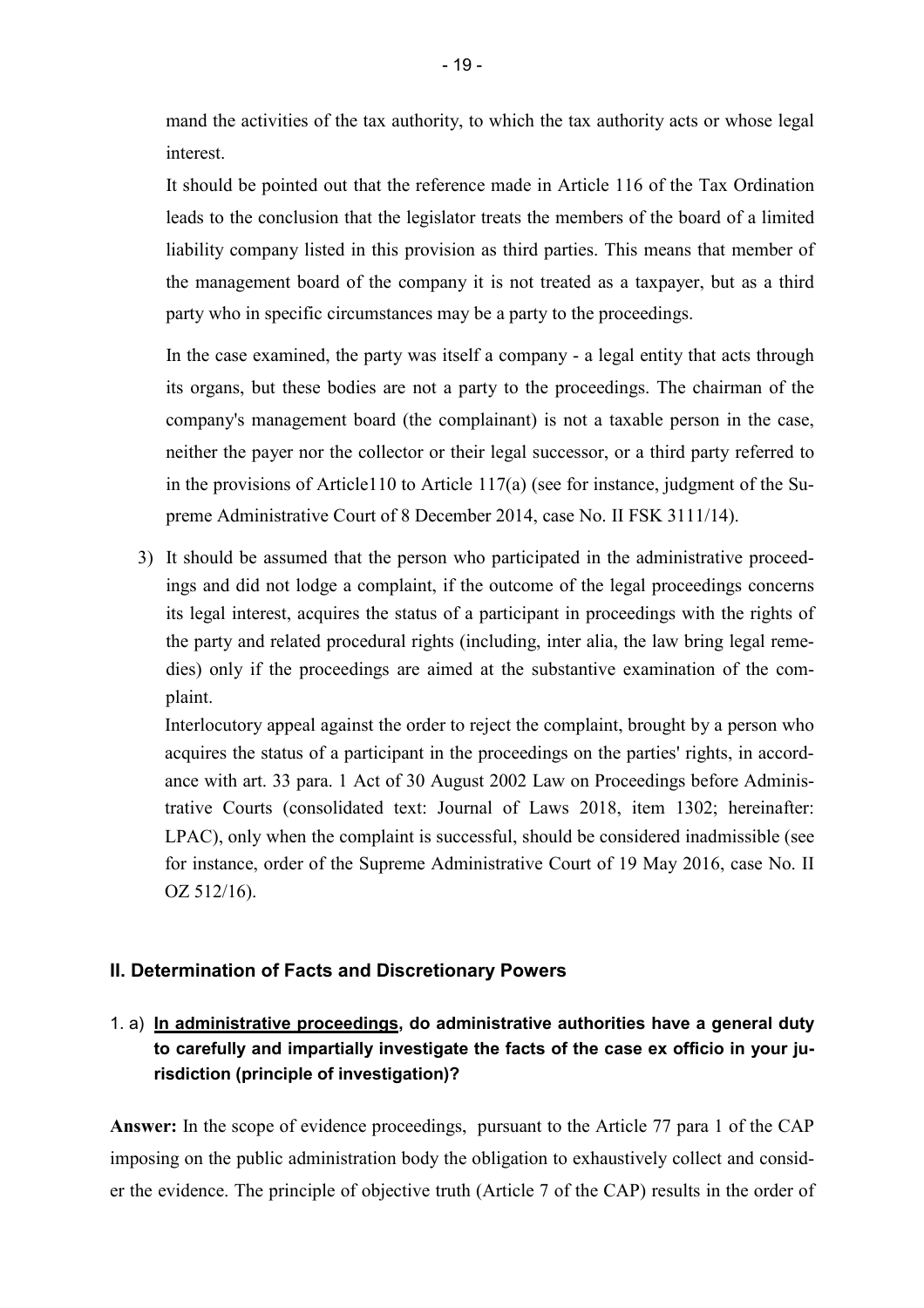the public administration body to take all steps necessary for a thorough explanation of the facts of the case. This provision imposes on the public administration body conducting the proceedings the obligation to collect exhaustively the evidence and then exhaustive consideration of the entirety of this material in order to correctly determine the actual basis of the administrative decision. The obligation of public administration authorities resulting from this principle that exhausts the examination of all factual circumstances related to a specific case, in order to create its actual picture and obtain the basis for the correct application of the  $law<sup>4</sup>$ . The principle of objective truth results from the authority conducting the administrative proceedings, the duty to determine which evidence is necessary to establish the facts of the case and the obligation to carry out such evidence ex officio. According to Article 56 (2) of the Act of 2 April 2009 on Polish citizenship (consolidated text - Journal of Laws 2017, item 1462), the person and entity requesting confirmation of possession or loss of Polish citizenship are obliged to attach documents confirming the data and information contained in the application, unless obtaining these documents is difficult to overcome.

## **b) Are, in contrast, the parties to administrative proceedings generally obliged to present facts or evidence of their own accord (principle of party presentation)?**

**Answer:** From the content of art. 77 para 1 of the CPA it follows that the taking of evidence is based on the principle ex officio. This means that the public administration body is obliged ex officio to take all steps aimed at the exhaustive gathering of evidence. Therefore, this provision determines that the burden of conducting evidence proceedings lies within the public administration authority and cannot be passed on to the party. Therefore if the party submits incomplete evidence, the body is obliged to supplement it on its own initiative.

The administrative decision cannot be based on an alleged factual situation, unsettled in administrative proceedings, whose truth the party contradicts, and the public body's consideration of the whole body of evidence and its comprehensive assessment in accordance with the requirements of the provision enclosed in Article 80 of the CAP is possible only after exhausting all evidenced in the course of the administrative proceedings evidence of relevant factual circumstances.

## **c) Do the rules for determining the facts distinguish between administrative proceedings initiated ex officio or by application?**

l

<sup>4</sup> W. Dawidowicz, *"Ogólne postępowanie administracyjne. Zarys systemu",*Warszawa 1962, p. 108 . [General administrative proceedings. Outline of the system]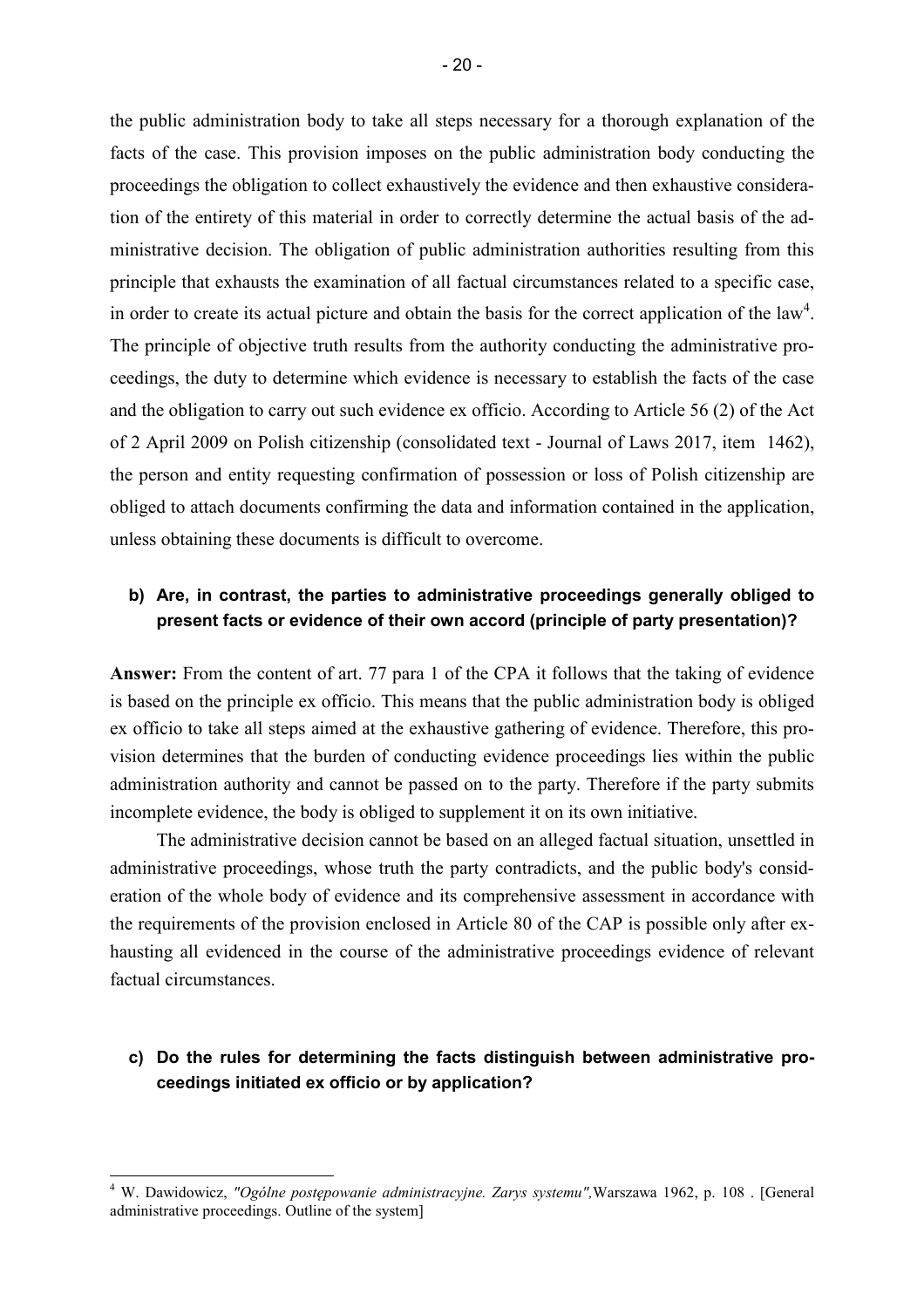**Answer:** According to Article 61 of the CAP the administrative proceedings are initiated at the party's request or ex officio. Any action on a request refers to cases where the legal situation of an individual is determined within the scope of its powers related to the disposition of its legal interest, and action from the office may be initiated when it concerns imperious determination of an entity's duties, restriction or withdrawal of rights. Such a definition of two different forms of initiating proceedings means that if administrative proceedings were initiated by submitting an application (Article 61 para 3 of the CAP), such character must have until the end. In the proceedings initiated on the request, the party itself delineates the boundaries of the case being examined. The decision of the body must refer directly to its request and cannot contain a decision on the subject on which the party has not applied. In the course of office proceedings, the framework and boundaries of the case examined are determined by the administrative body.

Two administrative proceedings cannot be conducted in parallel on the same subject because one was initiated at the request and the other ex officio. It should be pointed out that the provision of Article 61 § 1 of the CAP does not exclude the possibility of conducting ex officio proceedings, if during the proceedings conducted on request, the authority collected evidence and materials justifying the need to initiate proceedings ex officio.

An application initiating administrative proceedings, in case of doubts as to the content of the request, constitutes the basis for the authority to make arrangements in the scope of the actual will of the person from whom it comes. This proceeding is accompanied by proper and comprehensive information on the factual and legal circumstances that could affect the determination of rights and obligations subject to administrative proceedings. The transition of the authority to action from the office, when the matter requires an application is acceptable only when a particularly important interest of the party is involved. The public administration body is obliged to comply with the provisions governing the initiative to start administrative proceedings.

In cases where the action is only possible at the request of the violation of the principle of complaint, it constitutes a significant violation of the provisions of procedural law subject to the sanction of invalidity of the decision (Article 156 § 1 para 2 of the CAP). The provisions of Article 154 and 155 of the CAP do not provide for exclusivity in the form of initiating proceedings, but this does not mean that the application may be ignored when it was submitted. A change in the action from the application form to action from office cannot result from the change in the legal basis of the authority's decision, or the claim that the claim is obviously unfounded, as assessed by the authority.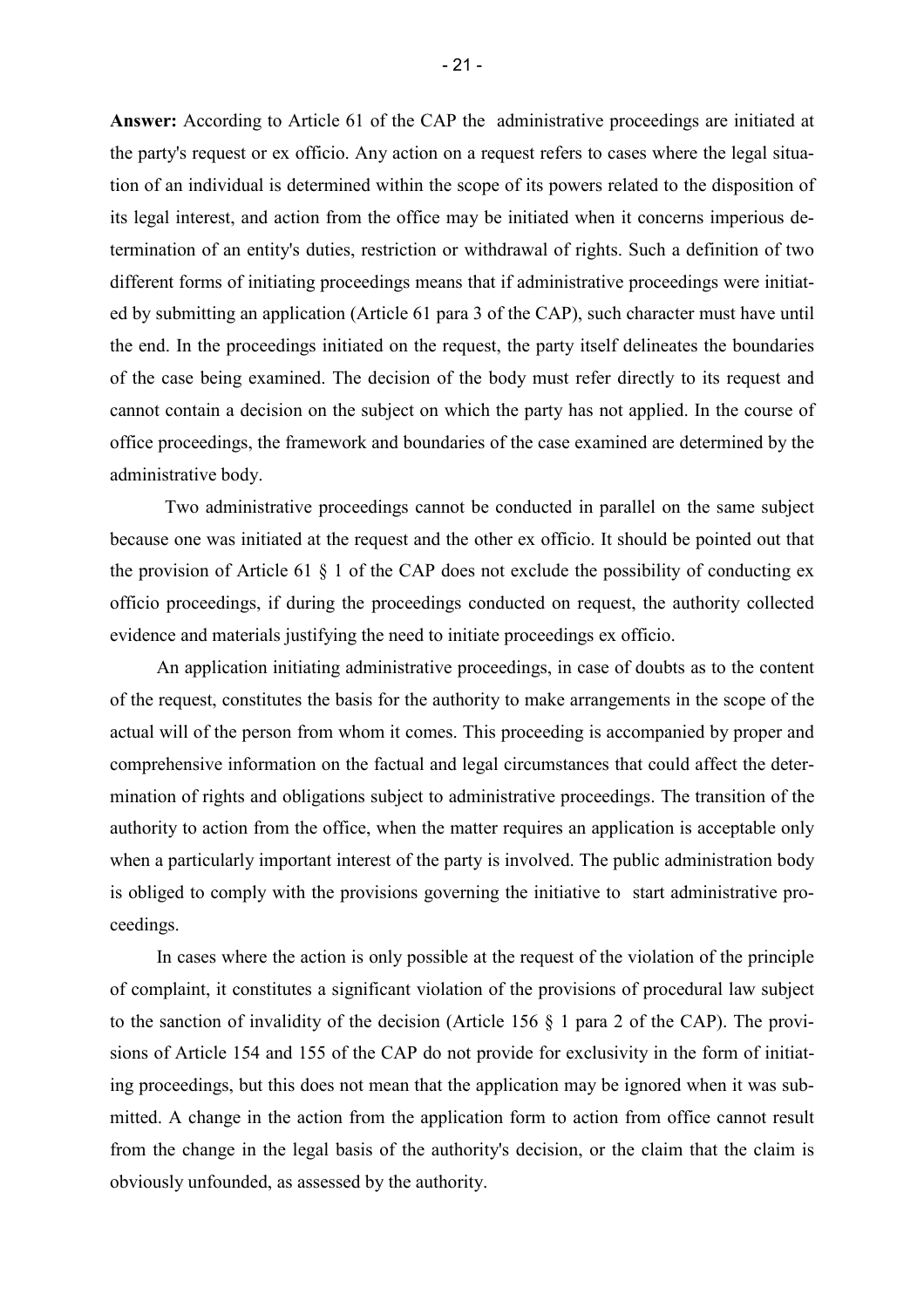# **d) Do the rules for determining the facts distinguish between facts which are favourable to the individual and others which are unfavourable to him?**

**Answer:** In administrative proceedings, the principle in relation to the burden of proof rests on whoever derives legal effects from a specific fact. This means that the obligation to look for evidence of holding not only on the administration authority, but also on the side, which in its well-understood interest should demonstrate the care of presenting evidence. Therefore, the evidence initiative must be manifested in this respect not only by the authority, but above all by the party to the proceedings. One cannot disregard, because of a sufficient explanation of the case, evidence presented by the party, when the existing evidence proceeding leads to conclusions contrary to the new evidence presented by the notifying party.

From the provision of Article 78 para 2 of the CAP indicates that the administrative authority may not take into account the request of the party to take evidence, if it was not made in the course of evidence or at the trial, only if the request relates to circumstances already established by other evidence. However, if the evidence requested by the party is relevant to the case, even the belated request should not be dismissed. The public administration body is not competent to refuse to take evidence because the party does not point to specific facts which it requests to prove through the evidence provided.

Article 78 para 1 of the CAP provides that the party's request for proof should be taken into account if the object of the evidence is the relevant circumstance. Since the applicant has not indicated any specific facts and circumstances to which witnesses are to be heard, the authority is obliged to ask for clarification as to which facts are to be proven by these means of proof. It must, pursuant to this Article, assess whether these circumstances are relevant to the resolution of the case or whether they are irrelevant.

The role of public administration bodies is not to search for reasons that would allow a negative recognition of the party's application, but to conduct and interpret the demands and demands made by the parties in a way that will fully enable them to fulfill their rights set out in substantive law standards and will be consistent with the real intent of the party. In this context of the administrative procedure, the principle of resolving any doubts in favor of the individual is generally accepted.

**e) Do different models of fact finding in administrative proceedings exist in your country with regard to different subject matters (e.g. ex officio administrative orders prohibiting or requiring specified actions of individuals, licensing of private projects on application, administrative sanctions, specific sectors of administrative law,4)?**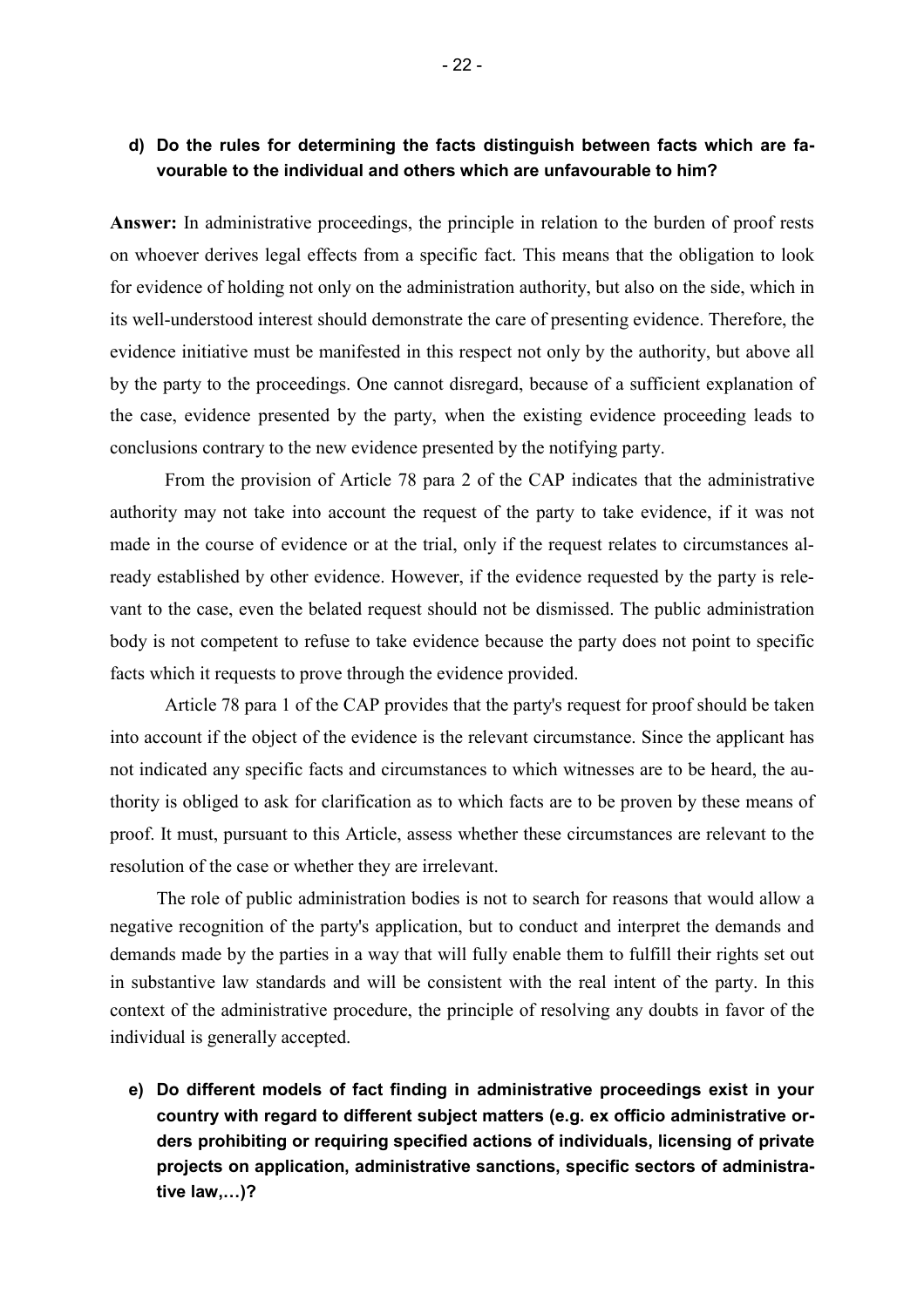(cf. Art. 9 EP-Res.; Art. III-10, III-11 ReNEUAL)

**Answer:** Apart from the obligation to inform about the change of address during the proceedings Article 41 of the CAP and the obligation to appear in person at the request of Article 51 of the CAP, does not indicate the obligations of the parties to the proceedings. It is significant that many times it accentuates their rights, such as the right to notify the venue and date of evidence from witnesses, experts or inspections at least seven days ahead of schedule, and the right to participate in these proceedings in accordance with Article 79 para 1 and 2 of the CAP.

**2. If your jurisdiction provides for the duty of the competent administrative authority to carefully and impartially investigate the facts of a case:** 

# **a) Are the parties to administrative proceedings obliged to cooperate in the investigation (e.g. by providing documents or by answering questions)?**

**Answer:** The administrative body is obliged to exhaustively collect and consider all material, but the party is not exempt from co-operation in explaining the facts, since failure to prove a specific fact may lead to a decision unfavorable to it. The party to administrative proceedings cannot feel relieved from cooperating with the authority in fulfilling the duty of collecting evidence, especially if not documenting a specific fact depends only on the will of the party, and the authority has no legal instruments authorizing to replace the lack of action by the applicant.

# **b) What are the consequences, if a party to administrative proceedings does not comply with its duty to cooperate?**

Answer: If the party refuses to provide the document requested by the authority from which he has a certain right, the authority, if it is unable to otherwise determine the circumstances resulting from this document, may refuse the party's request, and such refusal does not violate the law and does not give the court grounds for the annulment of the contested decision. It is possible to obtain negative effects for a party, in the case of not providing specific evidence, after the term has been marked on the party to provide this evidence.

## **c) Are there differences in the duty to cooperate among different categories of parties (applicants, potential addressees of the final decisions, third parties)?**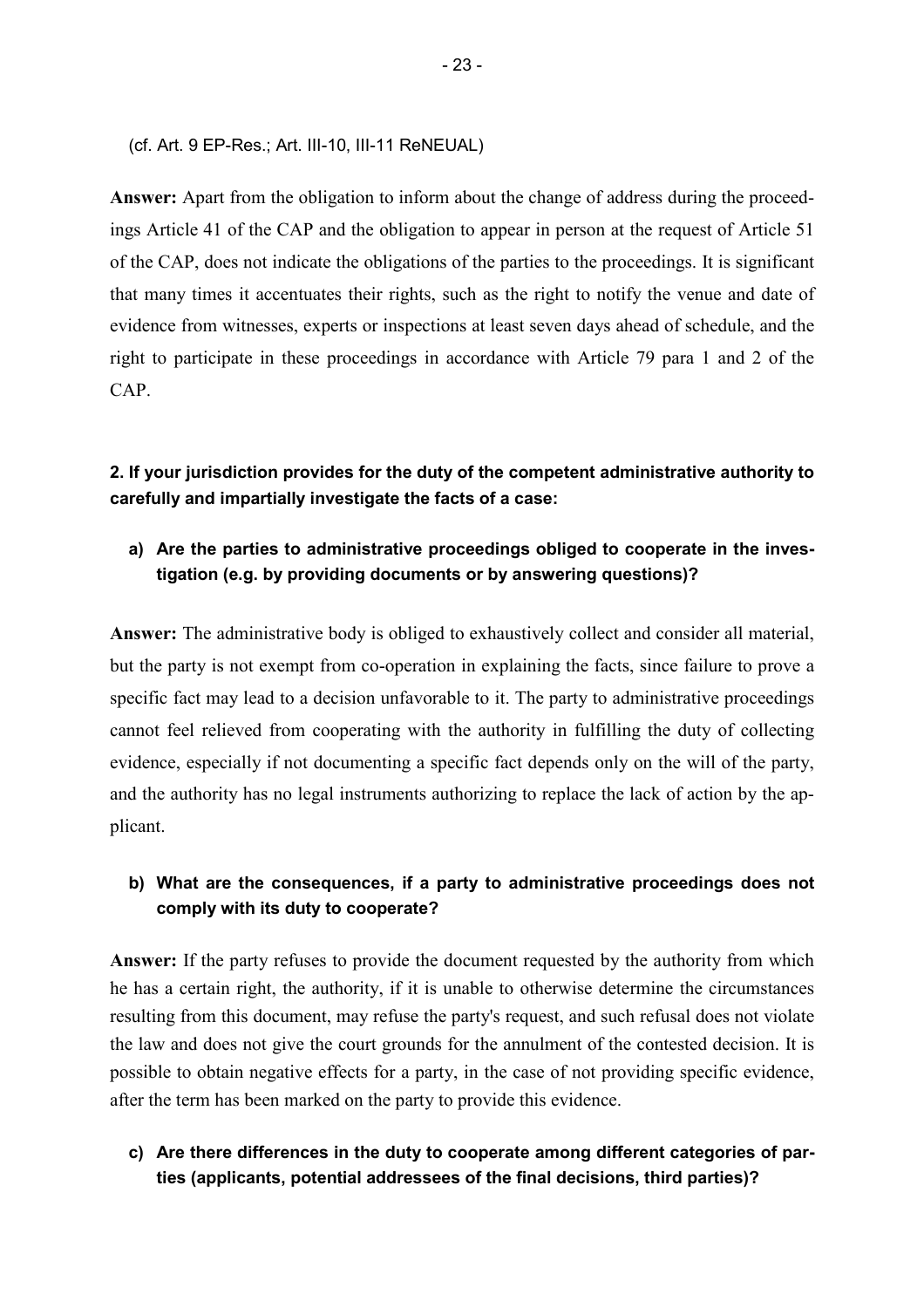#### **(cf. Art. 10 EP-Res.; Art. III-13, III-14 ReNEUAL)**

**Answer:** The Polish legislator imposes a number of obligations on the authority conducting the proceedings. It does so in Article 9 of the CAP the obligation to provide the parties with the opportunity to participate actively in each study of the proceedings, Article 35 of the subsequent Labor Code (duties related to compliance with deadlines) or Article 66 of the CAP. Article 77 para 1 of the CAP imposes an obligation on the public administration body to exhaustively collect and consider all evidence, besides the obligation to inform about the change of address during the proceedings (Article 41 of the CAP) and the obligation to appear on the summons (Article 51 of the CAP). However, it does not indicate the obligations of the parties to the proceedings.

It is significant that it also emphasizes their rights, such as the right to notify the place and date of evidence from witnesses, experts or inspection at least seven days before the date and the right to participate in these acts of conduct expressed in Article 79 para 1 and 2 of the CAP. What is more, the party may even in certain situations apply to the administration body with demands. From that aspect of this Article, it draws attention, to the party's request for evidence to be taken into account, if the object of the evidence is an event relevant to the case (Article 78 of the CAP). The public administration body has a fairly limited possibility of disregarding the request, i.e. only if it has not been made in the course of evidence or at the hearing or if the request relates to circumstances already envisioned by other evidence, unless they are relevant to the case<sup>5</sup>.

# **3. a) In the fact finding process, is the administrative authority in your legal order bound by strict procedural rules (e.g. demanding for a certain organisation) or is this process subject to discretion of the administrative authority?**

**Answer:** The structure of administrative recognition is expressed in the possibility of choosing legal consequences in the determined facts of the case. Therefore, administrative recognition does not consist in the freedom of the administrative body in the scope relating to determining the facts. Acting under administrative discretion, the public administration body is obliged to thoroughly examine the facts and reflect the outcome of the evidence proceedings in the case files. A decision issued in the conditions of administrative recognition cannot be an arbitrary decision, but must result from a comprehensive and in-depth consideration of all the facts of the case and in a proper manner balancing the legitimate interest of the party and

l

<sup>5</sup> J. Supernat, B. Kowalczyk, *Kodeks postępowania administracji Unii EuropejskiejInstytut,* Wydawniczy Europrawo, Warszawa 2016, pp. 241-242 [ Code of Administrative Proceedings of the European Union ]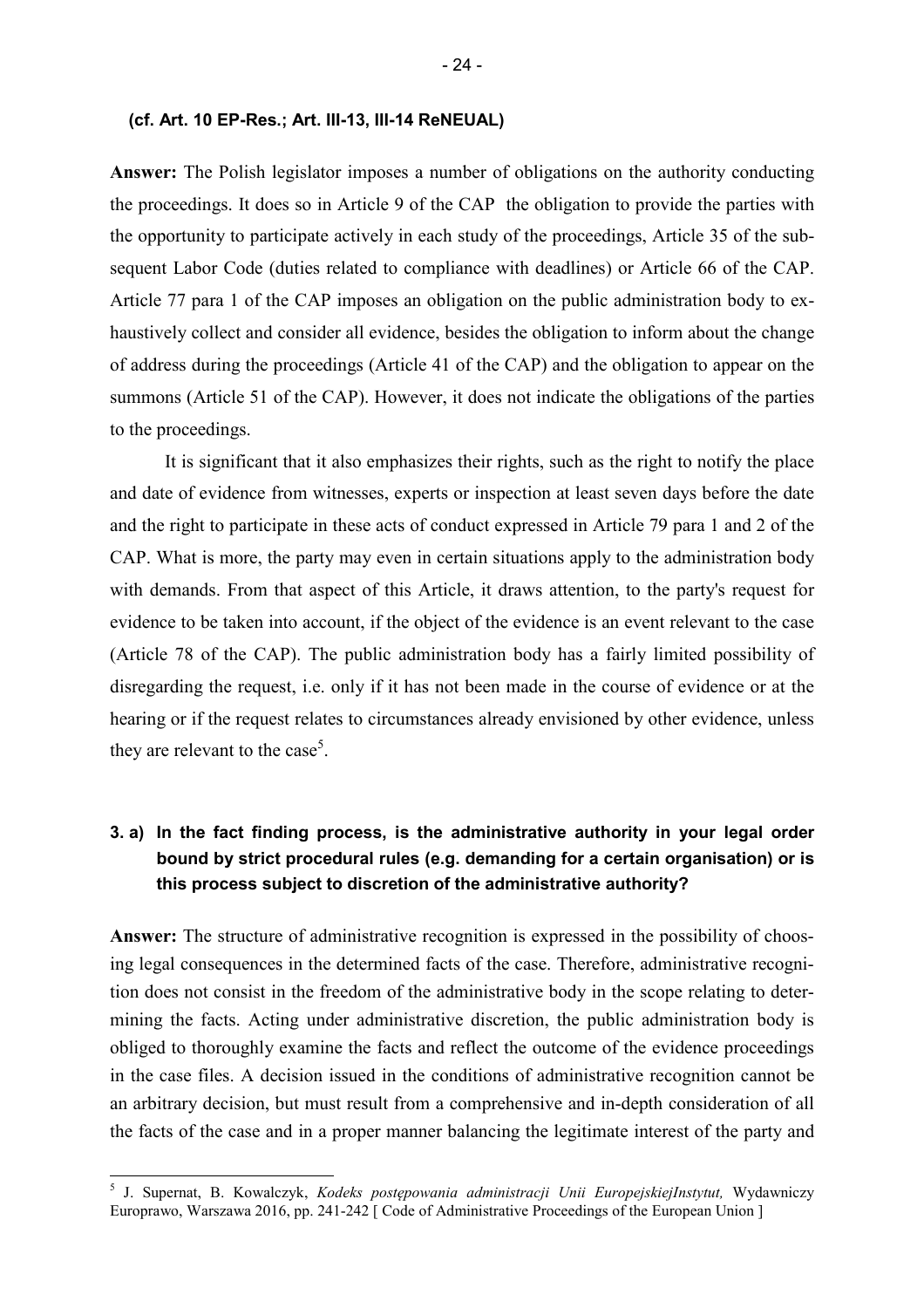the public interest. In this respect, it is also desirable to operate with fully objectified criteria for assessing cases of a given type.

# **b) Has the administrative authority broad discretion in evaluating the facts found in the administrative proceedings?**

**Answer:** The administrative body is required to make a comprehensive assessment of the circumstances of the specific case based on the analysis of all evidence, and the position expressed in the decision justified in the manner required by the CAP.

The obligation to collect all evidence by a public administration body should be understood as meaning that the authority either does so on its own initiative if it considers it necessary for the case to be properly dealt with, or gathers evidence in the case files provided by the parties if they are relevant to the case. Only the collected evidence provides the body with a basis for its free assessment. This evaluation, so that it does not turn into a free trial, must be made in accordance with the norms of procedural law and observing the rules of this assessment:

- it should be based on evidence gathered by the body, subject to the exceptions provided for in the law,
- the evaluation should be based on a comprehensive assessment of the whole body of evidence,
- the body should assess the significance and value of evidence for the pending case. The authority may refuse to believe certain proofs, but only after comprehensive consideration, explaining the reasons for their assessment, reasoning, as a result of which the body determines the existence of facts should be consistent with the principles of logic (see for instance, the judgment of the Supreme Administrative Court of 17 May 1994, case No. SA / Lu 1921/93).
	- **c) Does your national legal order provide for rules concerning composite investigations, i.e. the collaboration of different administrative authorities (like establishing a responsible officer of one administrative authority) or the collaboration of different officers within one administrative authority, e.g. a hearing officer who may hold hearings with applicants (like asylum seekers) while another officer takes the final decision based on written reports of such a hearing officer?**

**Answer:** This concept is not defined in the CAP, but in many cases, the norms of administrative law impose on public administration bodies the obligation to cooperate with other authorities when issuing decisions by seeking their opinions, giving consent or agreeing. Provisions of substantive law impose an obligation to cooperate in the process of recognizing and resolv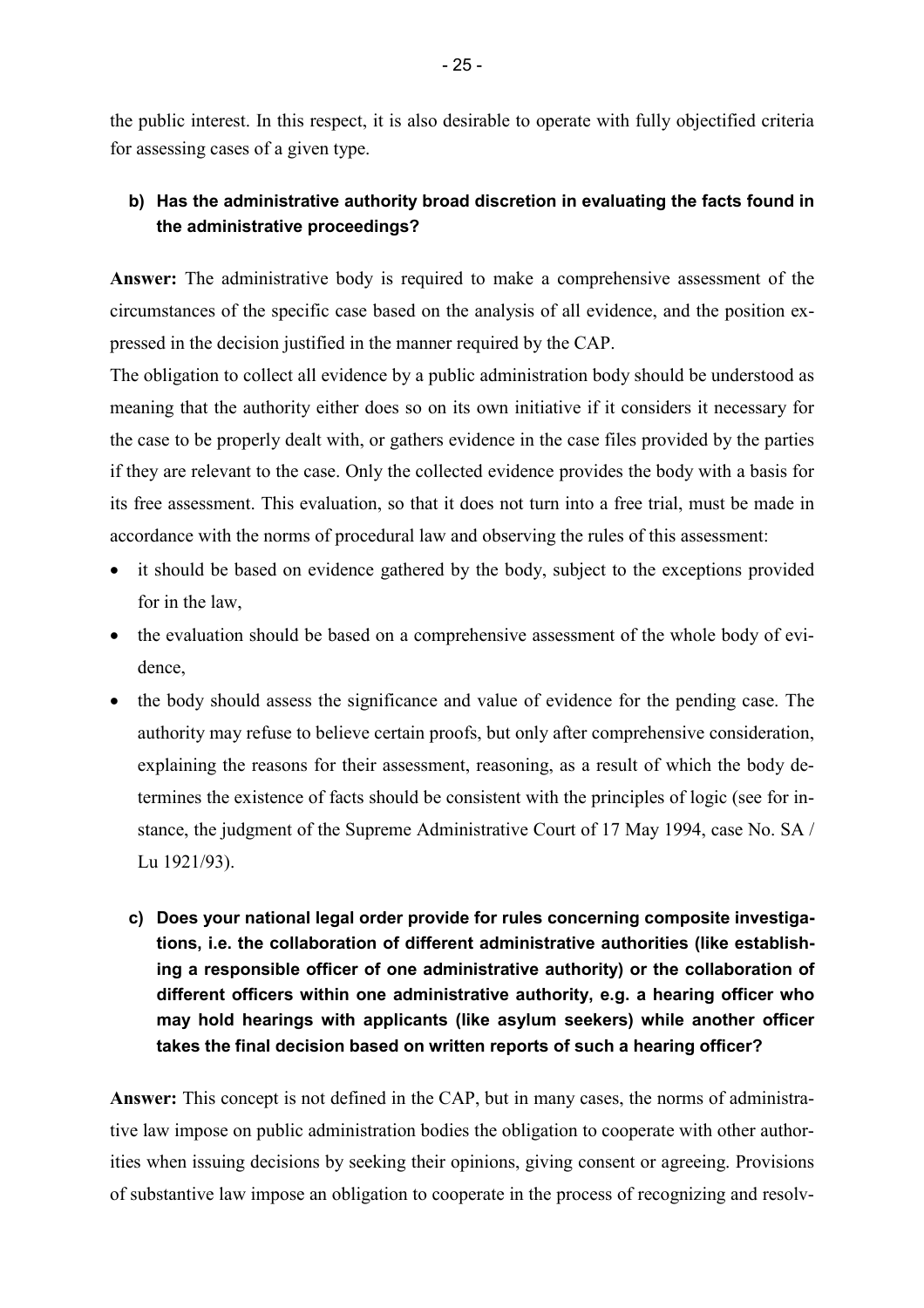ing a case, causing that the determination of the facts of the case will refer to the principle of objective truth. The sanction for violation of the provisions on the obligation to cooperate is contained in Article 145 para 1 point 6 of the CAP, introducing a sanction for the annulment of the decision in the procedure of resumption of proceedings.

# **4. a) Does your national legal order provide for specific rules of evidence for the fact finding in administrative proceedings?**

**Answer:** Generally, polish jurisdiction does not provide specific rules of evidence for administrative fact finding. Public administration body in administrative proceedings has to collect and consider all evidence of the case. According to the Article 80 of the CAP, a public administration authority evaluates on the basis of all evidence collected whether a given circumstance has been proven.

#### **b) If this is the case, what are the most important principles?**

**Answer:** The main principles of administrative proceedings include:

• obligation to make an assessment based on the entirety of the evidence,

• the obligation to collect and consider the full evidence in the case,

• the obligation to allow the party to participate in the evidentiary proceedings and to comment on the evidence carried out. A party to the right to participate in evidentiary proceedings, may ask questions for the witnesses, experts and parties, and may submit explanations.

 The CAP states also the factual presumption in the Article 82 – according to this provision, a factual circumstance may be presumed proven if a party had the opportunity to present his / her opinion as to the collected evidence (unless circumstances specified in Article 10 (2) of the CAP occurred – that is public administration authorities may depart from the principle of hearing of the parties if the matter must be decided without delay due to threat to human life or health or due to threatening irreparable material damage).

### **c) If this is not the case, what other (general) rules apply?**

Not applicable – see answer 4 a.

#### **d) What is the rationale for the model applied in your jurisdiction?**

**Answer:** The particular significance of evidence proceedings is set out in case-law. Properly conducted investigation allows only to assess whether the relevant provisions of substantive law have been correctly applied in the case. Such a function for the authoritarian concretization of the norms of substantive law is also currently underlined in court jurisprudence. Viola-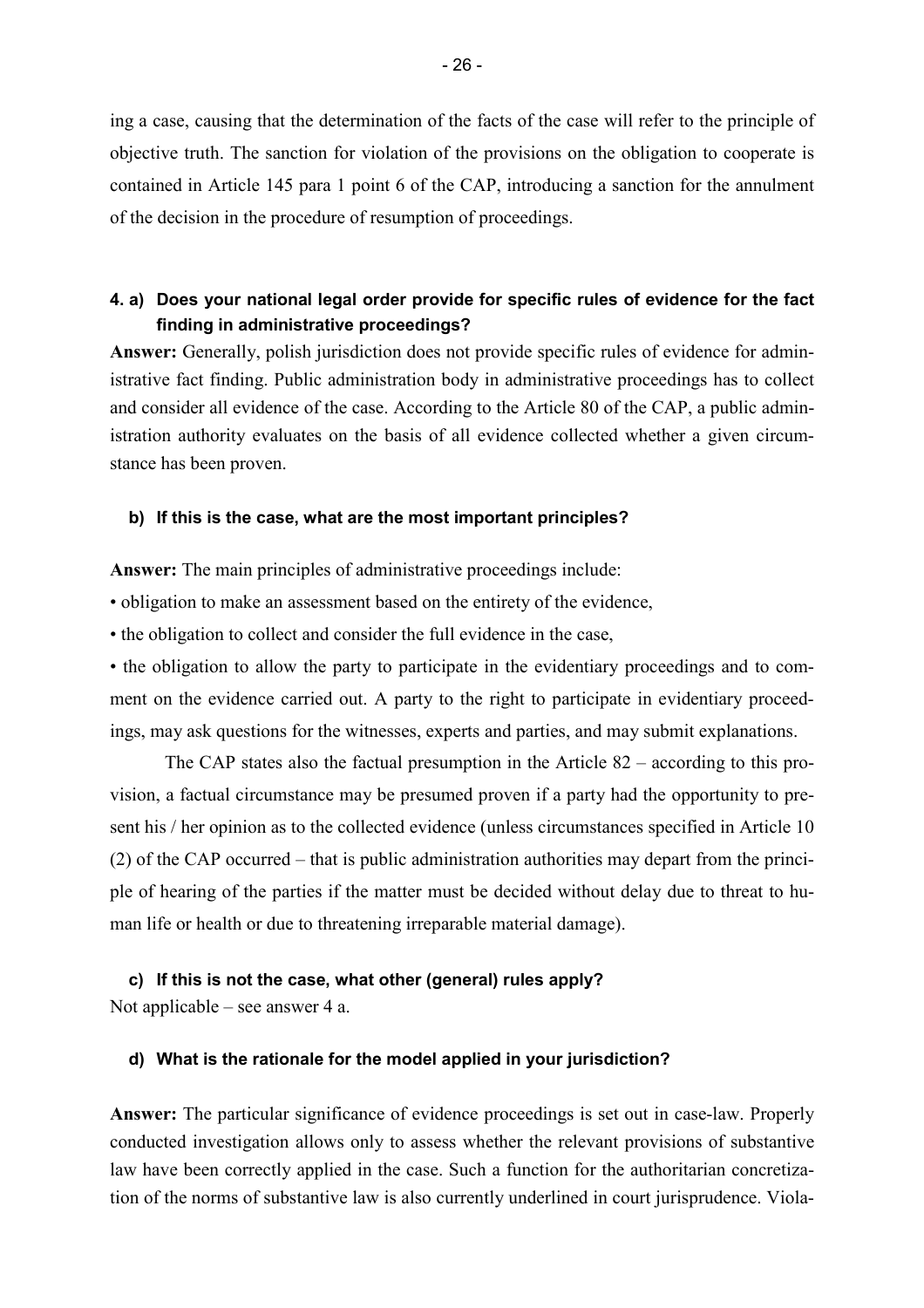tion of Article 7 in conjunction with 77 para 1 of the CAP is the basis for the administrative court to apply the measure. Repeal of the contested decision or order. This type of violation of the law is the cause among the most frequent infringements in the ongoing administrative proceedings.

## **e) Are there any rules in your national legal order providing for the inadmissibility of certain evidence? If so, please give some details!**

(cf. Art. 9 (2) and (3), Art. 11 EP-Res.; Art. III-10 (2), III-15 ReNEUAL)

**Answer:** Article 75 § 1 of the CAP states that anything that may contribute to clarifying the matter and that is not in violation of the law may be admitted as evidence. In particular documents, witness testimony, expert opinions and inspections may constitute evidence. These rules of administrative proceedings determine what is admissible evidence, which can be used at proceedings and become part of the permanent record, and inadmissible evidence, which may not be mentioned at trial or viewed or considered by the administrative body*. A contrario,* it shall includes the phrase *fruit of the poisoned tree* is usually used to refer to an exclusionary rule of evidence which, in polish jurisdictions renders inadmissible evidence which has been obtained illegally.

It should be pointed out that the order of listing evidence in reference to Article 75 para 1 of the CAP does not create a hierarchy. Additionally, the acceptance by the authority without a clear statutory basis that certain facts can only be proved by strictly defined evidence would be contrary to this provision. In the course of the proceedings, public administration authorities should accept as evidence all that may contribute to the clarification of the case, and is not contrary to the law. Never the less, the authority is not bound by any restrictions as to the binding force of individual evidence, as each evidence may be contested in the course of the proceedings by another proof (see for instance, judgment of the Voivodship Administrative Court in Warsaw of 21 February 2012, case No. VI SA / Wa 1949/11). However, the jurisprudence emphasizes that if the authority can use direct evidence in the case, replacing them with indirect one is a violation of provisions of the CAP. For example: a private document cannot replace evidence from a witness (see for instance, the judgment of the Supreme Administrative Court in Warsaw of 14 May 2013 r., case No. II OSK 991/12).

In the administrative proceedings, the parties were limited to making notes from conversations with the neighbors of the party and they were not heard as witnesses. In the course of hearing a witness, there may be disclosure of relevant circumstances that go beyond the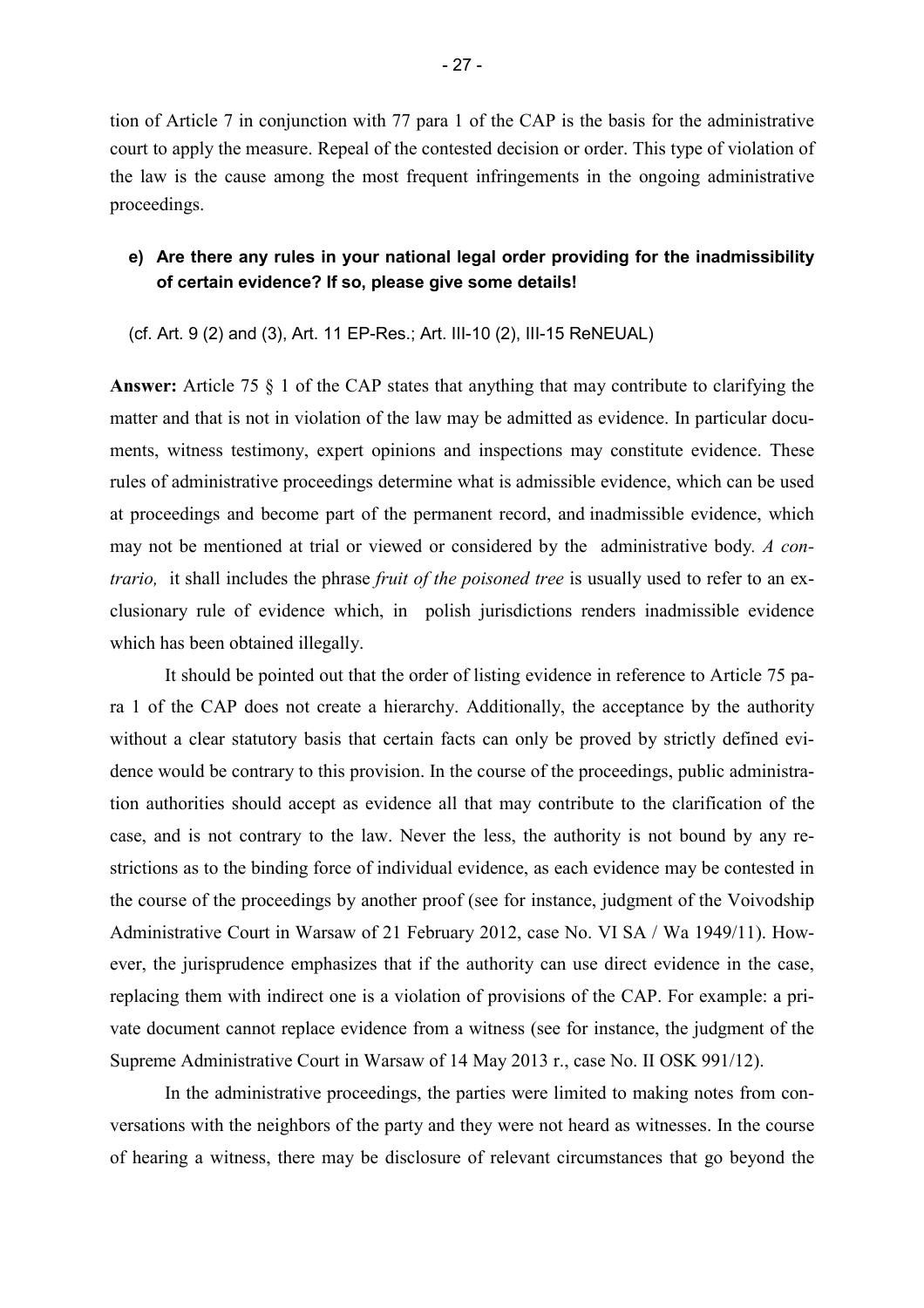written note or statement (see for instance, the judgment of the Voivodship Administrative Court in Szczecin of 27 June 2007, case No. II SA / Sz 1034/06).

It should also be taken into account that in an administrative proceeding there is no obligation to hear the party (see for instance, the judgment of the Voivodship Administrative Court in Warsaw of 23 June 2010, case No. I SA / Wa 526/10). Proof from the hearing of the parties may be carried out in the alternative only if, after exhaustion of the evidence or due to their lack, there remain unexplained facts relevant to the resolution of the case (Article 86 of the CAP).

## **5. In court proceedings, who is responsible for the presentation and investigation of facts and evidence?**

#### **a) The court or the parties?**

**Answer:** As a rule, the court is responsible for examination of the correctness of the explanatory proceedings carried out by the public administration body. The court examines the compliance of the decision with the law (legality) and does not conduct the evidence proceedings. The court takes into consideration the established facts and the state of the law that exists at the time when the decision was issued. Therefore, the court relies on evidence produced during the administrative proceedings.

## **b) Are there differences between the responsibilities of claimants and defendants or between individuals and administrative authorities?**

**Answer:** According to the Article 54 para 2 of the LPAC the administrative authority whose action, failure to act or excessive length of proceedings has been challenged, is obliged transfer the complaint, together with complete and ordered case files and the response to the complaint, to a court within thirty days of its receipt.

## **c) Is the administrative court free in the consideration of evidence or are there certain rules of evidence? In the latter case, please give details!**

**Answer:** According to Article 134 para 1 of the LPAC court shall determine a case within its limits while not bound by the charges and requests of the complaint and the legal basis. The court may not issue a decision in disfavour to the complainant, unless the court finds that there has been a violation of law resulting in the declaration of invalidity of the challenged act or action. A complaint against written interpretation of the provisions of tax law issued in an individual case, a protective tax opinion or a refusal to issue a protective tax opinion may be grounded only on the allegation of an infringement of procedural provisions, erroneous interpretation or erroneous assessment as to the application of a provision of substantive law. In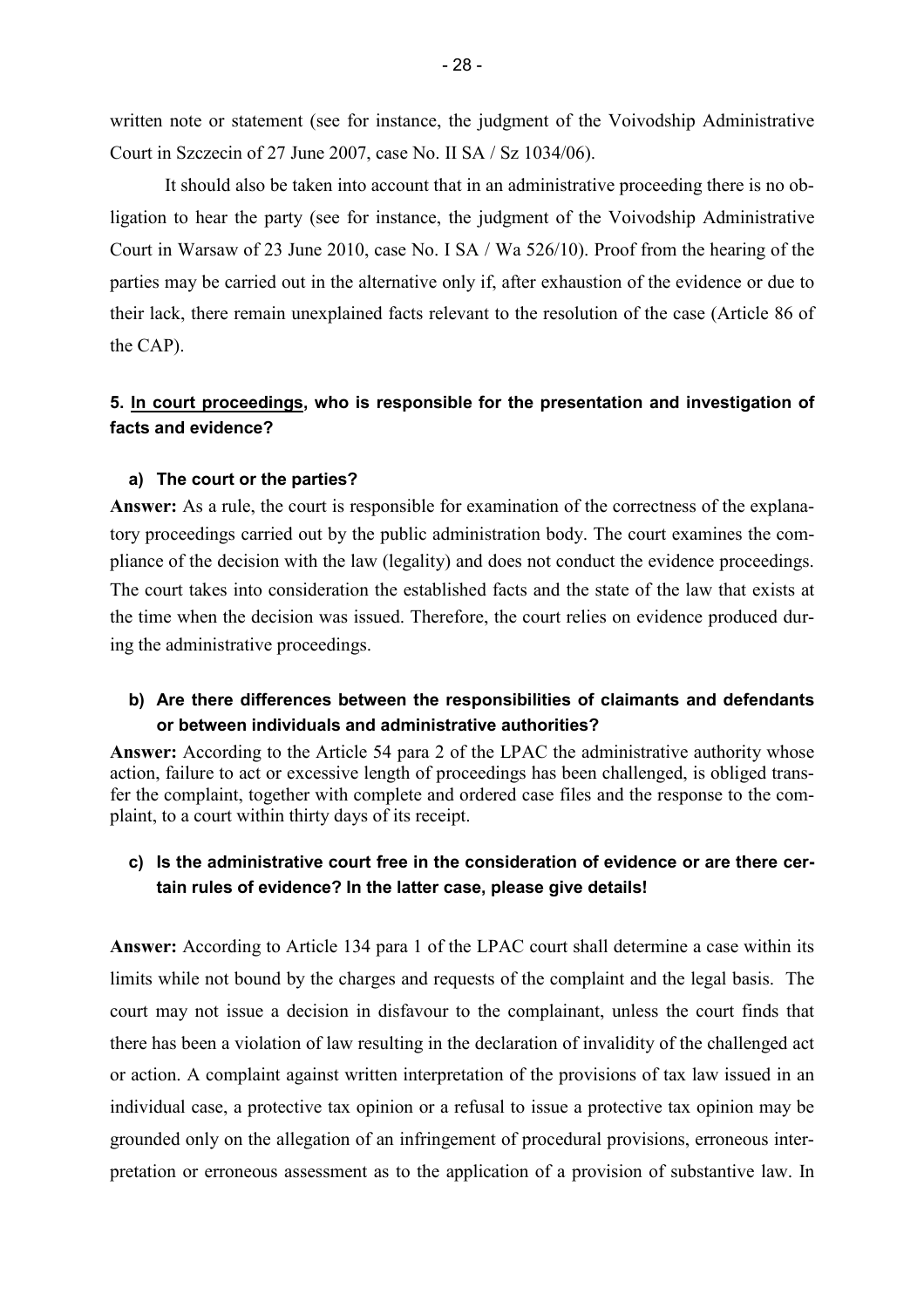that last case administrative court shall be bound by the charges of the complaint and the legal basis relied on.

The court recognizes on the basis of the case file, and the exception is admissible only when the body that carried out the public administration did not send the files of the case. In such a case, at the request of the complainant, the court will hear the case on the basis of a written copy of the complaint, if the factual and legal state presented in the complaint does not raise reasonable doubt.

Faulty determination of the facts constitutes the basis for assessing the illegality of other acts or actions subject to judicial review. In the CAP and in the Tax Ordinance a ban has not been introduced to include in the review investigation phase new evidence and new factual circumstances. Thus, the court recognizes on the basis of the files of the case, which means that the court examines the case on the basis of the facts that existed on the day the action was taken, inactivity or lengthy proceedings. Therefore, the court does not take into account the facts that arose after taking action. This leads to a limitation of the proceedings conducted by the court. However, the court may ex officio or at the request of a party can decide on taking additional evidence from the documents if it is necessary.

# **6. a) What is the general standard of control applied by administrative courts in regard to the fact finding of the administrative authority? Are there limitations in the scope of judicial control?**

**Answer:** As indicated above, the court does not conduct the evidence proceedings. There is one exception to this general rule. Article 106(3) of the LPAC creates the possibility for conducting limited evidential proceedings based on documents . However, two requirements must be fulfilled in order to conduct such proceedings. These are as follows: (1) it is necessary to clarify substantial doubt; and (2) evidence proceedings will not extend excessively the proceedings on the case.

The court does not determine the facts of the case or evaluate the evidence, but assesses the correctness of the investigation conducted by public administration bodies.

 The administrative court examines whether during the administrative proceedings: - all circumstances relevant to the (challenged) decision were disclosed;

- all circumstances have been taken into account by the authority when issuing the decision;

- complete evidence was collected;

- how the evidence and facts were assessed (see for instance – judgment of the SAC of 12 April 2007, case No. I FSK 379/06).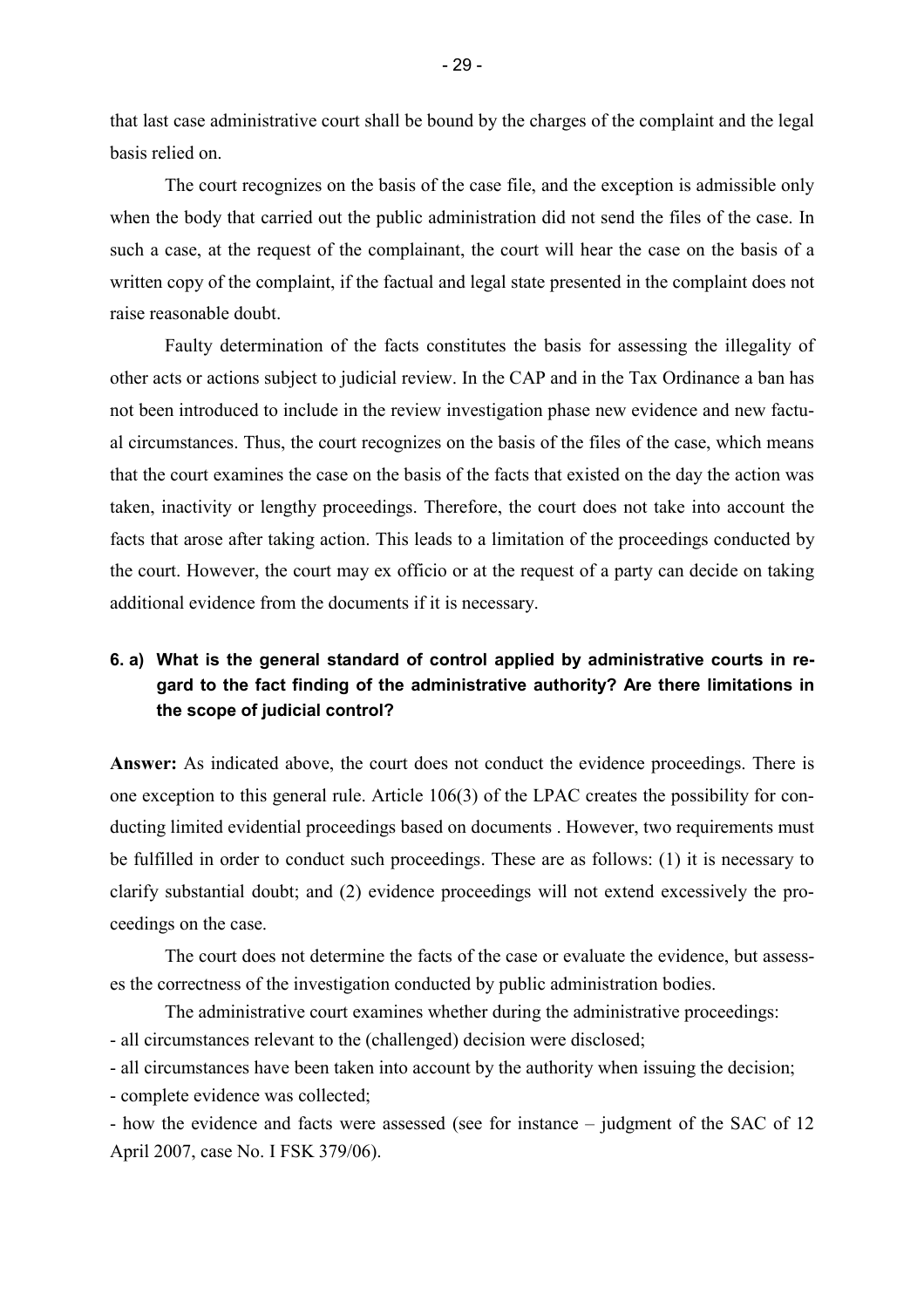**b) Does your national legal order know standards of (limited) control in regard to complex factual evaluations comparable to the concept of technical discretion applied by the ECJ (see annex to this question below)?** 

**Answer:** No applicable. The LPAC do not provide for any written procedures within the meaning assumed in complex factual evaluations like the EU concept of technical discretion.

**c) If this is the case, what are typical cases in which such a standard of reduced control is applied?** 

Answer: not applicable.

**d) Are these cases qualified as a specific category of administrative discretion or are they subject to the general principles concerning discretionary powers of administrative authorities?** 

Answer: not applicable.

# **7. a) In your national legal order, are the procedural standards to be observed by administrative authorities in their fact finding the more stricter the more the administrative authorities are conceded substantive discretionary powers?**

**Answer:** The concept of initiating proceedings is determined by which entity applying for the request or the administrative body, should have the right to make an assessment, with legal effect in the form of initiating proceedings, whether the demand to settle a particular matter has a legal interest. In this respect, the normative concept of a party to administrative proceedings is of key importance for a public administration body.

Decoding the above-mentioned assessment, is a measure of the discretion exercised by it in the scope of initiating proceedings. The concept of discretionary power was expressed in Article 61 para 2 of the CAP, the provision of this Article indicates the possibility of the administrative authority initiating proceedings in a case in which proceedings are initiated in accordance with the applicable provisions at the party's request. This solution provides examples of discretionary power at every stage of the application of law:

- in the form of the discretion of administrative bodies.
- so-called the interpretation gap, which entails the formulation of the scope of application of this standard by the not-sharp concept, the particularly important interest of the party,
- at the stage of free evaluation of evidence on the basis of which the reasons for initiating the procedure expressed in this way are proven.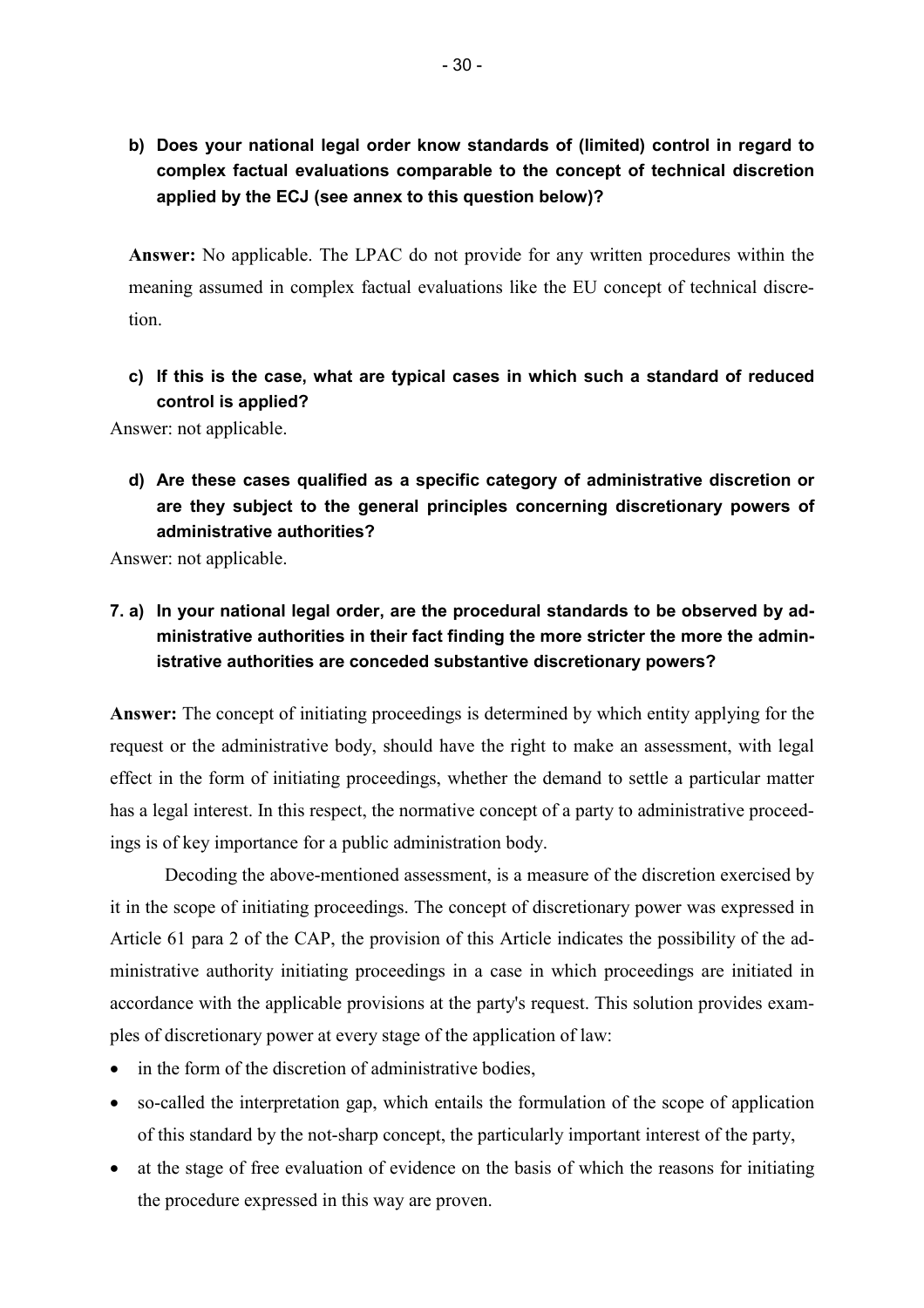The sphere of discretionary power vested in administrative authorities with respect to initiating administrative proceedings depends directly on the concept adopted by the party to the proceedings. Acceptance of the subjective concept of a party to proceedings results in binding administrative bodies with a request to initiate proceedings brought by an entity that claims to protect its legal interest in administrative proceedings.

The legal norms that can be decoded from the provisions of the CAP refusing to initiate proceedings on the adoption of an objective concept imply that the administrative authorities take actions that underlie the elements of discretionary power at the stage of interpretation of the law and the free assessment of evidence. The existence of such standards results in a real threat of violating the procedural rights of entities convinced that there is a legal interest on their side that deserves legal protection in a sphere beyond effective judicial control.

## **b) What is, as far as applicable, the rationale of reduced (substantive) controls exercised by the administrative courts?**

**Answer:** According to the provisions of the Polish Constitution, the rationale of reduced controls exercised by the administrative courts results from the control nature of the functioning of administrative courts, and the essence of their action amounts to issuing a ruling on the legality of the act, actions, inactivity or excessive length of the body within the limits of the material jurisdiction prescribed by statute. The activity of administrative courts contributes to shaping the sum of currently applicable rights or obligations of individual entities operating within the administrative law, and thus formulates the existing network of administrative and legal relations at all times<sup>6</sup>. For this reason, the task faced by administrative courts is, of course, to protect the established legal order, but its primary role is to safeguard the individual's freedoms and rights in its relations with the public authority.

Generally, the model of functioning of the administrative courts adopted in the Polish legal order provided courts with cassation powers, not the competence to make substantive decisions. The latter lies within the competence of the public administration authorities and the courts cannot replace them in this matter. For this reason, interfering with the courts in the area reserved for administration activities is a kind of deviation from the adopted assumptions. Accepting by the courts of the competences of the body to settle the matter would go

l

<sup>6</sup> J. Zimmerman, *Z podstawowych zagadnień sądownictwa administracyjnego* [w:] *Sądownictwo administracyjne gwarantem wolności i praw obywatelskich 1980-2005*, red. J. Góral, R. Hauser, J. Trzciński, Warszawa 2005, s.  $492 - 493$ ). From the basic issues of administrative judiciary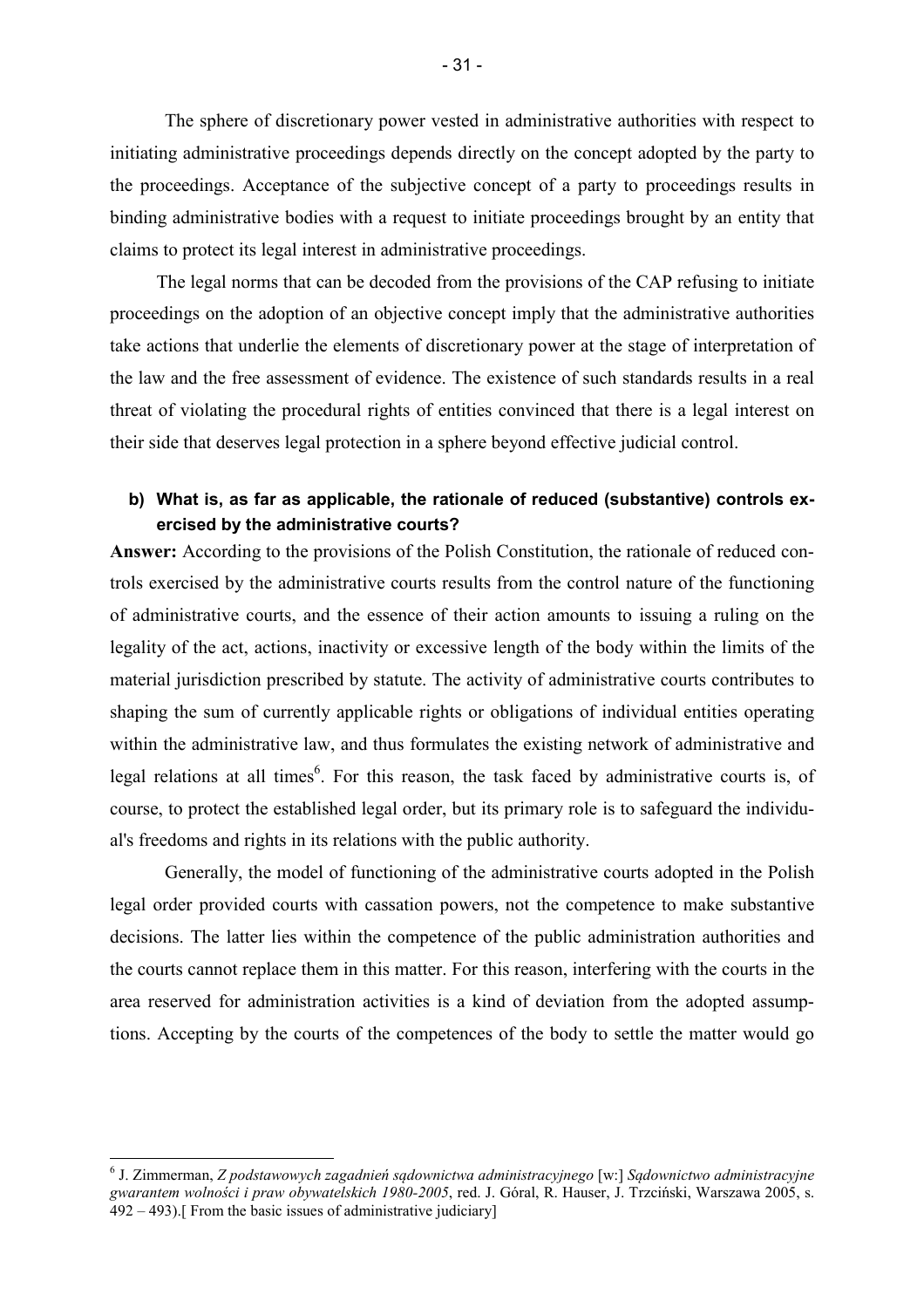beyond the defined constitutional framework for the administrative courts to control the activities of public administration<sup>7</sup>.

According to the Article 145 para 1 (1) a-c and 2 of the LPAC the court, granting the complaint against an decision or order, shall:

1) set aside the decision or order in whole or in part, if it finds that there has been:

a) a violation of substantive law, that have affected the outcome of the case,

b) a violation of law which provides the basis to reopen administrative proceedings,

c) other breach of procedural provisions, if it would have substantially affected the outcome of the case;

2) find that the decision or order is invalid in whole or in part,

if there exist grounds specified in Article 156 of the CAP (grounds for the declaration of the decision invalid) or in other provisions;

3) find the decision or order to be issued in violation of law, if there exist grounds specified in the CAP or in other provisions.

In case of the Supreme Administrative Court, with some exceptions it may find a cassation appeal justified and as a result may reverse the judgment subject to review in whole or in part and remand the case for re-examination to the court that has issued the judgment (Article 185 of the LPAC).

However, since the Act of  $9<sup>th</sup>$  April 2015 on the amendment of the LPAC entered into force  $(15<sup>th</sup>$  August 2015): the Supreme Administrative Court has possibility to examine the cassation appeal on its merits if it considers that the essence of the case has been sufficiently clarified (Article 188 of the LPAC provides that "In the event that a cassation appeal is granted, the Supreme Administrative Court shall, annulling the challenged decision, hear the appeal if it finds that the substance of the case has been clarified sufficiently").

The voivodship administrative courts (courts of first instance) have been granted the power of adjudicating on the merits – if the authority does not observe the court's obligation to issue a decision or order within a time limit specified by the court, the court will, at the party's request, issue a decision on the merits, if this is allowed by the circumstances of the case.

According to Article 145(a) of the LPAC in the case when the court finds that there has been a violation of substantive law, that have affected the outcome of the case or finds that the decision or order is invalid in whole or in part and the circumstances of the case so

l

<sup>7</sup> B. Adamiak, *Rozgraniczenie właściwości sądów w polskim systemie prawnym* [w:] *Sądownictwo administracyjne gwarantem wolności i praw obywatelskich 1980-2005*, red. J. Góral, R. Hauser, J. Trzciński, Warszawa 2005, s.  $10 - 11$ ). [The delimitation of jurisdiction in the Polish legal system]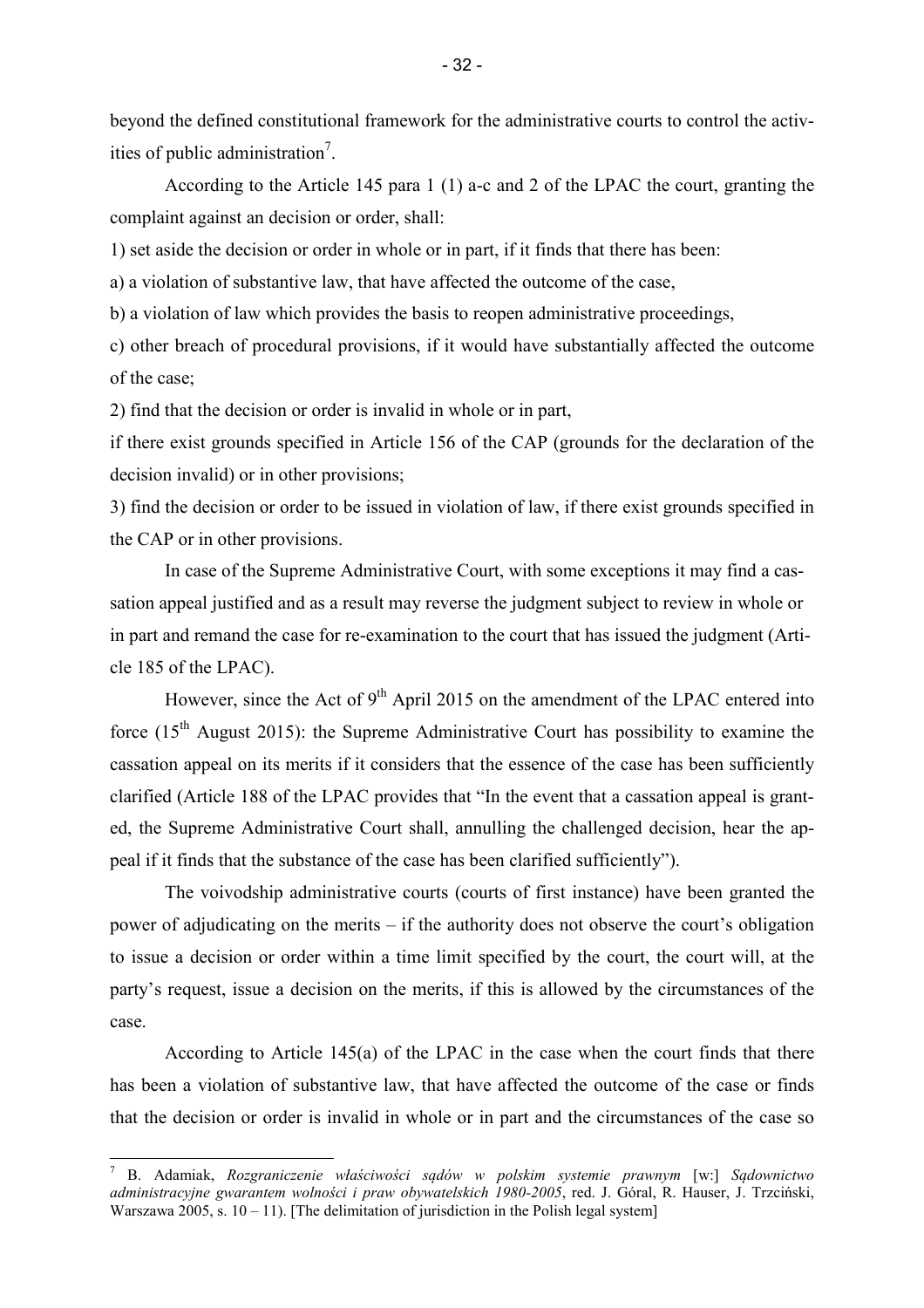justify, the court shall oblige the authority to render a decision or order within a specified time limit, indicating the manner in which the case should be handled or determined.

If the decision or order is not rendered within the time limit specified by the court, the party may lodge a complaint, requesting that a decision be rendered whereby it is declared whether or not the right or obligation exists. The court shall render a decision on this matter if the circumstances of the case allow.

# **c) Are administrative courts reluctant to interfere with material decision-making of administrative authorities?**

Answer: see answer 7 b.

## **d) Do they prefer to focus on procedural aspects?**

Answer: see answer 7 b.

- **e) Does your national legal order know prepositioned or anticipated expert opinions (e.g. in environmental law) to which a superior validity is conceded?**  Answer: not applicable.
- **f) As far as the concept of technical discretion applied by the ECJ in regard to administrative decisions (or similar) is applied in your national legal order (cf. II.6.b)), can the reduced standard of control be regarded as a consequence of different institutional capacities of courts and administrative authorities?**

Answer: Not applicable.

## **8. Are there any constitutional provisions and/or principles governing the questions**

**a) of the determination of facts of a case by the administration,** 

**Answer:** According to the Article 7 of the Constitution, the organs of public authority shall function on the basis of, and within the limits of, the law. Therefore the question of the determination of facts of a case by the administration is in details regulated by the statutory, subconstitutional law.

### **b) of the possibilities of the administration to enjoy discretion therein and**

**Answer:** There is no constitutional provision regarding explicite the possibilities of the administration to enjoy discretion, but the constitutional limitation of the discretionary powers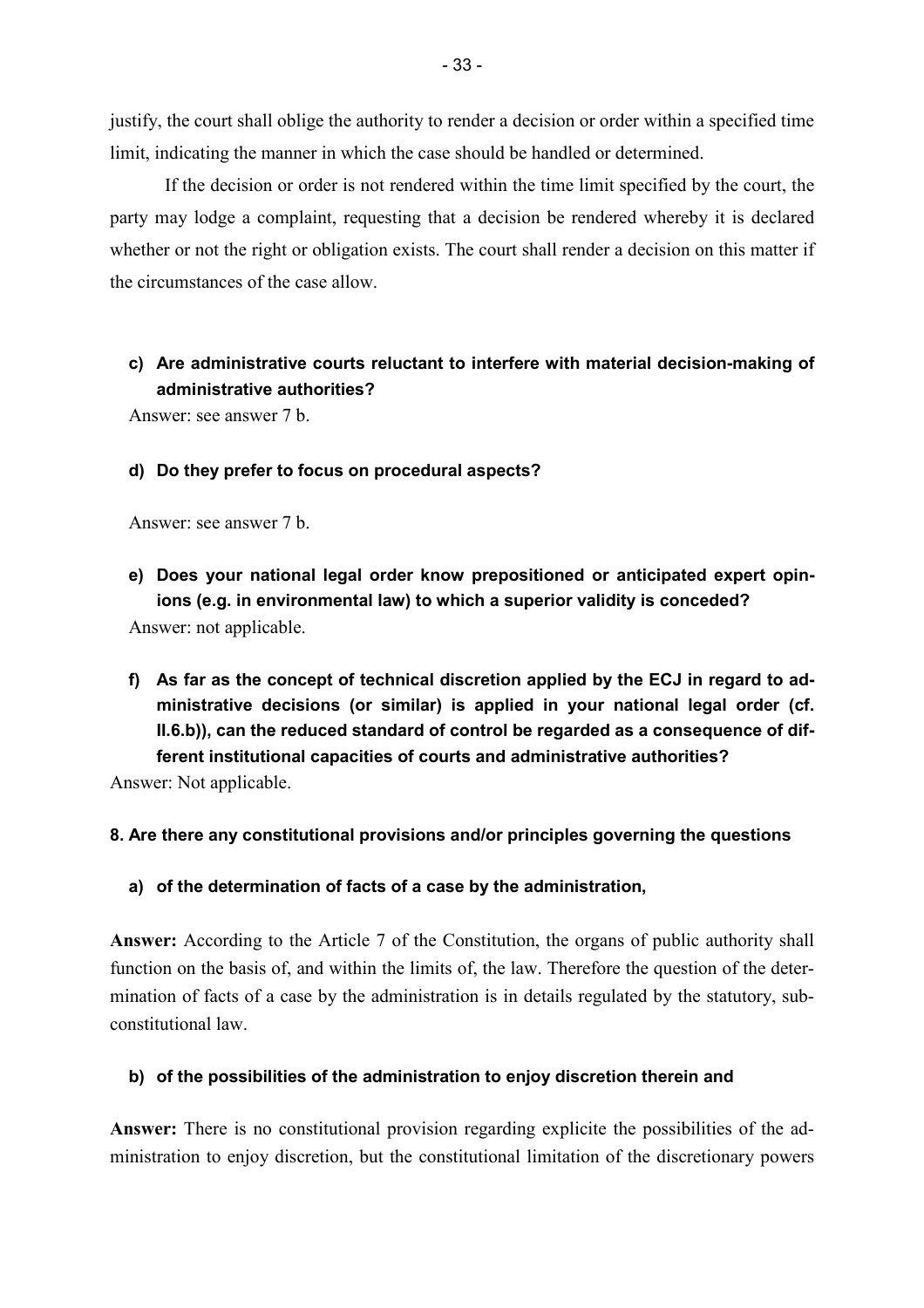of the public administration is the principle of proportionality (Article 31 para 3 of the Constitution).

**c) of the standards of control to be applied by the administrative courts (e.g. a constitutional guarantee of effective judicial remedy, a strict duty of administrative bodies to comply with legal requirements)?** 

**Answer:** The constitutional standards of control to be applied by the administrative courts result from the Article 184 of the Constitution. This provision implies that the Supreme Administrative Court and other administrative courts (voivodship administrative courts) exercise (to the extent specified by statute) control over the performance of the public administration, which shall also extend to judgments on the conformity to statute, of resolutions issued by the authorities of local self-government and normative acts of territorial authorities of government administration.

The limits of the competences of administrative courts were encoded directly into the Consitution, although according to Article 177 of the Constitution, "the common courts shall implement the administration of justice concerning all matters save for those statutorily reserved to other courts".

The constitutional guarantee of effective judicial remedy results from the Article 2 of the Constitution (*Rechtsstaat* clause – "state ruled by law" clause) and from the Article 45 (1) – the right of access to a court.

**9. Is there a political or academic discussion concerning any kind of reform with regard to the discretionary powers of the administration, especially with regard to the determination of facts, and the corresponding reduced judicial control by administrative courts in your country? Are there recent legislative proposals concerning the discretionary powers of the administration and the corresponding reduced judicial control?** 

**Answer:** The subject of administrative discretion was often undertaken in monographic studies. It may be recalled the position of B. Wojciechowski. *Dyskrecjonalność sędziowska<sup>8</sup> .* A theoretical study - collective work edited by T. Stawecki *Dyskrecjonalność w prawie<sup>9</sup>* . The

l

<sup>8</sup> B. Wojciechowski. *Dyskrecjonalność sędziowska. Studium teoretycznoprawne,* [Judicial discretion. Legal theory study], Toruń 2004.

<sup>9</sup> T. Stawecki *Dyskrecjonalność w prawie* [ Discretion in law ],Warszawa 2010.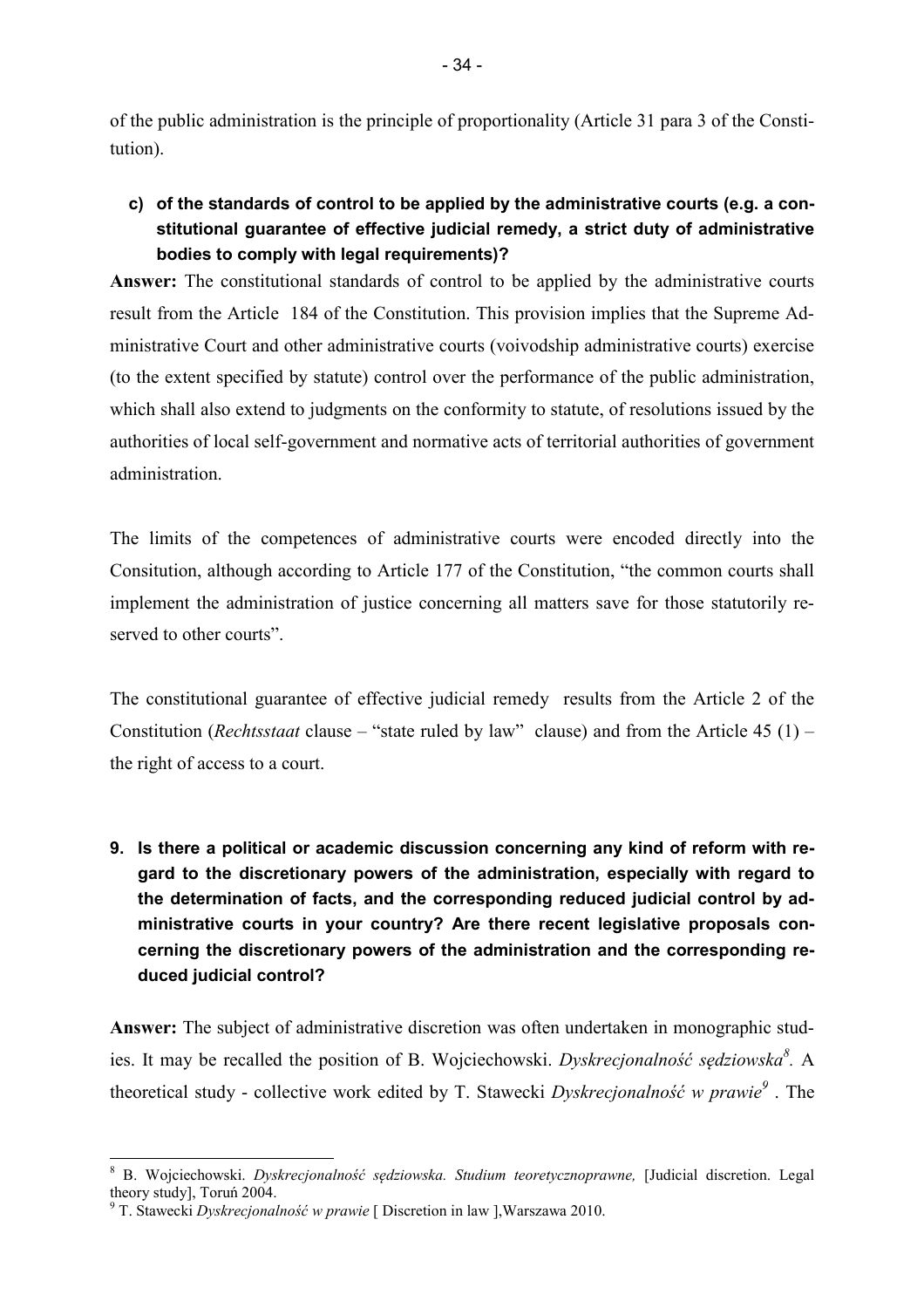previous studies concern, however, the discretion embodied in the theory and philosophy of laws, with particular emphasis on discretionary power.

It should be emphasized that in addition to administrative courts, the admissibility of using a different pattern of control of discretionary decisions than the criterion of legality was drawn to the Supreme Court. In a judgment of 7 June 2010, the Court shared the view that a judicial review of the decision underlying the principle of administrative recognition depends on the analysis of individual measures in terms of proportionality, effectiveness, expediency and equity in the severity of the measure used, but also taking into account the public interest and just interest of citizens (see for instance, judgment of the Supreme Court of 2002, case No. III RN 105/00, OSNAPU, No. 2, item 30).

The Constitutional Tribunal in its judgment of 13 October 2008 indicated that any violations at the stage of applying the law of constitutional limitation of law should be subject to control by means of general administrative proceedings and court-administrative proceedings (see for instance, the judgment of the Constitutional Tribunal, case file K16 / 07, OTK-A 2008, No. 8, item 136).

The academic discussion touched mainly upon the three perspectives:

- General issues referring closely to public administration activities. Studies on the correlation between the concepts of discretion and decisive loops. The considerations refer to decision-making delays occurring at the stage of establishing administrative law. This approach reveals the relations between discretion and general principles of European law, such as the principle of transparency or the principle of good administration, and the fundamental principle of a democratic state ruled by law in Article 2 of the Constitution.
- The issue of discretion in substantive administrative law. Norms of the law of substantive administrative contain many authorizations to act in a discretionary manner, which is wrongly equated with administrative recognition. The discussed aspects of discretionary power concern the Construction Law, planning and spatial development, economic activity, public procurement, social insurance, public and local government, and Environmental Law.
- The concept of discretion in the light of the case-law of administrative courts. In this aspect rises the issue of the admissibility of judicial-administrative control over the decisions of public administration bodies taken within the framework of broadly understood discretionary power. This matter in question is particularly important in Polish administrative law from the perspective of the effectiveness of protection of citizen's interests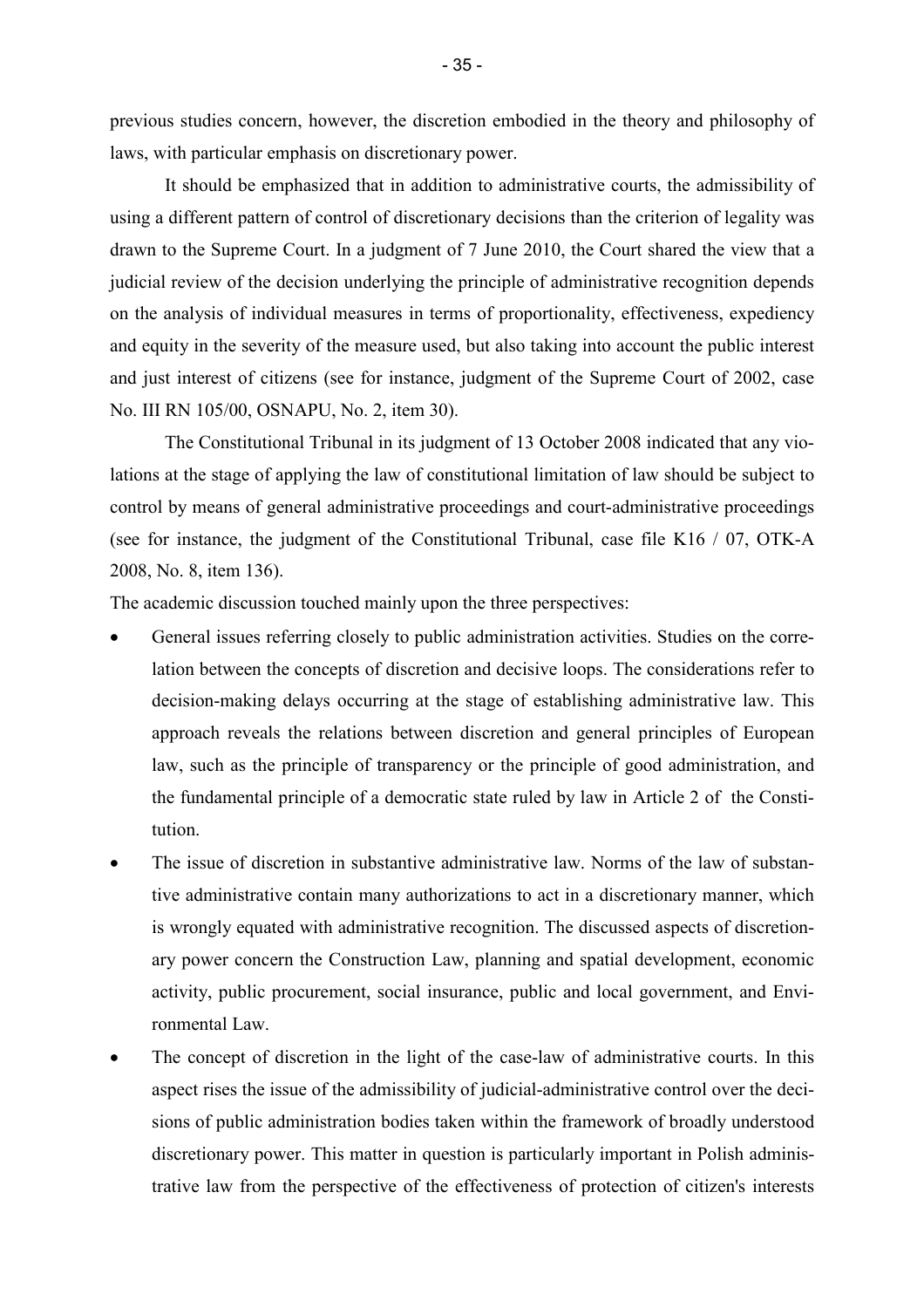in relation with the activities on the part of public administration body. Both in the jurisprudence of administrative courts and in the doctrine, the principal aim is to expand the control over discretionary activities of the public administration in order to ensure the fullest possible implementation of subjective right to court of the citizen against unilateral actions of administrative bodies $^{10}$ .

The views of individual representatives of legal doctrine show far-reaching distinction, justifying the continuation of research on the discretion of administrative activities. In the doctrine, the main postulates refer to the perspective of analyzes organizing terminological issues and aiming at establishing individual types of discretionary measures, especially when considering the need for a differentiated approach to control of these activities.

Pursuant to amendment of the CAP - the Act of 7 April 2017 amending the Act - The Code of Administrative Proceedings and Certain Other Acts (hereinafter: the Amending Act) the CAP's provisions brings the most far-reaching reform of the Code since 1980.

The amendments introduced by the Amending Act included, first and foremost, the general principles of administrative proceedings, the regulation concerning measures to counteract excessively lengthy proceedings of the administrative body, as well as explanatory proceedings (in both instances). The most important aspects related to administrative recognition are indicated in the following Articles:

- Article 7a of the CAP, *in dubio pro libertate* a principle of benefit of doubt as the interpretation of legal norms. If the object of administrative proceedings is to impose an obligation on a party, to limit or to revoke a party's right in a matter where doubts remain as to the meaning of a legal norm, such doubts shall be resolve in favour of the party, unless it is rendered impossible due to conflicting interests of the parties or interest of third parties which are directly affected by the outcome of the proceedings. These provisions shall not apply if important public interest, including essential state interest, and in particular interest relating to state security, defense or public order so requires and to personal matters of functionaries and professional soldiers.
- Article 7b of the CAP principle of appropriateness, proportionality.
- Article 8 of the CAP principle of deepening trust.

l

- Article 13 of the CAP principle of amicable resolution of disputed matters
- Article 81 of the CAP factual presumption- factual circumstance may be presumed proven, if a party had the opportunity to present his opinion as to the collected evidence,

<sup>10</sup> K. Ziemski, M. Jędrzejczak, *Dyskrecjonalność w prawie administracyjnym*, Wydawnictwo Naukowe UAM, Poznań 2015. [Discretion in administrative law]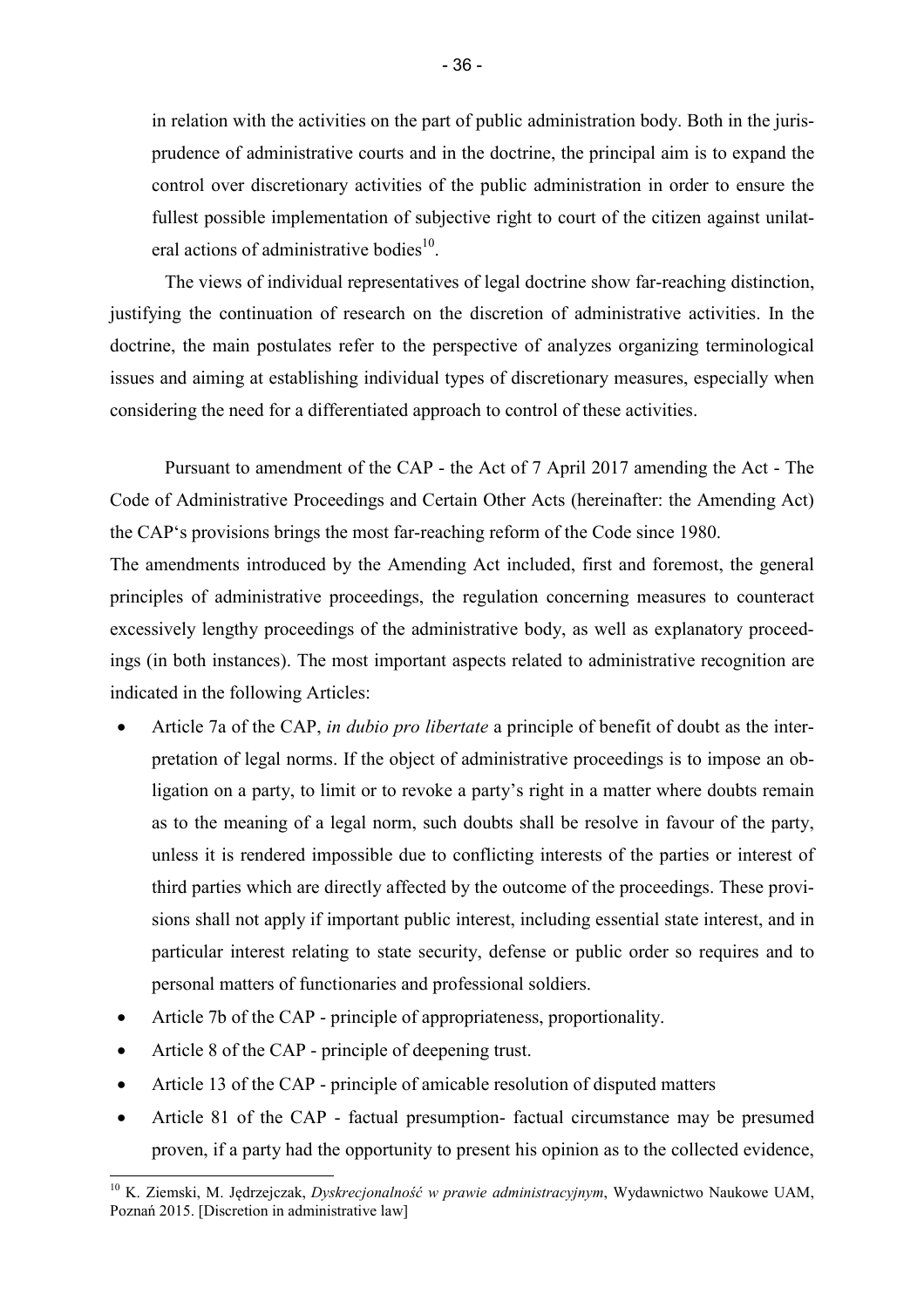unless according to Article 10 para 2 the matter must be decided without delay due to a threat to human life or health or due to threating irreparable material damage.

- Article 106-106 a of the CAP co-operation of authorities.
- Chapter 8a of the CAP settlement without notice by the authority.
- Division VIII A of the CAP European Administrative Cooperation, Article 260a Rules of assistance to authorities of other Member States of the European Union .
- **10. What is the most important and most recent case law of your court relating to the discretionary powers of the administration, especially with regard to the determination of facts, and the corresponding reduced judicial control by administrative courts? Please identify up to three cases and provide some information about the content and relevance of the judgements!**

**Answer:** To illustrate this issue, the following may be mentioned:

- An important approach to administrative recognition was presented in the judgment of the Supreme Administrative Court. In the light of this judgement an administrative body operating under the substantive law providing for discretionary character of the decision is obliged in accordance with the principle of Article 7a of the CAP settle the matter in a manner consistent with the legitimate interest of the citizen, if it does not stand in the way of social interest, nor does it exceed the possibility of the administrative authority arising from the rights. This interpretation of administrative recognition means that the body does not have complete discretion when making the decision. This view has become a determinant of looking at the problem of administrative recognition for years, and is also unknown to current case law (see for instance, the gloss to the judgment of the Supreme Administrative Court of 11 June 1981, case file SA 820No/81, ONSA 1981, No. 1, item 57.)
- The rules applied in the case of public administration law-making acts concerning the administrative use of administrative discretion draw the courts attention to the commitment of the administration authorities to loyalty to the citizen they provided information. Additionally, the citizens' actions shall be taken in the trust of the law and deserve legal protection from the state authorities.

The entitlement which a citizen receives in connection with issuing by an administrative body an act presenting the use of administrative discretion has a guarantee that his legal institution will not be determined in a less favorable manner than indicated in the legisla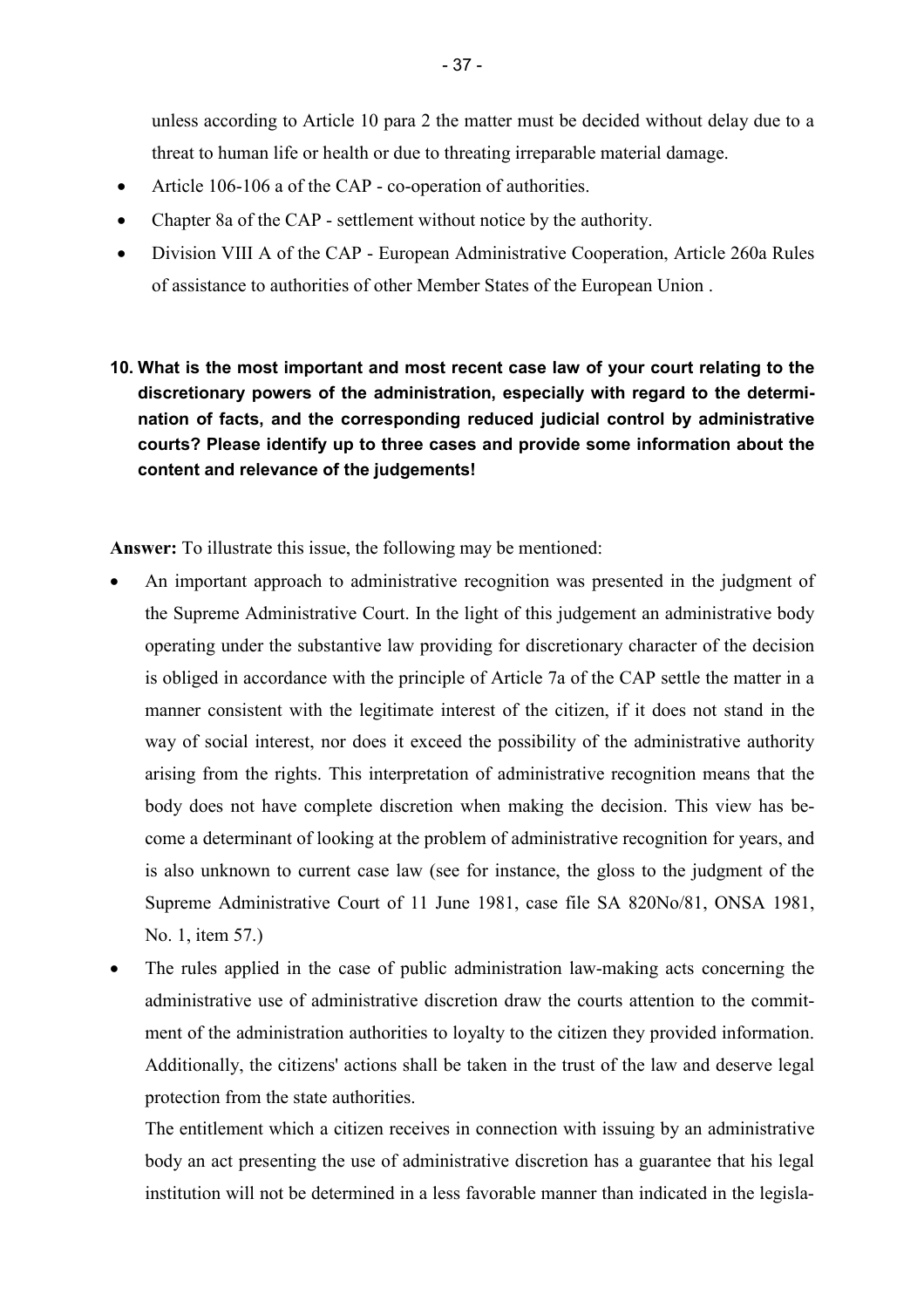tive act. (see for instance, the judgment of the Supreme Administrative Court of 3 October 1997, case file No III SA 1360/97).

• The administrative body has the freedom to refer to non-legal assessments to fill the concept of important taxpayer's interest and public interest with concrete content. Subjective feeling of a taxpayer who applies to the authority for relief pursuant to art. 67a § 1 of the Tax Ordinance must therefore be reflected in legal norms, the interpretation of which was left to the authority tax.

Even if the authority determines that there is a significant interest of the taxpayer or the public interest justifying the granting of relief, then the content of the provision of art. 67a § 1 of the Tax Ordinance and the phrase *may* be used in it means that the body has no legal obligation to cancel arrears. The administrative recognition should be interpreted in categories of the authority, despite the identification of the important taxpayer's interest justifying the granting of relief, in relation to fact that the administrative body has the right to refuse to grant it.

Judicial review perspective of Article 67a para 1 of the Tax Ordinance comes down only to the assessment of whether the authority has investigated the case regarding non-legal referrals, as well as whether it collected and considered all evidence. The court's control may only concern the correctness of the evidence proceedings carried out by the tax authorities and the conclusions reached by them as to whether the facts of the case are filled with the not-clear important taxpayer's interest and public interest. As part of its discretion, the administrative body selects the legal consequences of the established facts.

There is no legitimate position that a reduced taxpayer's ability to pay, which was created before the tax relationship was established, will always be prompted by the authority to grant a tax relief pursuant to Art. 67a para 1 of the Tax Ordinance. (see for instance, the judgment of the Supreme Administrative Court of 16 July 2013, case No. II FSK 2148/11)

• The court allowed the opportunity to assess the rationality of the views expressed in the grounds of the decision as a reference criterion for integration into the applicant's rights and for the purposes that may be achieved as a result of this interference. The discretionary decision should meet the requirement of compliance with substantive law and procedural rules, but also take into account the criterion of the rationality of the authority's interference in the legal sphere of the citizen (see for instance, the judgment of the Voivodship Administrative Court in Warsaw of 26 March 2013, case file No VII SA / Wa 2672/12).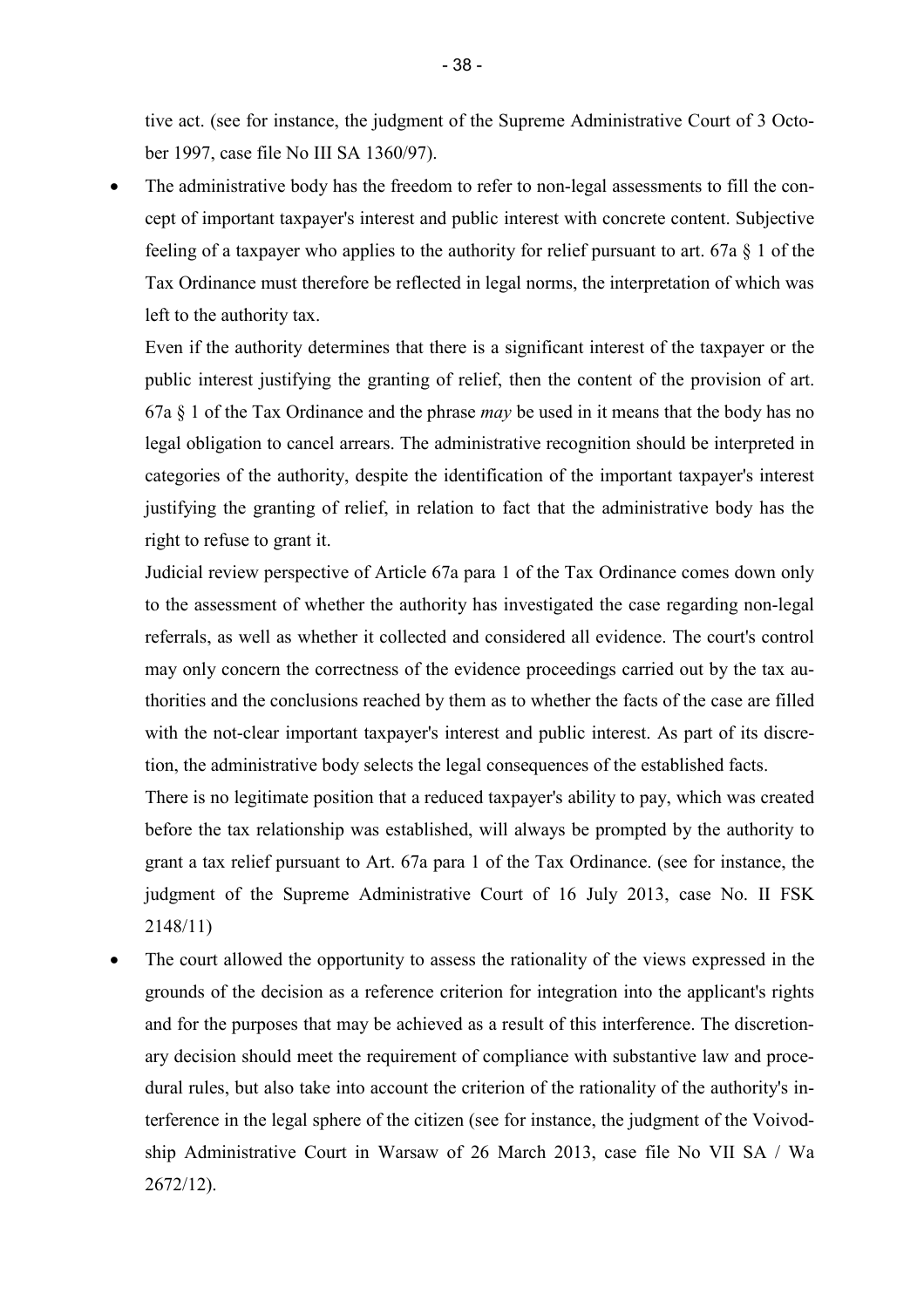- Proceedings regarding granting relief in the form of cancellation of tax arrears, initiated by the taxpayer's application, oblige the tax authority to analyze the actual state of affairs from the point of view of the occurrence of conditions under Article 67a para 1 of the TO In the outlined normative context, it is contrary to the principle of free assessment of evidence, expressed in Article 191 of the Tax Ordinance, should be considered the practice of assessing evidence, which is based on emphasizing the importance of one piece of evidence while ignoring or diminishing the weight of others, because this kind of assessment will be detached from the whole body of evidence, will be incomplete (see for instance, the judgment of the supreme Administrative Court of 4 November 2016, case No. II FSK 2964/14).
- There are some limits of administrative recognition within which the tax authority may move, making a decision following the condition of "important taxpayer's interest" or "public interest" referred to in Article 67a para 1 of the Tax Ordinance. The crossing of these legal borders takes place, among others, when the choice of a decision-making alternative has been made:
	- (-) with a gross violation of the principle of justice;
	- (-) due to the inclusion of obviously irrelevant criteria (trivial) or irrational;
	- (-) on the basis of false premises (arguments that are untrue)
	- (see for instance, the judgment of the Supreme Administrative Court of 2 March 2016, case file No II FSK 2474/15).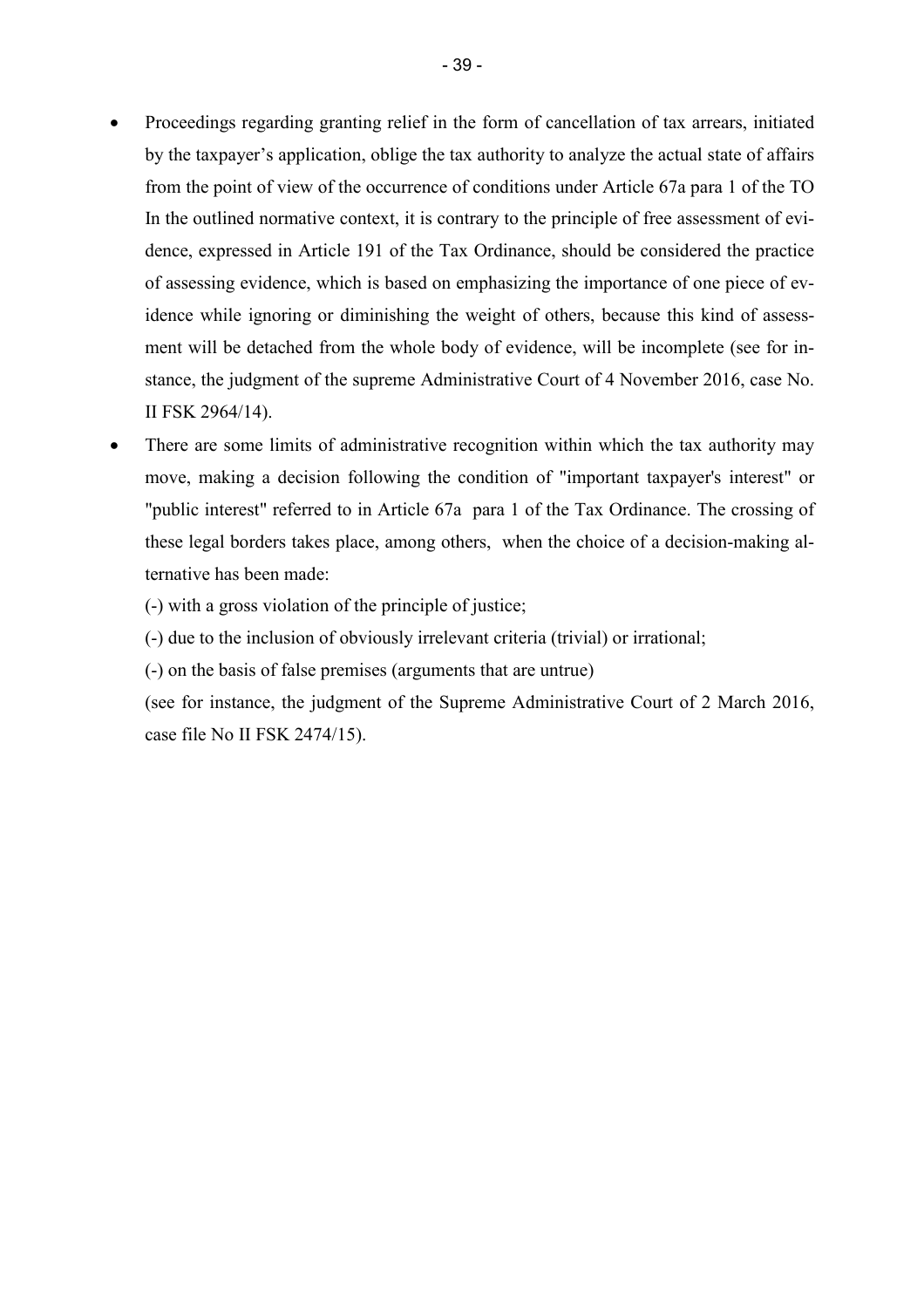## **III. Case Study**

Initial Case:

Applicant A applies for a construction permit for the construction of a commercial building at a location on the edge of the built-up area of municipality M.

The competent administrative authority of the district  $(S - a)$  state authority, not a municipal one) invites F, a farmer who owns the neighbouring piece of land, to express himself on A's application in a given time limit. S informs F that he will not be heard after the time limit has expired. F does not react.

S also consults M, which supports the project because it hopes for a better economic development.

O, a nature protection organisation, learns about the project from the local newspaper and asks S to be involved in the proceedings. O remarks that there have been sightings of red kites (*milvus milvus*, a species listed in Annex I of the Bird Protection Directive 2009/147/EC) at the designated location of the project. S does not reply to this, but internally consults the environment protection authority E (also a state authority). E explicates in its statement to the application, mostly relying on an expert opinion handed in by A as part of his application, that a population of red kites does existed in the concerned area, but from its scientific point of view of nature protection the project was scientifically justifiable because the known breeding areas were sufficiently distant from the designated location of the project and O had not brought forward anything concrete.

M changes its mind and decides to draw up a development plan for the area concerned which is supposed to provide for a residential area.

S issues the permit to A after a procedure without (other) defects and sends a copy to F and M, each containing an accurate instruction on the right to appeal to the administrative court within one month.

F is against the settlement of commercial companies in his vicinity. He thinks there are already enough commercial companies in the village and moreover he is afraid of facing disadvantages in managing his soil because of increasing traffic.

M, F and P, the president of the local "Association for Preserving the Traditions", who wants to defend the beauty of the homeland and thinks that A's project does not fit into the landscape, all bring actions before the competent administrative court against the permit. M also feels itself impaired in its exclusive municipal planning competence.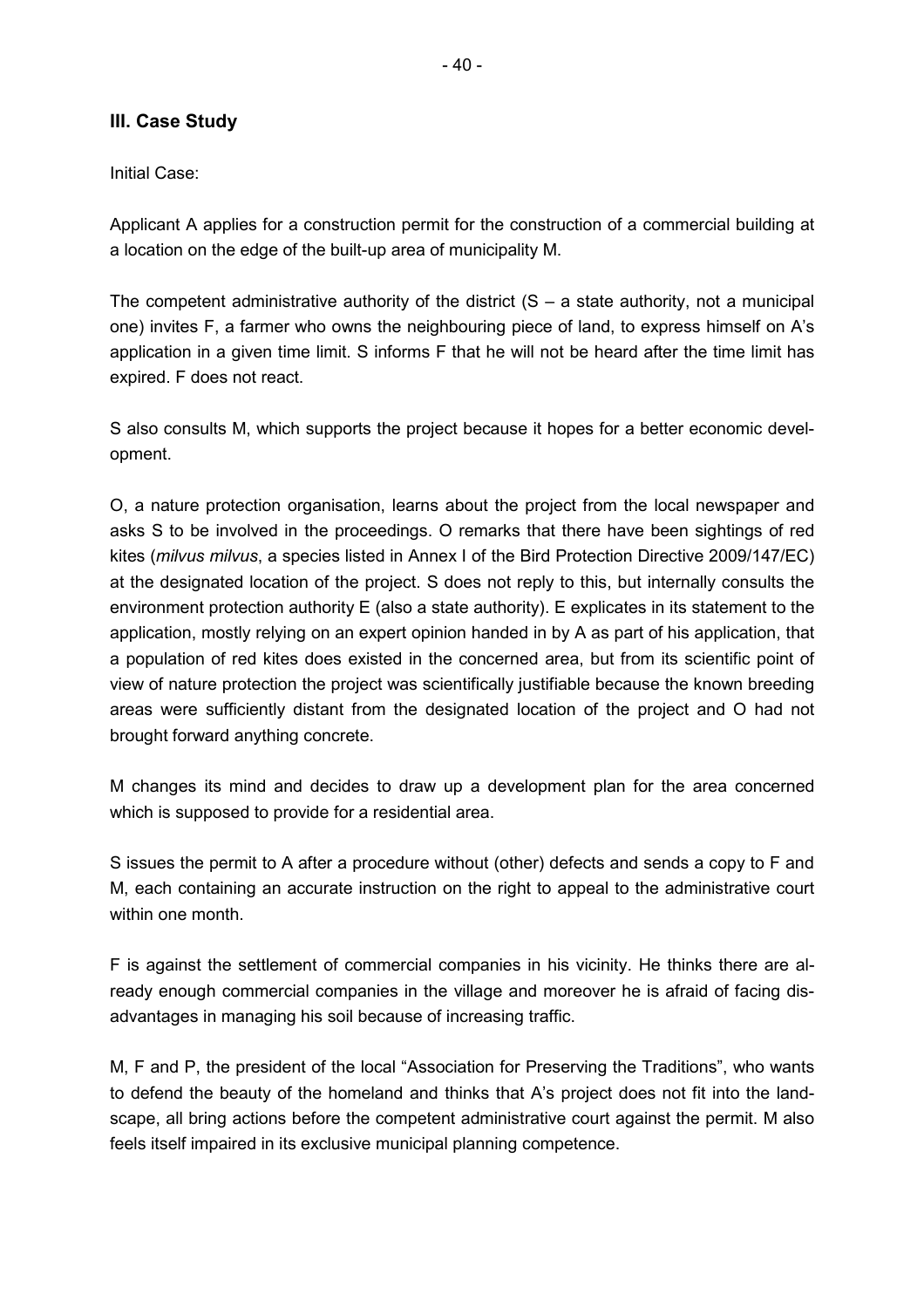O learns only five months later, again from the local newspaper, that A received the permit and immediately refers to the competent administrative court. O argues that it should have been involved in the administrative proceedings. O points out that the risk for the red kite also was not justifiable because, very close to the designated location of the project, an eyrie had been found. The designated, up to now not built-up location constituted an important hunting ground for the red kite. If a construction was allowed here, the breeding success of the local population of red kites would be seriously endangered. O submits an expert opinion of an internationally respected ornithologist which supports its allegations.

Questions:

#### **1. How is the court going to decide on the objections of M, F and P?**

First of all, the court must prove if all claimants within the court proceedings have legal standing. In case of M and F, that were participants to the administrative proceedings run by S regarding the construction permit for the construction of a commercial building on the plot of land owned by A, the question is rather clear – both entities received from S also copy of the decision containing an accurate instruction on the right to appeal to the administrative court within one month.

In case of P. it is controversial if his organization has legal standing because we do not know if it is nature protection organization, if one of its statutory goals is nature protection and if the previous administrative proceedings run by S. required public participation of such an organization. If it is not the case the P. would have no legal standing. Also O. would not have legal standing.

In case of the objection raised by F and M that A's project does not fit into the landscape, that is a question if the landscape in the given area is protected in qualified form of landscape or nature protection provided by EU or domestic law. We do not know if such a circumstances occur in the given case.

Besides the objections of F and M seems to be to general. In case of objections of F. the court could find them relevant if the given project of A. would have impact on concrete legal interest and rights of F (property rights).

That is a question if M's allegation that it feels itself impaired in its exclusive municipal planning competence is justified. M. would have to prove that S. violated the statutory legal provision constituting the basis of his competence in the given case to issue a construction permit for the construction of a commercial building at a location on the edge of the builtup area of municipality M.

## **2. How is the court going to decide on the action brought by O? Is the mere fact that S did not involve O in the administrative proceedings going to help O's ac-**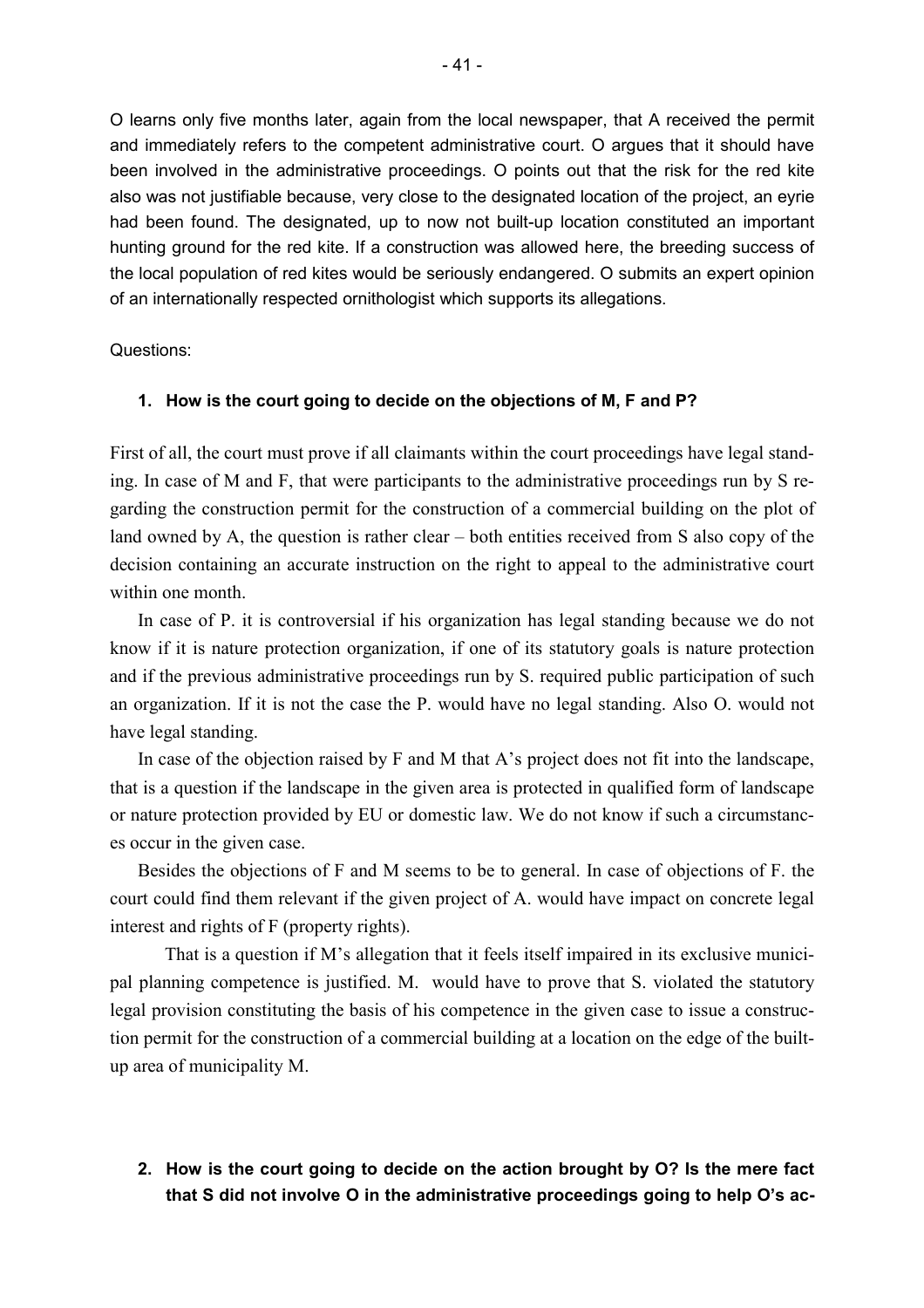# **tion to succeed? Supposing that this is not the case, how is the court going to assess the question of the risk for the red kite?**

In case of O. it is a question, if the court will allow the O. to participate in the administrative court proceedings. In Polish law nature protection organizations may declare the willingness to participate in administrative proceedings requiring public participation and in administrative court proceedings if one of its statutory goals is nature protection.

The possibility of the participation of O. in given administrative court proceedings would be directly connected with the question if the previous administrative proceedings run by S. required public participation.

When it comes to M statement regarding development plan for the area concerned in Polish situation the new development plan would have impact first of all on future legal situations and not for already previous decided matters.

 To assess the question of the risk for the red kite is not the competence of the administrative court in Poland, because the Polish administrative court has limited competence to decide on the merits of the case. It is the competence of the administrative authority. The court would rather asses if the procedure leading to the issuing of EIA was legally correct. The court can express his doubts regarding the correctness of the EIA in the guidelines that are binding for the administrative authority in case the court repeals the challenged decision and sends the case back to the administrative authority.

#### **Modification:**

**Case like the initial case, but A now applies for a permit under pollution control law for the construction of a small wind farm (project according to Annex II of the Environmental Impact Assessment Directive 2011/92/EU) in the outskirts of M. M initially supports the project as in the initial case, but then decides to plan a commercial area which is supposed to include the designated location of A's project. E additionally explicates, based on the opinion handed in by A, too, that the risk of collisions of the red kite with the blades of the wind generators was negligible because of the distance of the known breeding areas from the designated location, whereas the opinion brought by O sees an unjustifiable risk because the designated location of the project constituted an important hunting ground of the red kite.** 

#### **How is the court going to decide on the actions now?**

Wind farms are qualified by Polish and EU regulations as projects that can significantly affect the environment. Therefore, they may be subject to an environmental impact assessment. Administrative proceedings regarding permit under pollution control law for the con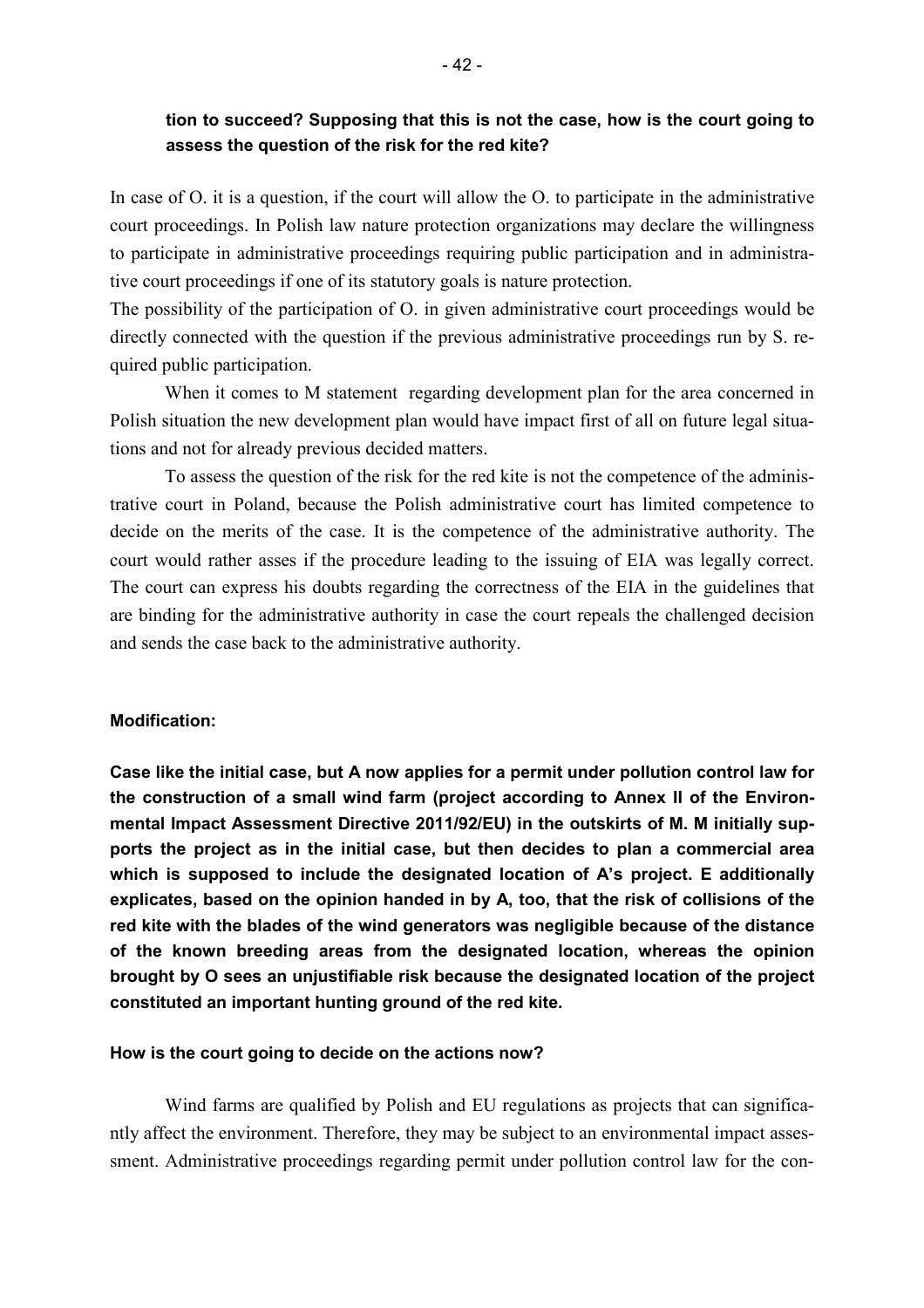struction of a small wind farm may lead also to the conclusion that there is no need to conduct an EIA.

If the administrative court would have doubts as to the impact of the project on the environment, in Polish situation it could send back the case to administrative authority whereby the court should formulate guidelines regarding further proceedings run by the authority (regarding lack of the sufficient impact assessment on environment or Natura 2000 area).

When it comes to M statement regarding development plan for the area concerned in Polish situation the new development plan would have impact first of all on future legal situations and not for already previous decided matters.

To give more detailed answer on both questions within case study we would need more factual and legal details regarding main case and modified case.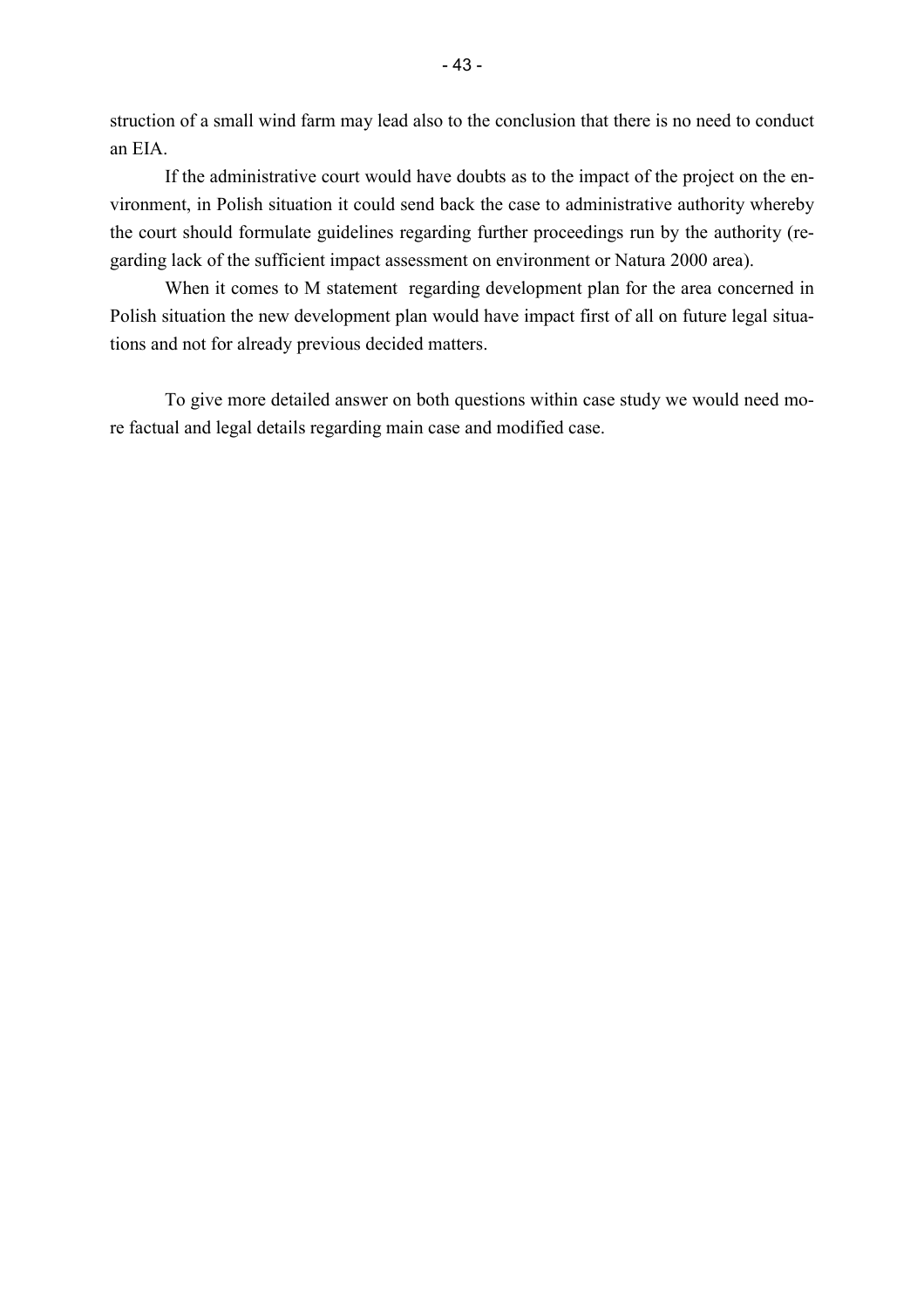# **Annex to question II.6.b)**

ı

In recent case law concerning European Union state aid law and European Union competition law (anti-competitive practices, merger control) the European Court of Justice established – according to recent academic writings – a concept of three levels (stages) for the judicial control of administrative fact finding and legal qualification of facts $11$ :

- 1. (abstract) interpretation of legal provisions;
- 2. determination (or establishment) of (simple) facts (the factual basis);
- 3. only in case of complex factual matters (interdependencies, causalities, uncertainty,...) evaluation (or appraisal) of complex facts (economic impact, complex prognosis, certain risks for health and safety);
- 4. (concrete) legal qualification (or characterisation) of simple facts or of the results of a complex evaluation with regard to a legal term – sometimes based on the interpretation of a legal provision.

Concerning levels 2 and 4 the European Court of Justice applies a strict scrutiny while the Court reduces its control on level 3 under the rubric of a so called technical discretion which must be differentiated from classic discretionary powers. For example the European Court of Justice takes the view that the finding that a state aid favours (!) a certain undertaking as prohibited by Art. 107 (1) TFEU requires in some cases (!) a complex (!) economic evaluation of the factual situation. Thus, in such specific factual situations the Commission has a technical discretion and the Court will apply a reduced standard of control ("manifest error") focussing on procedural requirements especially with regard to the duty to carefully and impartially investigate the case<sup>12</sup>. In contrast, Articles 107 (3), 108 (3) TFEU provide for a classic discretionary power ("may be considered") of the Commission according to the Court.

Many commentators compare this four-level-concept with concepts in French administrative law. Other jurisdictions tend to omit the  $3<sup>rd</sup>$  level and to focus on levels 2 and 4. Nevertheless, some jurisdictions have established a broad understanding of discretionary powers probably comprising also categories like the technical discretion under European Union law. Also the German concept of "Beurteilungsspielräume" concerning the administrative concretisation of legal requirements (a form of discretion with a view to the facts rather than with a view to

<sup>11</sup> ECJ case C-104/00 P (DKV/HABM); case C-449/99 P (EIB/Hautem); see also case 56/64 (Consten and Grundig/Commission); case 42/84 (Remia/Commission); case C-525/04 P (Spain/Lenzing); case C-269/90 (TU München/Hauptzollamt München-Mitte); case C-12/03 P (Commission/Tetra Laval).

See ECJ case 56/64 (Consten and Grundig/Commission); case 42/84 (Remia/Commission); case C-525/04 P (Spain/Lenzing); case C-269/90 (TU München/Hauptzollamt München-Mitte); case C-12/03 P (Commission/Tetra Laval).